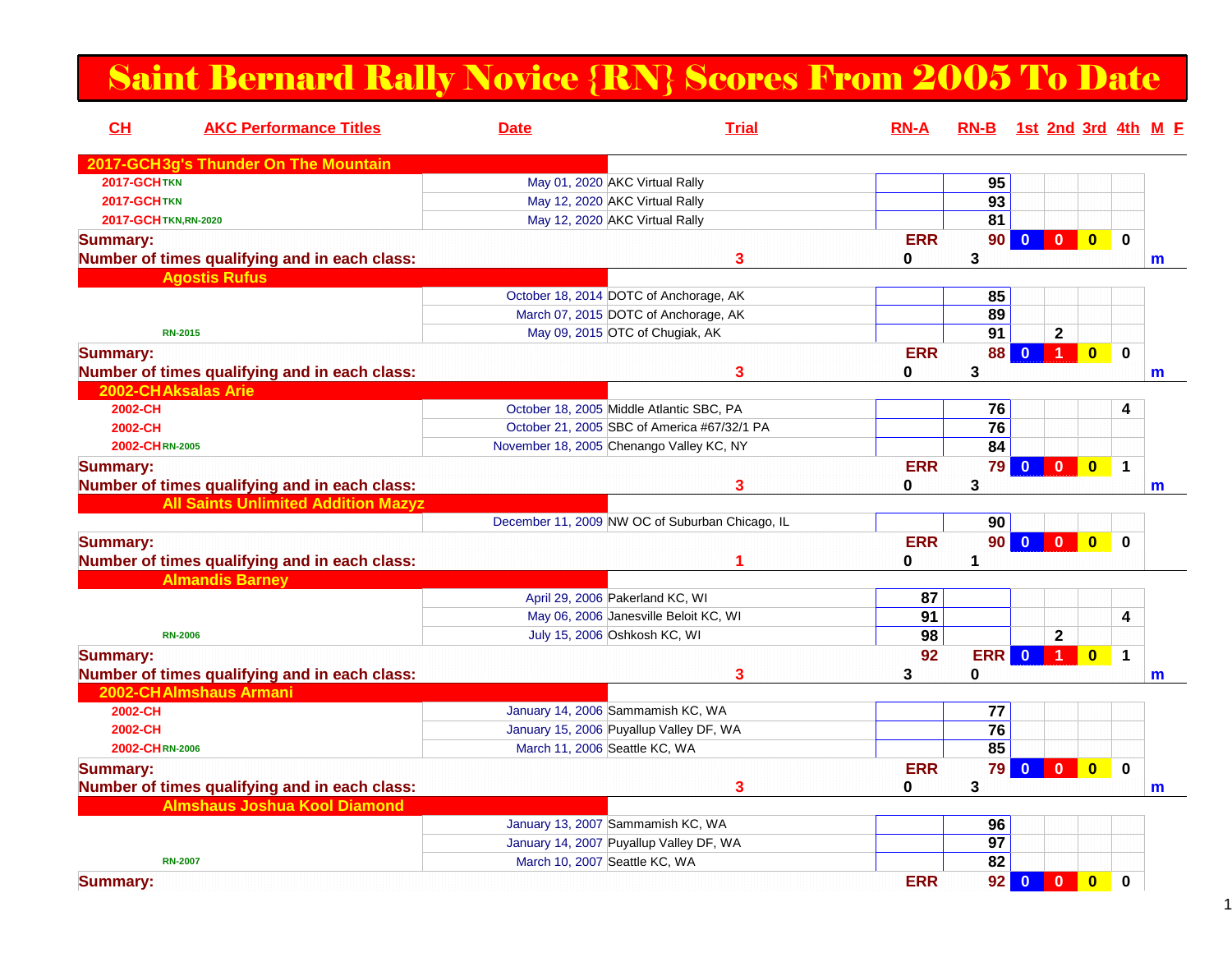| CH                  | <b>AKC Performance Titles</b>                 | <b>Date</b>                                | <b>Trial</b>                                 | $RN-A$     | $RN-B$          |              |                         |                         |             | <u>1st 2nd 3rd 4th M F</u> |
|---------------------|-----------------------------------------------|--------------------------------------------|----------------------------------------------|------------|-----------------|--------------|-------------------------|-------------------------|-------------|----------------------------|
|                     | Number of times qualifying and in each class: |                                            | 3                                            | 0          | 3               |              |                         |                         |             | m                          |
|                     | <b>Almshaus Pandora</b>                       |                                            |                                              |            |                 |              |                         |                         |             |                            |
|                     |                                               | January 12, 2008 Sammamish KC, WA          |                                              |            | 84              |              |                         |                         |             |                            |
|                     |                                               | January 13, 2008 Puyallup Valley DF, WA    |                                              |            | 94              |              |                         |                         |             |                            |
|                     | <b>RN-2008</b>                                | March 08, 2008 Seattle KC, WA              |                                              |            | 97              |              |                         |                         |             |                            |
|                     | <b>RN-2008</b>                                | March 09, 2008 Seattle KC, WA              |                                              |            | 97              |              |                         |                         |             |                            |
| <b>Summary:</b>     |                                               |                                            |                                              | <b>ERR</b> | 93 <sub>1</sub> | $\mathbf{0}$ | $\overline{\mathbf{0}}$ | $\overline{\mathbf{0}}$ | $\mathbf 0$ |                            |
|                     | Number of times qualifying and in each class: |                                            | 4                                            | 0          | 4               |              |                         |                         |             |                            |
|                     | <b>Alpine Banner</b>                          |                                            |                                              |            |                 |              |                         |                         |             |                            |
|                     |                                               | January 29, 2005 Golden Spike DOC, UT      |                                              | 82         |                 |              |                         |                         |             |                            |
|                     |                                               | September 10, 2005 Great Salt Lake DTC, UT |                                              | 90         |                 |              |                         |                         |             |                            |
|                     | <b>RN-2005</b>                                | September 11, 2005 Great Salt Lake DTC, UT |                                              | 91         |                 |              |                         |                         | 4           |                            |
| <b>Summary:</b>     |                                               |                                            |                                              | 88         | <b>ERR 0 0</b>  |              |                         | $\bullet$               | $\mathbf 1$ |                            |
|                     | Number of times qualifying and in each class: |                                            | 3                                            | 3          | 0               |              |                         |                         |             |                            |
|                     | <b>Alpine Mtns Danc'N With The Starz</b>      |                                            |                                              |            |                 |              |                         |                         |             |                            |
|                     |                                               |                                            | April 23, 2011 Fond du Lac County KC, WI     | 78         |                 |              |                         |                         |             |                            |
|                     |                                               | May 21, 2011 Oshkosh KC, WI                |                                              | 79         |                 |              |                         |                         | 4           |                            |
|                     | <b>RN-2011</b>                                | May 22, 2011 Winnegamie DC, WI             |                                              | 80         |                 |              |                         |                         |             |                            |
| <b>Summary:</b>     |                                               |                                            |                                              | 79         | <b>ERR</b>      | $\bullet$    | $\overline{\mathbf{0}}$ | $\bullet$               | $\mathbf 1$ |                            |
|                     | Number of times qualifying and in each class: |                                            | 3                                            | 3          | 0               |              |                         |                         |             | m                          |
|                     | 2010-GCHAlta Vistas Billion Kilowatt          |                                            |                                              |            |                 |              |                         |                         |             |                            |
| 2010-GCHCD          |                                               |                                            | June 28, 2009 Lost Coast KC of CA, CA        |            | 83              |              |                         |                         |             |                            |
| 2010-GCHCD          |                                               |                                            | October 05, 2009 SBC of America Regional, OR |            | $\overline{93}$ |              | $\mathbf 2$             |                         |             |                            |
| 2010-GCH CD/RN-2009 |                                               |                                            | October 06, 2009 SBC of America Regional, OR |            | $\overline{97}$ |              | 2                       |                         |             |                            |
| 2010-GCH CD/RN-2009 |                                               |                                            | October 09, 2009 SBC of America #71/36/5 OH  |            | $\overline{77}$ |              |                         |                         |             |                            |
| <b>Summary:</b>     |                                               |                                            |                                              | <b>ERR</b> | <b>88</b>       | $\mathbf{0}$ | $\overline{2}$          | $\bullet$               | $\mathbf 0$ |                            |
|                     | Number of times qualifying and in each class: |                                            | 4                                            | 0          | 4               |              |                         |                         |             | m                          |
|                     | 2006-CHAlta Vistas Highhope Vkings Row        |                                            |                                              |            |                 |              |                         |                         |             |                            |
| 2006-CH             |                                               | May 06, 2006 Rio Hondo KC, CA              |                                              |            | 92              |              |                         |                         |             |                            |
| 2006-CH             |                                               | May 20, 2006 Cabrillo KC, CA               |                                              |            | 83              |              |                         |                         |             |                            |
| 2006-CHRN-2006      |                                               | May 21, 2006 Cabrillo KC, CA               |                                              |            | 88              |              |                         |                         |             |                            |
| <b>Summary:</b>     |                                               |                                            |                                              | <b>ERR</b> | <b>88</b>       |              | $0$ 0                   | $\overline{\mathbf{0}}$ | $\bf{0}$    |                            |
|                     | Number of times qualifying and in each class: |                                            | 3                                            | 0          | 3               |              |                         |                         |             |                            |
|                     | Alta Vistas Oklahoma Big Red                  |                                            |                                              |            |                 |              |                         |                         |             |                            |
|                     |                                               |                                            |                                              |            | 87              |              |                         |                         |             |                            |
|                     |                                               | March 26, 2010 KC of Salinas, CA           |                                              |            |                 |              |                         |                         |             |                            |
|                     |                                               | March 27, 2010 San Mateo KC, CA            |                                              |            | 72<br>75        |              |                         |                         |             |                            |
|                     | <b>RN-2010</b>                                |                                            | April 30, 2010 SBC of Pacific Coast, CA      |            |                 |              |                         |                         | 4           |                            |
| <b>Summary:</b>     |                                               |                                            |                                              | <b>ERR</b> | <b>78</b>       | $\bullet$    | $\overline{\mathbf{0}}$ | $\bullet$               | $\mathbf 1$ |                            |
|                     | Number of times qualifying and in each class: |                                            | 3                                            | 0          | 3               |              |                         |                         |             | m                          |
|                     | 2005-CH Ambersand Sir Barrington              |                                            |                                              |            |                 |              |                         |                         |             |                            |
| 2005-CH             |                                               | May 05, 2006 Fort Wayne OTC, IN            |                                              | 83         |                 |              |                         |                         |             |                            |
| 2005-CH             |                                               | September 23, 2006 KC of Columbus, IN      |                                              | 82         |                 |              |                         |                         |             |                            |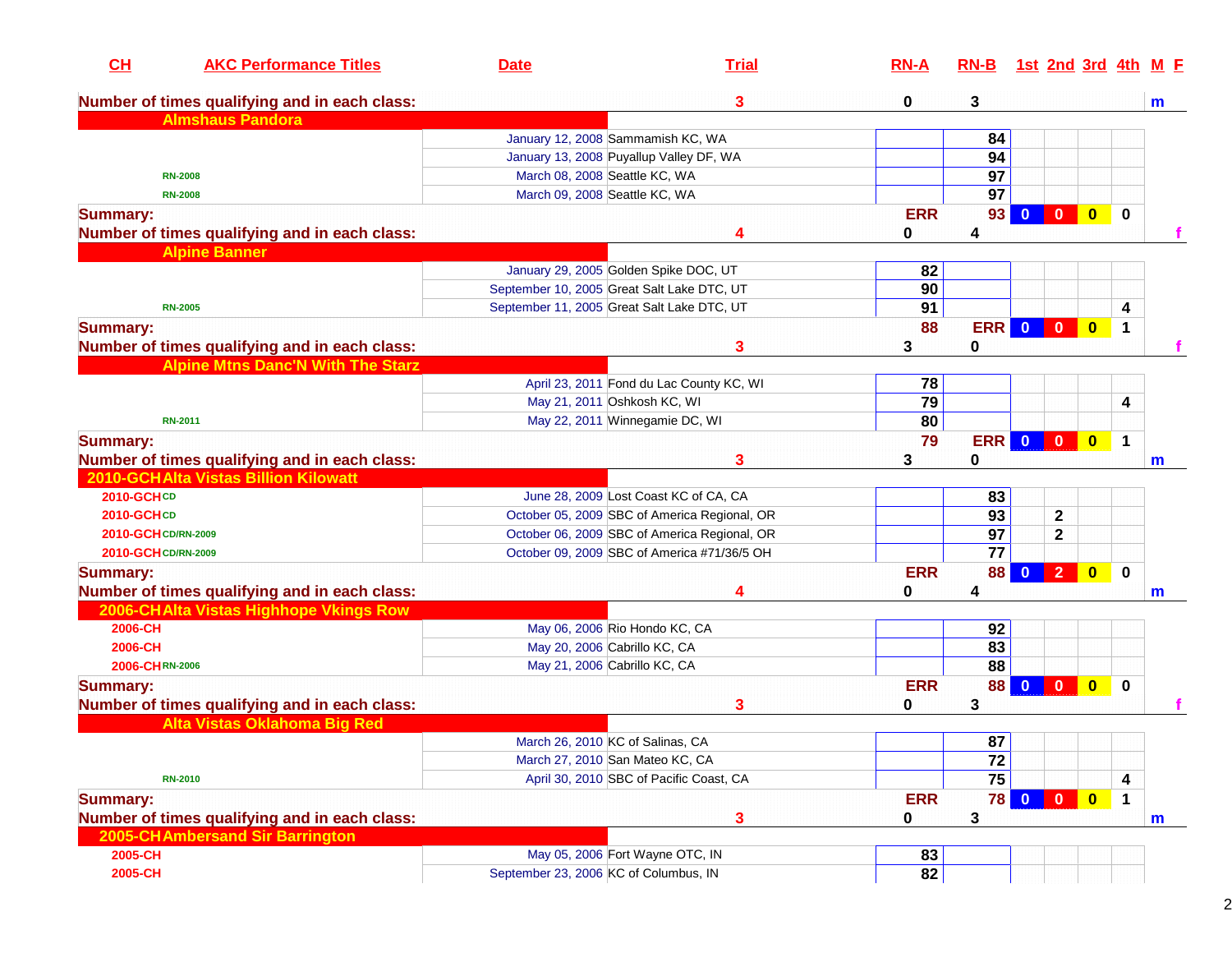| CL                 | <b>AKC Performance Titles</b>                 | <b>Date</b>                                   | <b>Trial</b>                                    | $RN-A$          | $RN-B$          |                         |                                                                                             |                         |             | 1st 2nd 3rd 4th M F |
|--------------------|-----------------------------------------------|-----------------------------------------------|-------------------------------------------------|-----------------|-----------------|-------------------------|---------------------------------------------------------------------------------------------|-------------------------|-------------|---------------------|
| 2005-CHRN-2007     |                                               | May 04, 2007 Ft. Wayne OTC, IN                |                                                 | 89              |                 |                         | $\mathbf{2}$                                                                                |                         |             |                     |
| <b>Summary:</b>    |                                               |                                               |                                                 | 85              | ERR             | $\bullet$               | <b>TP</b>                                                                                   | $\bullet$               | $\mathbf 0$ |                     |
|                    | Number of times qualifying and in each class: |                                               | 3                                               | 3               | 0               |                         |                                                                                             |                         |             | m                   |
|                    | 2013-CH Ambersand Winds of Winter             |                                               |                                                 |                 |                 |                         |                                                                                             |                         |             |                     |
| 2013-CHCGC         |                                               | September 27, 2013 SBC of America #75/40/9 NE |                                                 |                 | 80              | 1                       |                                                                                             |                         |             |                     |
| <b>2013-CHCGC</b>  |                                               | November 07, 2013 Pontiac KC, MI              |                                                 |                 | 83              |                         |                                                                                             |                         |             |                     |
|                    | 2013-CH CGC/RN-2013                           | November 09, 2013 Kalamazoo KC, MI            |                                                 |                 | 70              |                         |                                                                                             |                         |             |                     |
| <b>Summary:</b>    |                                               |                                               |                                                 | <b>ERR</b>      | 78              |                         | $\mathbf{0}$                                                                                | $\mathbf{0}$            | $\mathbf 0$ |                     |
|                    | Number of times qualifying and in each class: |                                               | 3                                               | 0               | 3               |                         |                                                                                             |                         |             | m                   |
|                    | <b>Bentley Bailey</b>                         |                                               |                                                 |                 |                 |                         |                                                                                             |                         |             |                     |
|                    |                                               |                                               | April 29, 2011 SBC of Pacific Coast, CA         | 89              |                 |                         | $\mathbf 2$                                                                                 |                         |             |                     |
|                    |                                               | June 04, 2011 KC of Pasadena, CA              |                                                 | 74              |                 |                         |                                                                                             |                         |             |                     |
|                    | <b>RN-2011</b>                                | June 05, 2011 KC of Pasadena, CA              |                                                 | 78              |                 |                         |                                                                                             | 3                       |             |                     |
|                    | <b>RN-2011</b>                                | July 08, 2011 Channel City KC, CA             |                                                 | 89              |                 |                         |                                                                                             |                         |             |                     |
|                    | <b>RN-2011</b>                                | July 09, 2011 Santa Maria KC, CA              |                                                 | $\overline{77}$ |                 |                         |                                                                                             |                         |             |                     |
|                    | <b>RN-2011</b>                                |                                               | July 10, 2011 Ventura County DFA, CA            | 84              |                 |                         |                                                                                             |                         |             |                     |
| <b>Summary:</b>    |                                               |                                               |                                                 | 82              | <b>ERR</b>      | $\overline{\mathbf{0}}$ | $\begin{array}{ c c c c c }\n\hline\n\text{1} & \text{1} & \text{1} \\ \hline\n\end{array}$ |                         | $\mathbf 0$ |                     |
|                    | Number of times qualifying and in each class: |                                               | 6                                               | 6               | 0               |                         |                                                                                             |                         |             | m                   |
|                    | 2001-CH Bernegardens Payback                  |                                               |                                                 |                 |                 |                         |                                                                                             |                         |             |                     |
| 2001-CHCD          |                                               | February 10, 2007 Linn County KC, OR          |                                                 |                 | 89              |                         |                                                                                             |                         |             |                     |
| 2001-CHCD          |                                               | February 11, 2007 Linn County KC, OR          |                                                 |                 | $\overline{93}$ |                         |                                                                                             |                         |             |                     |
| 2001-CH CD/RN-2007 |                                               |                                               | May 18, 2007 SBC of Southern Oregon, OR         |                 | $\overline{91}$ |                         | $\mathbf 2$                                                                                 |                         |             |                     |
| <b>Summary:</b>    |                                               |                                               |                                                 | <b>ERR</b>      | 91              | $\mathbf{0}$            | $\clubsuit$                                                                                 | $\overline{\mathbf{0}}$ | $\mathbf 0$ |                     |
|                    | Number of times qualifying and in each class: |                                               | 3                                               | 0               | 3               |                         |                                                                                             |                         |             |                     |
|                    | <b>Blue Collar Energizer Bun E</b>            |                                               |                                                 |                 |                 |                         |                                                                                             |                         |             |                     |
|                    | <b>CD</b>                                     | October 22, 2005 Twin Cities OTC, MN          |                                                 |                 | 88              |                         |                                                                                             |                         |             |                     |
|                    | <b>CD</b>                                     | October 23, 2005 Twin Cities OTC, MN          |                                                 |                 | 96              |                         |                                                                                             |                         |             |                     |
|                    | <b>CD/RN-2005</b>                             |                                               | December 04, 2005 Northstar Rottweiler Club, MN |                 | 100             |                         |                                                                                             |                         |             |                     |
| <b>Summary:</b>    |                                               |                                               |                                                 | <b>ERR</b>      | 95              | $\overline{\mathbf{0}}$ |                                                                                             | $\overline{\mathbf{0}}$ | $\bf{0}$    |                     |
|                    | Number of times qualifying and in each class: |                                               | 3                                               | 0               | 3               |                         |                                                                                             |                         |             |                     |
|                    | 2003-CHBlue Collar Etcetera Etc.              |                                               |                                                 |                 |                 |                         |                                                                                             |                         |             |                     |
| 2003-CH            |                                               | October 22, 2005 Twin Cities OTC, MN          |                                                 |                 | 95              |                         |                                                                                             |                         |             |                     |
| 2003-CH            |                                               | October 23, 2005 Twin Cities OTC, MN          |                                                 |                 | 93              |                         |                                                                                             |                         |             |                     |
| 2003-CHRN-2005     |                                               |                                               | December 04, 2005 Northstar Rottweiler Club, MN |                 | $\overline{97}$ |                         |                                                                                             |                         |             |                     |
| <b>Summary:</b>    |                                               |                                               |                                                 | <b>ERR</b>      |                 |                         | 95 0 0 0                                                                                    |                         | $\Omega$    |                     |
|                    | Number of times qualifying and in each class: |                                               | 3                                               | 0               | 3               |                         |                                                                                             |                         |             |                     |
|                    | 2004-CHBlue Collar Joliet Jake                |                                               |                                                 |                 |                 |                         |                                                                                             |                         |             |                     |
| 2004-CH            |                                               | August 24, 2007 St. Croix Valley KC MN        |                                                 |                 | 97              |                         |                                                                                             |                         |             |                     |
| 2004-CH            |                                               | August 25, 2007 St. Croix Valley KC MN        |                                                 |                 | 95              |                         |                                                                                             |                         |             |                     |
| 2004-CHRN-2007     |                                               | August 26, 2007 St. Croix Valley KC MN        |                                                 |                 | 95              |                         |                                                                                             |                         |             |                     |
| <b>Summary:</b>    |                                               |                                               |                                                 | <b>ERR</b>      | 96              |                         | $\mathbf{0}$                                                                                | $\overline{\mathbf{0}}$ | $\bf{0}$    |                     |
|                    | Number of times qualifying and in each class: |                                               | 3                                               | 0               | 3               |                         |                                                                                             |                         |             | f                   |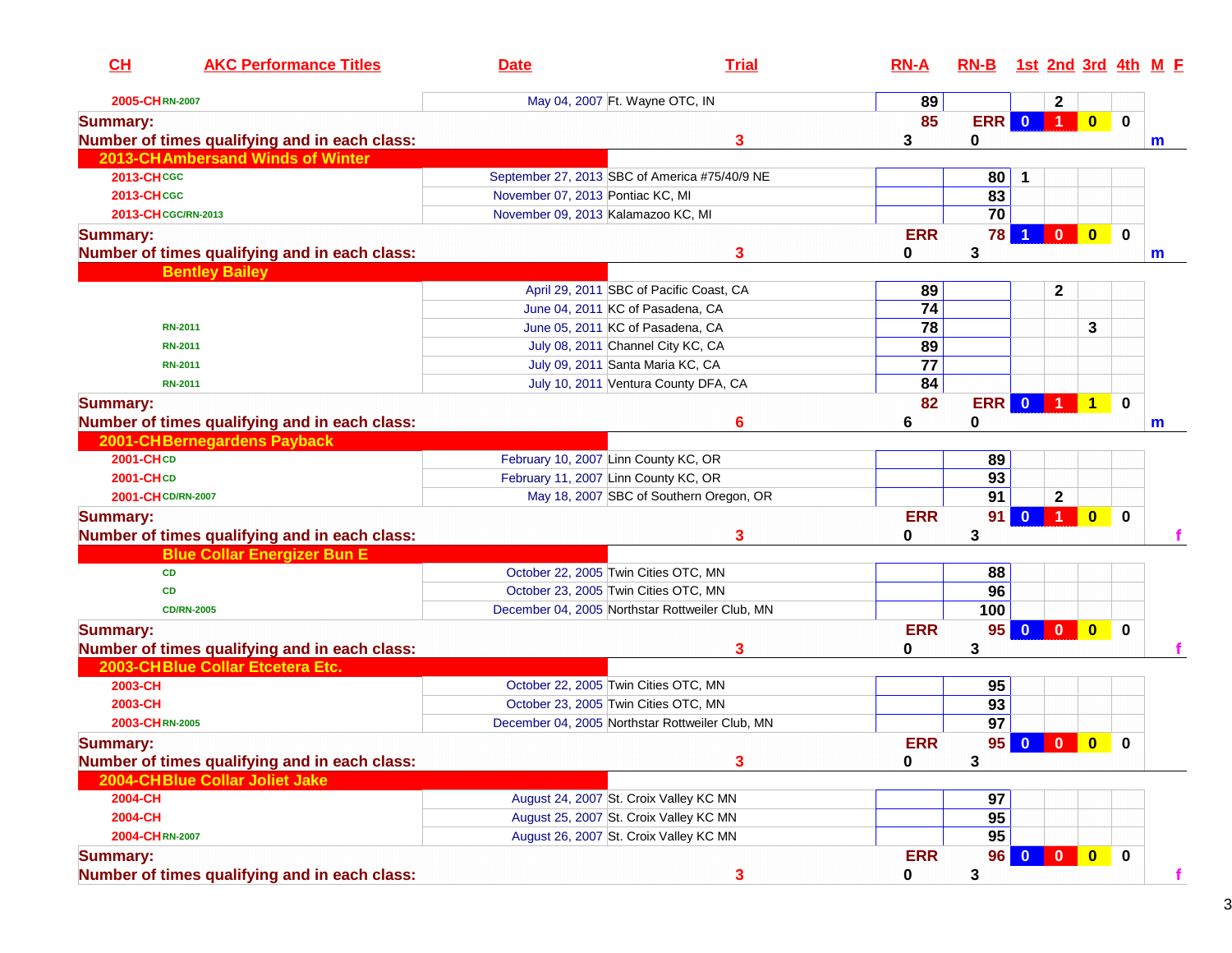| CL              | <b>AKC Performance Titles</b>                  | <b>Date</b>                                 | <b>Trial</b>                                           | $RN-A$     | $RN-B$          |                |                |                         |              | 1st 2nd 3rd 4th M E |
|-----------------|------------------------------------------------|---------------------------------------------|--------------------------------------------------------|------------|-----------------|----------------|----------------|-------------------------|--------------|---------------------|
|                 | <b>Blue Collar Once To Every Woman</b>         |                                             |                                                        |            |                 |                |                |                         |              |                     |
|                 | <b>BN,CGC</b>                                  |                                             | June 24, 2015 Oklahoma City KC, OK                     |            | 98              | 1              |                |                         |              |                     |
|                 | <b>BN,CGC</b>                                  |                                             | June 25, 2015 Oklahoma City KC, OK                     |            | $\overline{97}$ |                | $\mathbf 2$    |                         |              |                     |
|                 | <b>BN,CGC/RN-2015</b>                          |                                             | June 26, 2015 Mid-Del-Tinker KC, OK                    |            | 96              |                |                |                         | 4            |                     |
|                 | <b>BN,CGC/RN-2015</b>                          | June 27, 2015 Lawton DFA, OK                |                                                        |            | 100             | $\mathbf{1}$   |                |                         |              |                     |
|                 | <b>BN,CGC/RN-2015</b>                          | June 28, 2015 Lawton DFA, OK                |                                                        |            | 96              |                | $\mathbf{2}$   |                         |              |                     |
| <b>Summary:</b> |                                                |                                             |                                                        | <b>ERR</b> | 97              |                | $\overline{2}$ | $\bullet$               | $\mathbf 1$  |                     |
|                 | Number of times qualifying and in each class:  |                                             | 5                                                      | 0          | 5               |                |                |                         |              | $\mathbf m$         |
|                 | <b>Blue Collar Patriot Safe Harbor</b>         |                                             |                                                        |            |                 |                |                |                         |              |                     |
|                 |                                                | January 08, 2016 Land O' Lakes KC, MN       |                                                        |            | 83              |                |                |                         |              |                     |
|                 |                                                |                                             | January 30, 2016 Northstar Working Group, MN           |            | 91              | 1              |                |                         |              |                     |
|                 | <b>RN-2016</b>                                 |                                             | January 30, 2016 Northstar Working Group, MN           |            | 93              |                |                |                         |              |                     |
| <b>Summary:</b> |                                                |                                             |                                                        | <b>ERR</b> | 89              | $\overline{2}$ | $\mathbf{0}$   | $\bullet$               | $\mathbf 0$  |                     |
|                 | Number of times qualifying and in each class:  |                                             | 3                                                      | 0          | 3               |                |                |                         |              | m                   |
|                 | <b>Blue Ridge Hc's Micah</b>                   |                                             |                                                        |            |                 |                |                |                         |              |                     |
|                 |                                                | October 18, 2005 Middle Atlantic SBC, PA    |                                                        |            | 93              |                | 2              |                         |              |                     |
|                 |                                                |                                             | October 21, 2005 SBC of America #67/32/1 PA            |            | 94              |                |                |                         | 4            |                     |
|                 | <b>RN-2006</b>                                 | April 28, 2006 Wilmington KC, DE            |                                                        |            | 94              |                |                |                         |              |                     |
| <b>Summary:</b> |                                                |                                             |                                                        | <b>ERR</b> | 94              | $\bf{0}$       | -1             | $\bullet$               | 1            |                     |
|                 | Number of times qualifying and in each class:  |                                             | 3                                                      | 0          | 3               |                |                |                         |              | m                   |
|                 | <b>Brandau Ridge Takn A Walk Thru Ur Heart</b> |                                             |                                                        |            |                 |                |                |                         |              |                     |
|                 |                                                |                                             | September 26, 2015 Rockford Freeport Illinois KC, IL   |            | 72              |                |                |                         |              |                     |
|                 |                                                |                                             | December 11, 2015 Northwest OC of Suburban Chicago, IL |            | $\overline{79}$ |                |                |                         |              |                     |
|                 | <b>RN</b>                                      | September 01, 2016 Lexington KC, KY         |                                                        |            | 75              |                |                |                         |              |                     |
|                 | <b>RN</b>                                      | September 02, 2016 Northern Kentucky KC, KY |                                                        |            | 90              |                |                |                         |              |                     |
|                 | <b>RN</b>                                      | September 04, 2016 Northern Kentucky KC, KY |                                                        |            | 71              |                |                |                         |              |                     |
| <b>Summary:</b> |                                                |                                             |                                                        | <b>ERR</b> | 77              |                | $0$ 0          | $\overline{\mathbf{0}}$ | $\bf{0}$     |                     |
|                 | Number of times qualifying and in each class:  |                                             | 5                                                      | 0          | 5               |                |                |                         |              |                     |
|                 | <b>Cache Retreat-Sky Walker H-N</b>            |                                             |                                                        |            |                 |                |                |                         |              |                     |
|                 |                                                | February 11, 2012 Central Indiana KC, IN    |                                                        |            | 74              |                |                |                         |              |                     |
|                 |                                                | February 12, 2012 Hoosier KC, IN            |                                                        |            | 82              |                |                |                         |              |                     |
|                 | <b>ThD,CGC,RN-2012</b>                         |                                             | March 31, 2012 German Shepherd DC of C. IN, IN         |            | 94              |                |                | 3                       |              |                     |
|                 | <b>ThD,CGC,RN-2012</b>                         |                                             | April 01, 2012 German Shepherd DC of C. IN, IN         |            | 100             |                |                | 3                       |              |                     |
| <b>Summary:</b> |                                                |                                             |                                                        | <b>ERR</b> | 88              | $\bf{0}$       | $\bf{0}$       | $\overline{2}$          | 0            |                     |
|                 | Number of times qualifying and in each class:  |                                             | 4                                                      | $\bf{0}$   | 4               |                |                |                         |              |                     |
|                 | <b>Cascades Avalanche At Paradise</b>          |                                             |                                                        |            |                 |                |                |                         |              |                     |
|                 | <b>CGC</b>                                     |                                             | September 27, 2021 SBC of America Regional, UT         | 80         |                 |                |                |                         |              |                     |
|                 | <b>FDC CGC TKN VHMA</b>                        | January 22, 2022 DFA of Oregon, OR          |                                                        | 86         |                 |                | 2              |                         |              |                     |
| <b>Summary:</b> |                                                |                                             |                                                        | 83         | <b>ERR</b>      |                | $\overline{1}$ | $\overline{\mathbf{0}}$ | $\mathbf{0}$ |                     |
|                 | Number of times qualifying and in each class:  |                                             | $\mathbf{2}$                                           | 2          | 0               |                |                |                         |              |                     |
|                 | 2005-CH Cherokee Rose Little Bogey Bo          |                                             |                                                        |            |                 |                |                |                         |              |                     |
| 2005-CHCD       |                                                |                                             | October 21, 2005 SBC of America# 67/32/1 PA            |            | 95              |                | $\mathbf{2}$   |                         |              |                     |
|                 |                                                |                                             |                                                        |            |                 |                |                |                         |              |                     |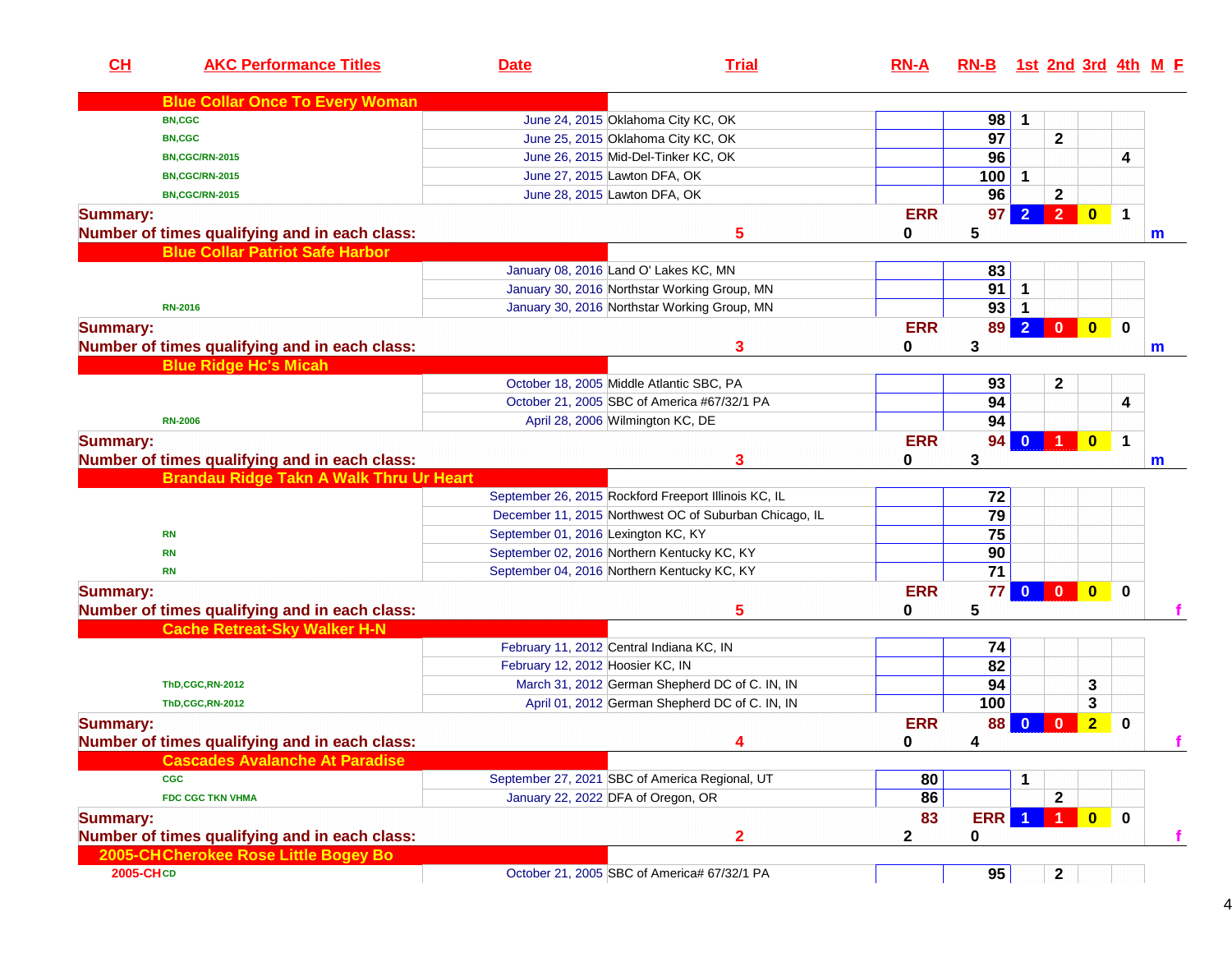| CH                 | <b>AKC Performance Titles</b>                       | <b>Date</b>                           | <b>Trial</b>                                            | $RN-A$          | $RN-B$          |                |                      |                         |              | 1st 2nd 3rd 4th M E |
|--------------------|-----------------------------------------------------|---------------------------------------|---------------------------------------------------------|-----------------|-----------------|----------------|----------------------|-------------------------|--------------|---------------------|
| 2005-CHCD          |                                                     |                                       | April 22, 2006 North Arkansas KC, AR                    |                 | 97              |                |                      |                         |              |                     |
| 2005-CH CD/RN-2006 |                                                     |                                       | April 23, 2006 North Arkansas KC, AR                    |                 | $\overline{97}$ |                |                      | 3                       |              |                     |
| <b>Summary:</b>    |                                                     |                                       |                                                         | <b>ERR</b>      | 96              | $\Omega$       |                      | $\overline{\mathbf{1}}$ | $\mathbf 0$  |                     |
|                    | Number of times qualifying and in each class:       |                                       | 3                                                       | 0               | 3               |                |                      |                         |              | m                   |
|                    | <b>Clementine Rose</b>                              |                                       |                                                         |                 |                 |                |                      |                         |              |                     |
|                    |                                                     | October 04, 2014 Amarillo OTC, TX     |                                                         | 91              |                 |                |                      |                         | 3            |                     |
|                    |                                                     | October 05, 2014 Amarillo OTC, TX     |                                                         | 91              |                 |                |                      |                         | 3            |                     |
|                    | <b>RN-2014</b>                                      |                                       | November 15, 2014 Central Oklahoma Golden Retriever, OK | 95              |                 | 1              |                      |                         |              |                     |
|                    | <b>RN-2014</b>                                      |                                       | November 16, 2014 Central Oklahoma Golden Retriever, OK | $\overline{71}$ |                 |                |                      |                         |              |                     |
| <b>Summary:</b>    | Number of times qualifying and in each class:       |                                       | 4                                                       | 87<br>4         | <b>ERR</b><br>0 | $\overline{2}$ | $\bf{0}$             | $\bullet$               | $\mathbf{2}$ |                     |
|                    | <b>Cloud Nine Inspired Noelle</b>                   |                                       |                                                         |                 |                 |                |                      |                         |              |                     |
|                    | <b>CD</b>                                           | November 16, 2006 Penn Treaty KC, PA  |                                                         |                 | 98              |                |                      |                         |              |                     |
|                    | <b>CD</b>                                           |                                       | April 13, 2007 Chambersburg Area KC, PA                 |                 | 90              |                |                      |                         |              |                     |
|                    | <b>CD/RN-2007</b>                                   | May 13, 2007 Lancaster KC, PA         |                                                         |                 | 89              |                | $\mathbf 2$          |                         |              |                     |
| <b>Summary:</b>    |                                                     |                                       |                                                         | <b>ERR</b>      | 92              | $\bf{0}$       | $\blacktriangleleft$ | $\bullet$               | $\mathbf 0$  |                     |
|                    | Number of times qualifying and in each class:       |                                       | 3                                                       | 0               | 3               |                |                      |                         |              |                     |
|                    | 2006-CHConifer Creek Zircon V Stoan                 |                                       |                                                         |                 |                 |                |                      |                         |              |                     |
| 2006-CH            |                                                     | March 25, 2006 Peninsula DFA, WA      |                                                         |                 | 87              |                |                      |                         |              |                     |
| 2006-CH            |                                                     | March 26, 2006 Peninsula DFA, WA      |                                                         |                 | 89              |                |                      |                         |              |                     |
| 2006-CHRN-2007     |                                                     | January 13, 2007 Sammamish KC, WA     |                                                         |                 | $\overline{95}$ |                |                      |                         |              |                     |
| <b>Summary:</b>    |                                                     |                                       |                                                         | <b>ERR</b>      | 90 <sub>1</sub> |                | $0$ 0                | $\bullet$               | $\mathbf 0$  |                     |
|                    | Number of times qualifying and in each class:       |                                       | 3                                                       | 0               | 3               |                |                      |                         |              | m                   |
|                    | <b>Cornerstones Interstellar Overdrive V Sunday</b> |                                       |                                                         |                 |                 |                |                      |                         |              |                     |
|                    |                                                     | October 13, 2018 Rampo KC, PA         |                                                         | 93              |                 | 1              |                      |                         |              |                     |
|                    |                                                     | October 13, 2018 Rampo KC, PA         |                                                         | 76              |                 |                | 2                    |                         |              |                     |
|                    | <b>RN-2018</b>                                      | December 08, 2018 Valley Forge KC, PA |                                                         | 76              |                 |                |                      |                         | 4            |                     |
| <b>Summary:</b>    |                                                     |                                       |                                                         | 82              | <b>ERR</b>      |                | 1                    | $\bf{0}$                | $\mathbf 1$  |                     |
|                    | Number of times qualifying and in each class:       |                                       | 3                                                       | 3               | 0               |                |                      |                         |              | m                   |
|                    | 2014-CH Country Haven Cleopatra V Kings Row         |                                       |                                                         |                 |                 |                |                      |                         |              |                     |
| 2014-CH            |                                                     |                                       | May 16, 2014 SBC of Southern Oregon, OR                 |                 | 89              |                | $\mathbf 2$          |                         |              |                     |
| 2014-CH            |                                                     |                                       | May 17, 2014 SBC of Southern Oregon, OR                 |                 | 88              | $\mathbf 1$    | $\mathbf{2}$         |                         |              |                     |
| 2014-CHRN-2014     |                                                     |                                       | June 27, 2014 Lost Coast KC of California, CA           |                 | 70              |                |                      | 3                       |              |                     |
| <b>Summary:</b>    |                                                     |                                       |                                                         | <b>ERR</b>      | 82              | $\overline{2}$ | $\overline{2}$       |                         | $\bf{0}$     |                     |
|                    | Number of times qualifying and in each class:       |                                       |                                                         | 0               | 3               |                |                      |                         |              |                     |
|                    | 2014-CH Country Havens Deluxor of Kings Row         |                                       |                                                         |                 |                 |                |                      |                         |              |                     |
| 2014-CH            |                                                     | August 29, 2015 Gold Country KC, CA   |                                                         | 70              |                 |                |                      |                         |              |                     |
| 2014-CH            |                                                     | August 30, 2015 Gold Country KC, CA   |                                                         | 76              |                 |                |                      |                         |              |                     |
| 2014-CHRN-2015     |                                                     |                                       | October 24, 2015 Sacramento Valley DFA, CA              | 71              |                 |                |                      |                         | 4            |                     |
| <b>Summary:</b>    |                                                     |                                       |                                                         | 72              | ERR 0           |                | $\mathbf{0}$         | $\bullet$               | $\mathbf 1$  |                     |
|                    | Number of times qualifying and in each class:       |                                       | 3                                                       | 3               | $\mathbf 0$     |                |                      |                         |              | m                   |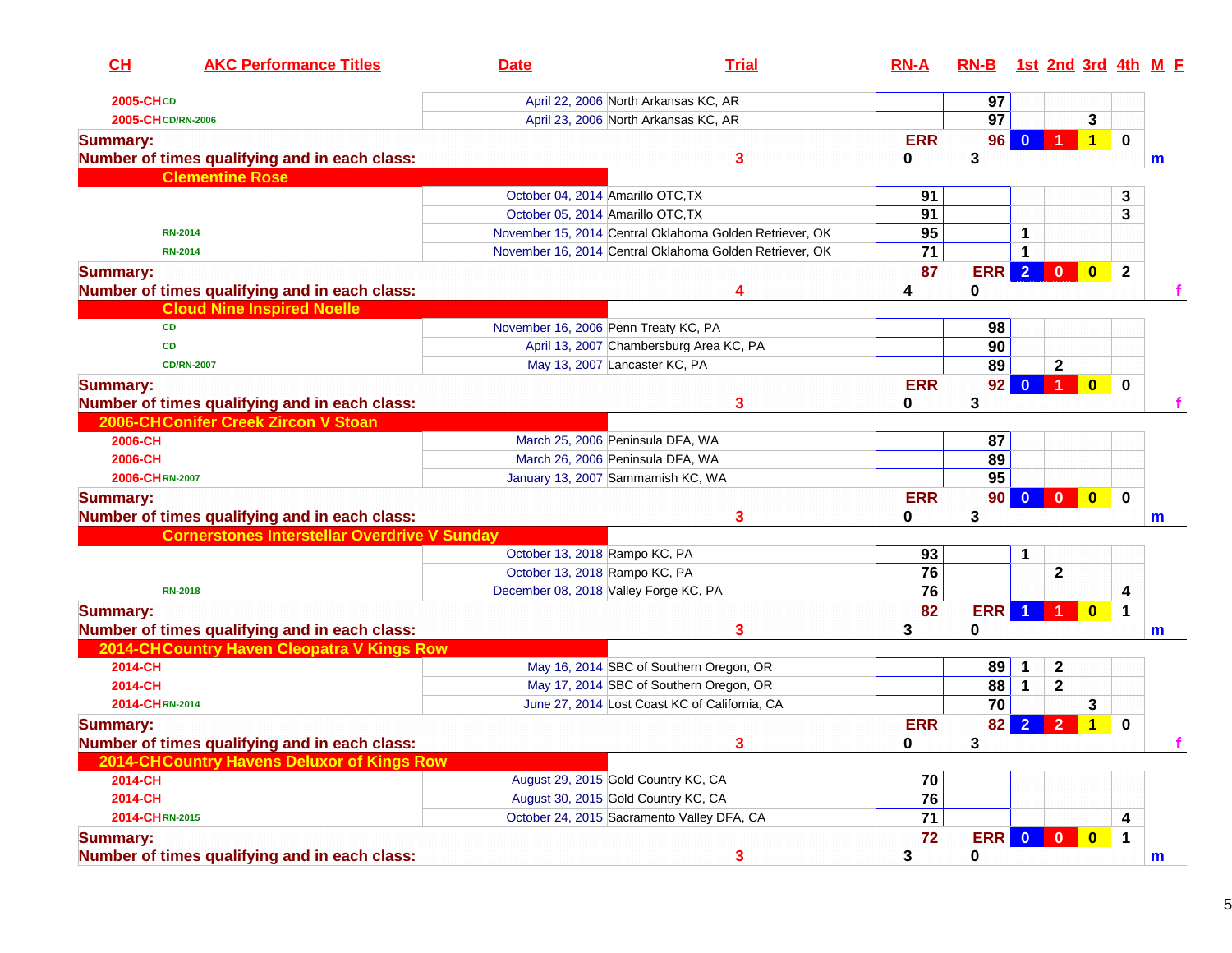| CH              | <b>AKC Performance Titles</b>                 | <b>Date</b>                          | <b>Trial</b>                                   | $RN-A$     | $RN-B$     |                         |                                |                         |             | 1st 2nd 3rd 4th M E |
|-----------------|-----------------------------------------------|--------------------------------------|------------------------------------------------|------------|------------|-------------------------|--------------------------------|-------------------------|-------------|---------------------|
|                 | <b>Dally Up Cowgirl</b>                       |                                      |                                                |            |            |                         |                                |                         |             |                     |
|                 |                                               |                                      | April 01, 2006 Chintimini KC, OR               | 83         |            |                         |                                |                         |             |                     |
|                 |                                               |                                      | April 02, 2006 Chintimini KC, OR               | 91         |            |                         |                                |                         |             |                     |
|                 | <b>RN-2006</b>                                |                                      | May 20, 2006 Rogue Valley KC, OR               | 96         |            |                         | $\mathbf{2}$                   |                         |             |                     |
| <b>Summary:</b> |                                               |                                      |                                                | 90         | <b>ERR</b> | $\overline{0}$          | $\blacktriangleleft$           | $\bullet$               | $\mathbf 0$ |                     |
|                 | Number of times qualifying and in each class: |                                      | 3                                              | 3          | 0          |                         |                                |                         |             |                     |
|                 | <b>Downeylees Welcome to The Jungle</b>       |                                      |                                                |            |            |                         |                                |                         |             |                     |
|                 |                                               |                                      | April 27, 2013 Myrtle Beach KC, NC             | 78         |            |                         |                                | 3                       |             |                     |
|                 |                                               |                                      | April 28, 2013 Myrtle Beach KC, NC             | 90         |            | 1                       |                                |                         |             |                     |
|                 | <b>RN-2013</b>                                |                                      | August 30, 2013 Alamance KC, NC                | 96         |            |                         |                                |                         |             |                     |
| <b>Summary:</b> |                                               |                                      |                                                | 88         | <b>ERR</b> | $\overline{2}$          | $\mathbf{0}$                   | $\mathbf{1}$            | $\mathbf 0$ |                     |
|                 | Number of times qualifying and in each class: |                                      | 3                                              | 3          | 0          |                         |                                |                         |             | m                   |
|                 | <b>Eastgates Freckeld Baroness</b>            |                                      |                                                |            |            |                         |                                |                         |             |                     |
|                 |                                               |                                      | August 22, 2008 Sawnee Mountain KC of GA, GA   |            | 88         |                         |                                |                         |             |                     |
|                 |                                               |                                      | August 23, 2008 Lawrenceville KC, GA           |            | 100        |                         |                                |                         |             |                     |
|                 | <b>RN-2008</b>                                |                                      | September 12, 2008 SBC of America #70/35/4     |            | 99         |                         |                                |                         |             |                     |
| <b>Summary:</b> |                                               |                                      |                                                | <b>ERR</b> | 96         |                         | $\mathbf{0}$                   | $\bullet$               | $\bf{0}$    |                     |
|                 | Number of times qualifying and in each class: |                                      | 3                                              | 0          | 3          |                         |                                |                         |             |                     |
|                 | <b>Eastgates Remember The Knight</b>          |                                      |                                                |            |            |                         |                                |                         |             |                     |
|                 | <b>CD</b>                                     |                                      | October 21, 2005 SBC of America #67/32/1 PA    |            | 91         |                         |                                |                         |             |                     |
|                 | <b>CD</b>                                     |                                      | February 03, 2006 Sawnee Mountain KC of GA, GA |            | 95         |                         |                                |                         |             |                     |
|                 | <b>CD/RN-2006</b>                             |                                      | February 04, 2006 Conyers KC of Georgia, GA    |            | 90         |                         |                                |                         |             |                     |
| <b>Summary:</b> |                                               |                                      |                                                | <b>ERR</b> | 92         | $\overline{\mathbf{0}}$ | $\mathbf{0}$                   | $\overline{\mathbf{0}}$ | $\bf{0}$    |                     |
|                 | Number of times qualifying and in each class: |                                      | 3                                              | 0          | 3          |                         |                                |                         |             | m                   |
|                 | <b>Echos Utmost</b>                           |                                      |                                                |            |            |                         |                                |                         |             |                     |
|                 | VCD2, UD, TDX                                 |                                      | September 19, 2006 SBC of America Regional, WY |            | 90         |                         |                                |                         |             |                     |
|                 | VCD2, UD, TDX                                 |                                      | September 22, 2006 SBC of America #68/33/2 WY  |            | 100        |                         | 2                              |                         |             |                     |
|                 | VCD2, UD, TDX/RN-2006                         | November 26, 2006 San Joaquin KC, CA |                                                |            | 100        |                         |                                |                         |             |                     |
| <b>Summary:</b> |                                               |                                      |                                                | <b>ERR</b> | 97         | $\Omega$                |                                | $\bf{0}$                | $\bf{0}$    |                     |
|                 | Number of times qualifying and in each class: |                                      | 3                                              | 0          | 3          |                         |                                |                         |             |                     |
|                 | <b>Echos Whos On First</b>                    |                                      |                                                |            |            |                         |                                |                         |             |                     |
|                 | <b>CD</b>                                     |                                      | September 05, 2009 Redwood Empire KC, CA       |            | 95         |                         |                                |                         | 4           |                     |
|                 | <b>CD</b>                                     |                                      | September 27, 2009 San Lorenzo DTC, CA         |            | 100        | $\mathbf{1}$            |                                |                         |             |                     |
|                 | <b>CD/RN-2009</b>                             |                                      | October 05, 2009 SBC of America Regional, OR   |            | 100        | 1                       |                                |                         |             |                     |
|                 | <b>CD/RN-2009</b>                             |                                      | October 06, 2009 SBC of America Regional, OR   |            | 89         |                         |                                |                         |             |                     |
|                 | <b>CD/RN-2009</b>                             |                                      | October 09, 2009 SBC of America #71/36/5 OH    |            | 90         |                         |                                |                         |             |                     |
|                 |                                               |                                      |                                                |            |            |                         | $\mathbf{2}$<br>1 <sup>1</sup> |                         |             |                     |
| <b>Summary:</b> |                                               |                                      |                                                | <b>ERR</b> | 95         | $\mathbf{2}$            |                                | $0$ 1                   |             |                     |
|                 | Number of times qualifying and in each class: |                                      | 5                                              | 0          | 5          |                         |                                |                         |             | m                   |
|                 | 2007-CHEchos Xtra Sweetie V Eddy              |                                      |                                                |            |            |                         |                                |                         |             |                     |
| 2007-CH         |                                               |                                      | September 19, 2006 SBC of America Regional, WY |            | $100$ 1    |                         |                                |                         |             |                     |
| 2007-CH         |                                               |                                      | September 22, 2006 SBC of America #68/33/2 WY  |            | $100$ 1    |                         |                                |                         |             |                     |
|                 | 2007-CH CD/RN-2006                            | November 05, 2006 Vallejo DTC, CA    |                                                |            | 100        |                         | $\mathbf{2}$                   |                         |             |                     |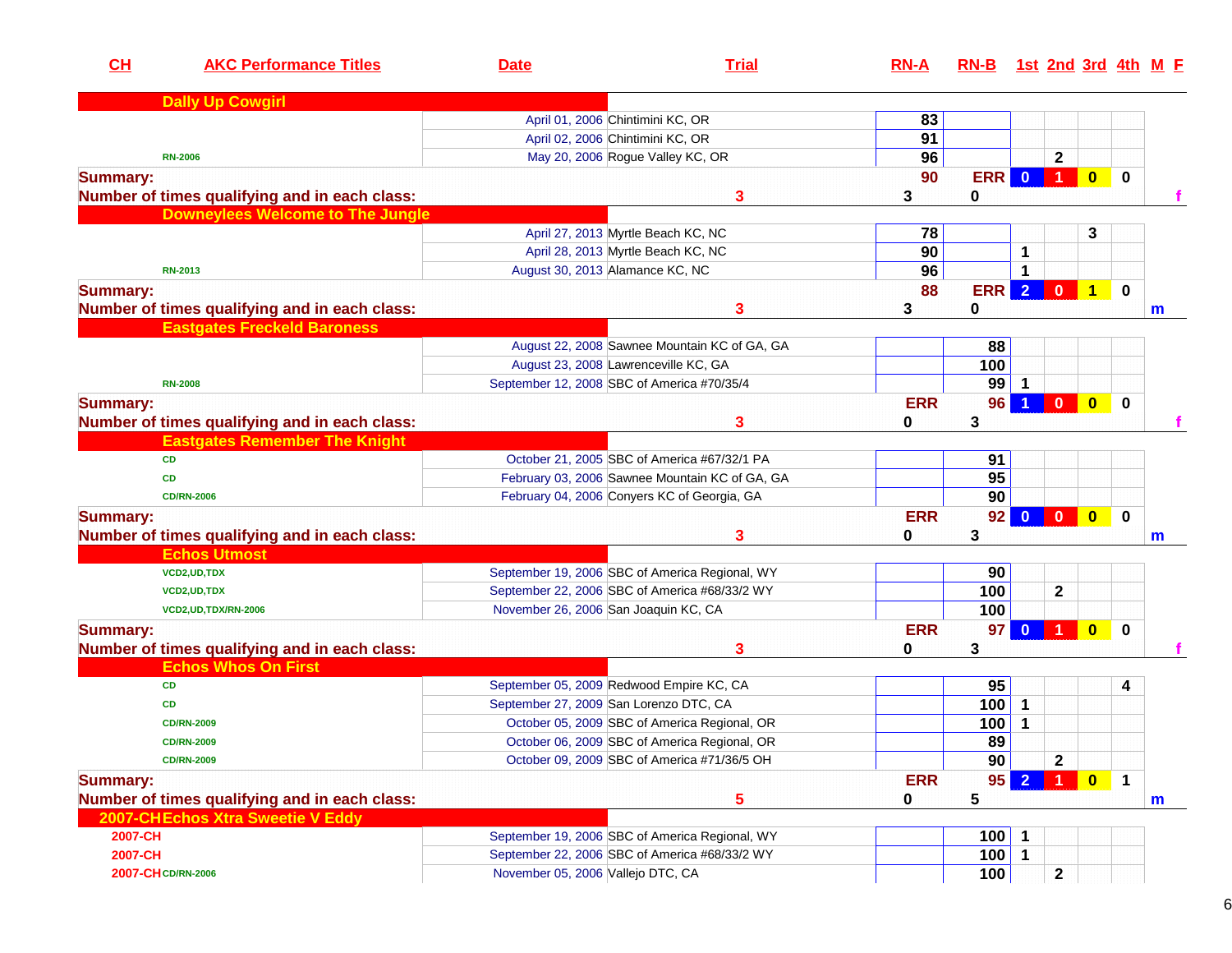| CL<br><b>AKC Performance Titles</b>           | <b>Date</b>                              | <b>Trial</b>                                      | $RN-A$     | $RN-B$          |                |                         |                         |             | 1st 2nd 3rd 4th M E |
|-----------------------------------------------|------------------------------------------|---------------------------------------------------|------------|-----------------|----------------|-------------------------|-------------------------|-------------|---------------------|
| 2007-CH CD/RN-2006                            | November 11, 2006 Wine Country KC, CA    |                                                   |            | 97              |                |                         |                         | 4           |                     |
| <b>Summary:</b>                               |                                          |                                                   | <b>ERR</b> | 99              | $\mathbf{2}$   |                         | $\mathbf{0}$            | $\mathbf 1$ |                     |
| Number of times qualifying and in each class: |                                          | 4                                                 | 0          | 4               |                |                         |                         |             |                     |
| 2018-GCHPElbas Aristo Presto                  |                                          |                                                   |            |                 |                |                         |                         |             |                     |
| 2018-GCHPCGCA                                 |                                          | September 18, 2018 SBC of America Regional, OR    |            | 77              | 1              |                         |                         |             |                     |
| 2018-GCHP CGCA                                |                                          | September 20, 2018 SBC of America #80/45/14 OR    |            | 79              |                | $\mathbf{2}$            |                         |             |                     |
| 2018-GCHP CGCA/BN, RN-2018                    | November 01, 2018 Palisades KC, PA       |                                                   |            | $\overline{74}$ |                | $\mathbf{2}$            |                         |             |                     |
| <b>Summary:</b>                               |                                          |                                                   | <b>ERR</b> | 77              |                | $\overline{2}$          | $\bf{0}$                | $\mathbf 0$ |                     |
| Number of times qualifying and in each class: |                                          | 3                                                 | 0          | 3               |                |                         |                         |             | m                   |
| <b>Elbas Carrina V Arrowhead</b>              |                                          |                                                   |            |                 |                |                         |                         |             |                     |
|                                               | October 15, 2005 Catonsville KC, MO      |                                                   |            | 87              |                |                         |                         |             |                     |
|                                               | October 18, 2005 Middle Atlantic SBC, PA |                                                   |            | 86              |                |                         | 3                       |             |                     |
| <b>RN-2005</b>                                |                                          | October 21, 2005 SBC of America #67/32/1 PA       |            | 94              |                |                         | 3                       |             |                     |
| <b>Summary:</b>                               |                                          |                                                   | <b>ERR</b> | 89              |                | $\mathbf{0}$            | 2 <sub>2</sub>          | $\bf{0}$    |                     |
| Number of times qualifying and in each class: |                                          | 3                                                 | 0          | 3               |                |                         |                         |             |                     |
| <b>Empty Kegs I-C-U-N-V Me</b>                |                                          |                                                   |            |                 |                |                         |                         |             |                     |
|                                               |                                          | August 09, 2008 KC of Freeborn Co. MN, MN         |            | 91              |                |                         |                         |             |                     |
|                                               |                                          | August 10, 2008 KC of Freeborn Co. MN, MN         |            | $\overline{97}$ | 1              |                         |                         |             |                     |
| <b>RN-2008</b>                                |                                          | August 15, 2008 Caimbridge Minnesota KC, MN       |            | 91              |                |                         |                         |             |                     |
| <b>Summary:</b>                               |                                          |                                                   | <b>ERR</b> | 93              |                | $\mathbf{0}$            | $\overline{\mathbf{0}}$ | $\bf{0}$    |                     |
| Number of times qualifying and in each class: |                                          | 3                                                 | 0          | 3               |                |                         |                         |             |                     |
| <b>Empty Kegs Jokers Wild</b>                 |                                          |                                                   |            |                 |                |                         |                         |             |                     |
|                                               |                                          | September 19, 2006 SBC of America Regional, WY    |            | 89              |                |                         |                         |             |                     |
| <b>Summary:</b>                               |                                          |                                                   | <b>ERR</b> | <b>89</b>       | $\mathbf{0}$   | $\overline{\mathbf{0}}$ | $\mathbf{0}$            | $\bf{0}$    |                     |
| Number of times qualifying and in each class: |                                          |                                                   | 0          | 1               |                |                         |                         |             |                     |
| 2013-CHExcaliburs Lady of The Lake            |                                          |                                                   |            |                 |                |                         |                         |             |                     |
| 2013-CHCD                                     | August 23, 2014 Lawrenceville KC, GA     |                                                   |            | 99              |                |                         |                         | 4           |                     |
| 2013-CHCD                                     |                                          | August 24, 2014 Conyers KC of Georgia, GA         |            | $\overline{96}$ | 1              |                         |                         |             |                     |
| 2013-CH CD/RN-2014                            |                                          | September 19, 2014 SBC of America #76/41/10 NY    |            | 100             |                |                         |                         |             |                     |
| <b>Summary:</b>                               |                                          |                                                   | <b>ERR</b> | 98 <sup>1</sup> | 2 <sup>7</sup> | $\mathbf{0}$            | $\overline{\mathbf{0}}$ | $\mathbf 1$ |                     |
| Number of times qualifying and in each class: |                                          | 3                                                 | 0          | 3               |                |                         |                         |             |                     |
| <b>Excaliburs Muse</b>                        |                                          |                                                   |            |                 |                |                         |                         |             |                     |
| CD                                            |                                          | September 19, 2014 SBC of America #76/41/10 NY    |            | 99              |                | $\mathbf{2}$            |                         |             |                     |
| <b>CD</b>                                     | October 25, 2014 Kennesaw KC, GA         |                                                   |            | 99              | 1              |                         |                         |             |                     |
| <b>CD/RN-2014</b>                             | October 26, 2014 Kennesaw KC, GA         |                                                   |            | $\overline{99}$ | 1              |                         |                         |             |                     |
| <b>Summary:</b>                               |                                          |                                                   | <b>ERR</b> | 99 <sub>1</sub> | $\overline{2}$ |                         | $\mathbf{0}$            | $\bf{0}$    |                     |
| Number of times qualifying and in each class: |                                          | 3                                                 | 0          | 3               |                |                         |                         |             |                     |
| 2011-GCHForever Kryskara Ace                  |                                          |                                                   |            |                 |                |                         |                         |             |                     |
| 2011-GCH                                      |                                          | October 05, 2009 SBC of America Regional, OR      |            | 87              |                |                         |                         |             |                     |
| 2011-GCH                                      |                                          | October 06, 2009 SBC of America Regional, OR      |            | 92              |                |                         |                         |             |                     |
| 2011-GCHRN-2009                               |                                          | December 04, 2009 Dachshund Club of St. Louis, IL |            | 91              |                |                         |                         | 4           |                     |
| <b>Summary:</b>                               |                                          |                                                   | <b>ERR</b> | 90 <sup>1</sup> | $\mathbf{0}$   | $\mathbf{0}$            | $\overline{\mathbf{0}}$ | $\mathbf 1$ |                     |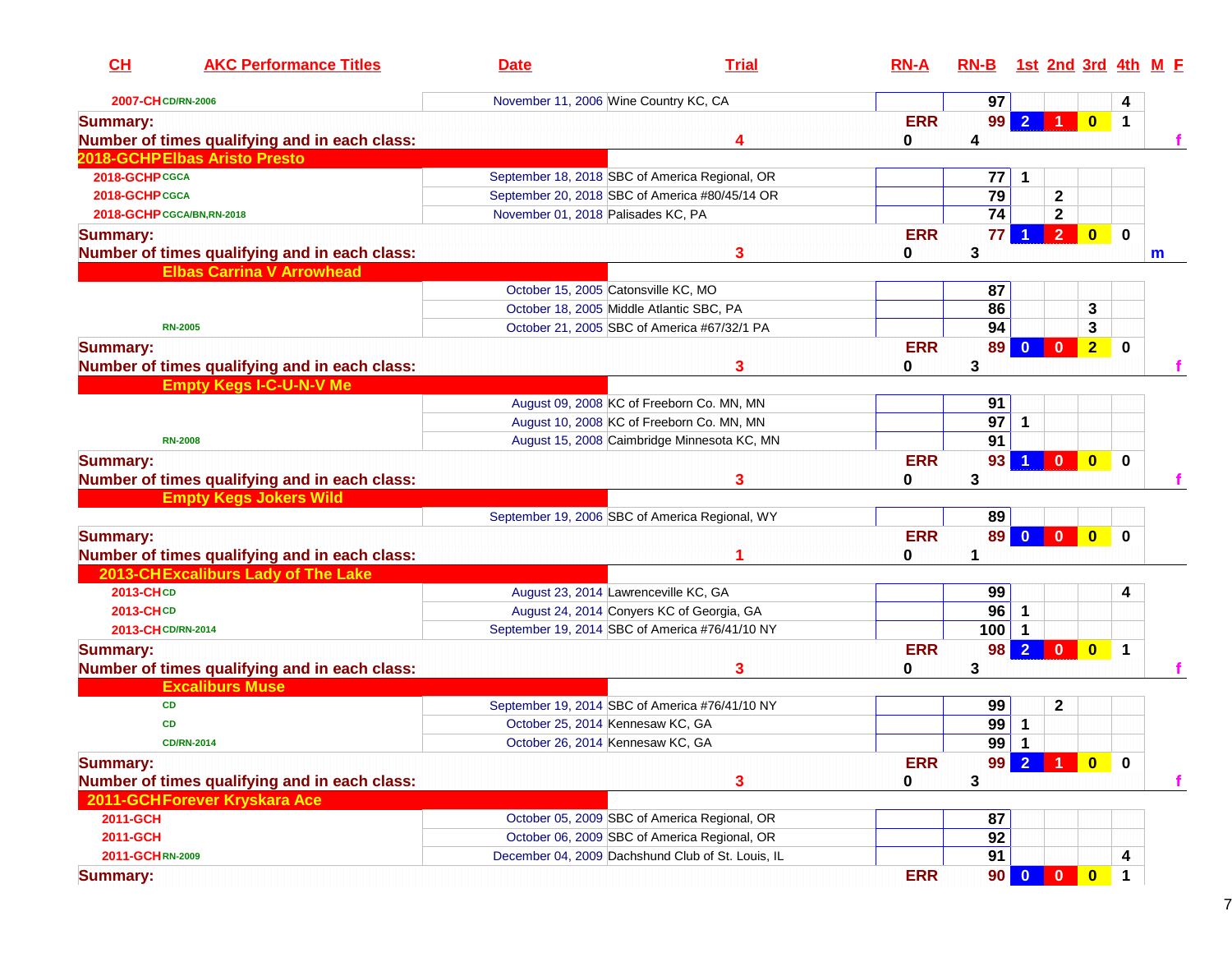| CH                 | <b>AKC Performance Titles</b>                 | <b>Date</b>                          | <b>Trial</b>                               | $RN-A$     | $RN-B$          |                         |                         |                         | <u>1st 2nd 3rd 4th M F</u> |  |
|--------------------|-----------------------------------------------|--------------------------------------|--------------------------------------------|------------|-----------------|-------------------------|-------------------------|-------------------------|----------------------------|--|
|                    | Number of times qualifying and in each class: |                                      | 3                                          | 0          | 3               |                         |                         |                         | m                          |  |
|                    | <b>Fremonts Dinglehoofer</b>                  |                                      |                                            |            |                 |                         |                         |                         |                            |  |
|                    |                                               |                                      | March 29, 2007 Central New York KC, NY     |            | 96              |                         |                         |                         |                            |  |
|                    |                                               | March 30, 2007 Onondaga KA, NY       |                                            |            | 99              | $\mathbf{1}$            |                         |                         |                            |  |
|                    | <b>RN-2007</b>                                |                                      | March 31, 2007 Finger Lakes KC, NY         |            | 95              |                         |                         |                         |                            |  |
| <b>Summary:</b>    |                                               |                                      |                                            | <b>ERR</b> | 97              |                         | $\bf{0}$                | $\overline{\mathbf{0}}$ | $\mathbf 0$                |  |
|                    | Number of times qualifying and in each class: |                                      | 3                                          | 0          | 3               |                         |                         |                         | m                          |  |
|                    | <b>Fremonts One In A Million</b>              |                                      |                                            |            |                 |                         |                         |                         |                            |  |
|                    |                                               |                                      | March 29, 2012 North Country KC, NY        |            | 96              |                         |                         |                         |                            |  |
|                    |                                               |                                      | March 30, 2012 Central New York KC, NY     |            | $\overline{97}$ |                         |                         |                         |                            |  |
|                    | <b>RN-2012</b>                                |                                      | April 01, 2012 Finger Lakes KC, NY         |            | 95              |                         |                         |                         |                            |  |
| <b>Summary:</b>    |                                               |                                      |                                            | <b>ERR</b> | 96              | $\bf{0}$                | $\mathbf{0}$            | $\bullet$               | $\bf{0}$                   |  |
|                    | Number of times qualifying and in each class: |                                      | 3                                          | 0          | 3               |                         |                         |                         |                            |  |
|                    | <b>Fremonts Very Ve Vee Dee</b>               |                                      |                                            |            |                 |                         |                         |                         |                            |  |
|                    |                                               |                                      | June 03, 2005 Greater Philadelphia DFA, PA |            | 97              |                         |                         |                         |                            |  |
|                    |                                               |                                      | June 04, 2005 Huntingdon Valley KC, PA     |            | $\overline{93}$ |                         |                         |                         |                            |  |
|                    | <b>RN-2005</b>                                |                                      | June 05, 2005 Burlington County KC, PA     |            | 91              |                         |                         |                         |                            |  |
| <b>Summary:</b>    |                                               |                                      |                                            | <b>ERR</b> | 94              |                         | $\bf{0}$                | $\bullet$               | $\mathbf 0$                |  |
|                    | Number of times qualifying and in each class: |                                      | 3                                          | 0          | 3               |                         |                         |                         |                            |  |
|                    | <b>2021-CHFuzzy Bears Amore'</b>              |                                      |                                            |            |                 |                         |                         |                         |                            |  |
|                    | 2021-CHTKE, ATT, CGCA                         | September 04, 2020 AKC Virtual Rally |                                            |            | 80              |                         |                         |                         |                            |  |
|                    | 2021-CHTKE, ATT, CGCA                         | September 25, 2020 AKC Virtual Rally |                                            |            | 83              |                         |                         |                         |                            |  |
|                    | 2021-CHTKE, ATT, CGCA, VHMA/RN-2020           | October 02, 2020 AKC Virtual Rally   |                                            |            | 80              |                         |                         |                         |                            |  |
| <b>Summary:</b>    |                                               |                                      |                                            | <b>ERR</b> | 81              | $\mathbf{0}$            | $\mathbf{0}$            | $\bullet$               | $\mathbf 0$                |  |
|                    | Number of times qualifying and in each class: |                                      | 3                                          | 0          | 3               |                         |                         |                         | m                          |  |
|                    | <b>Gliddens Country Singer</b>                |                                      |                                            |            |                 |                         |                         |                         |                            |  |
|                    | ThDN,CGC                                      |                                      | May 26, 2019 Trumbull County KC, PA        |            | 72              |                         |                         |                         |                            |  |
|                    | <b>ThDN,CGC</b>                               |                                      | June 23, 2019 Cleveland A-B TC, OH         |            | 85              |                         |                         |                         |                            |  |
|                    | ThDN,CGC/RN-2019                              |                                      | August 10, 2019 Lorain County KC, OH       |            | 87              |                         |                         | 3                       |                            |  |
| <b>Summary:</b>    |                                               |                                      |                                            | <b>ERR</b> | 81              | $\overline{\mathbf{0}}$ | $\overline{\mathbf{0}}$ | $\mathbf{1}$            | $\mathbf 0$                |  |
|                    | Number of times qualifying and in each class: |                                      | 3                                          | 0          | 3               |                         |                         |                         |                            |  |
|                    | <b>Gliddens Sweet Surrender</b>               |                                      |                                            |            |                 |                         |                         |                         |                            |  |
|                    |                                               |                                      | May 14, 2021 All-Breed TC of Akron, OH     |            | 80              |                         |                         | 3                       |                            |  |
|                    |                                               |                                      | June 26, 2021 Cleveland A-B TC, OH         |            | 70              |                         |                         |                         | 4                          |  |
|                    | <b>RN</b>                                     |                                      | June 27, 2021 Cleveland A-B TC, OH         |            | 96              |                         |                         |                         |                            |  |
| <b>Summary:</b>    |                                               |                                      |                                            | <b>ERR</b> |                 |                         | 82 0 0                  | $\mathbf{1}$            | $\mathbf 1$                |  |
|                    | Number of times qualifying and in each class: |                                      | 3                                          |            | 3               |                         |                         |                         |                            |  |
|                    | 2017-GCHGliddens Yosminty Sam I Am            |                                      |                                            | 0          |                 |                         |                         |                         |                            |  |
| 2017-GCH CGCA, TKN |                                               |                                      | July 05, 2019 Ann Arbor KC, MI             |            |                 |                         |                         |                         | 4                          |  |
|                    |                                               |                                      |                                            | 90         |                 |                         |                         |                         |                            |  |
| <b>Summary:</b>    |                                               |                                      |                                            | 90         | ERR 0           |                         | $\mathbf{0}$            | $\bullet$               | $\mathbf 1$                |  |
|                    | Number of times qualifying and in each class: |                                      | 1                                          | 1          | 0               |                         |                         |                         | m                          |  |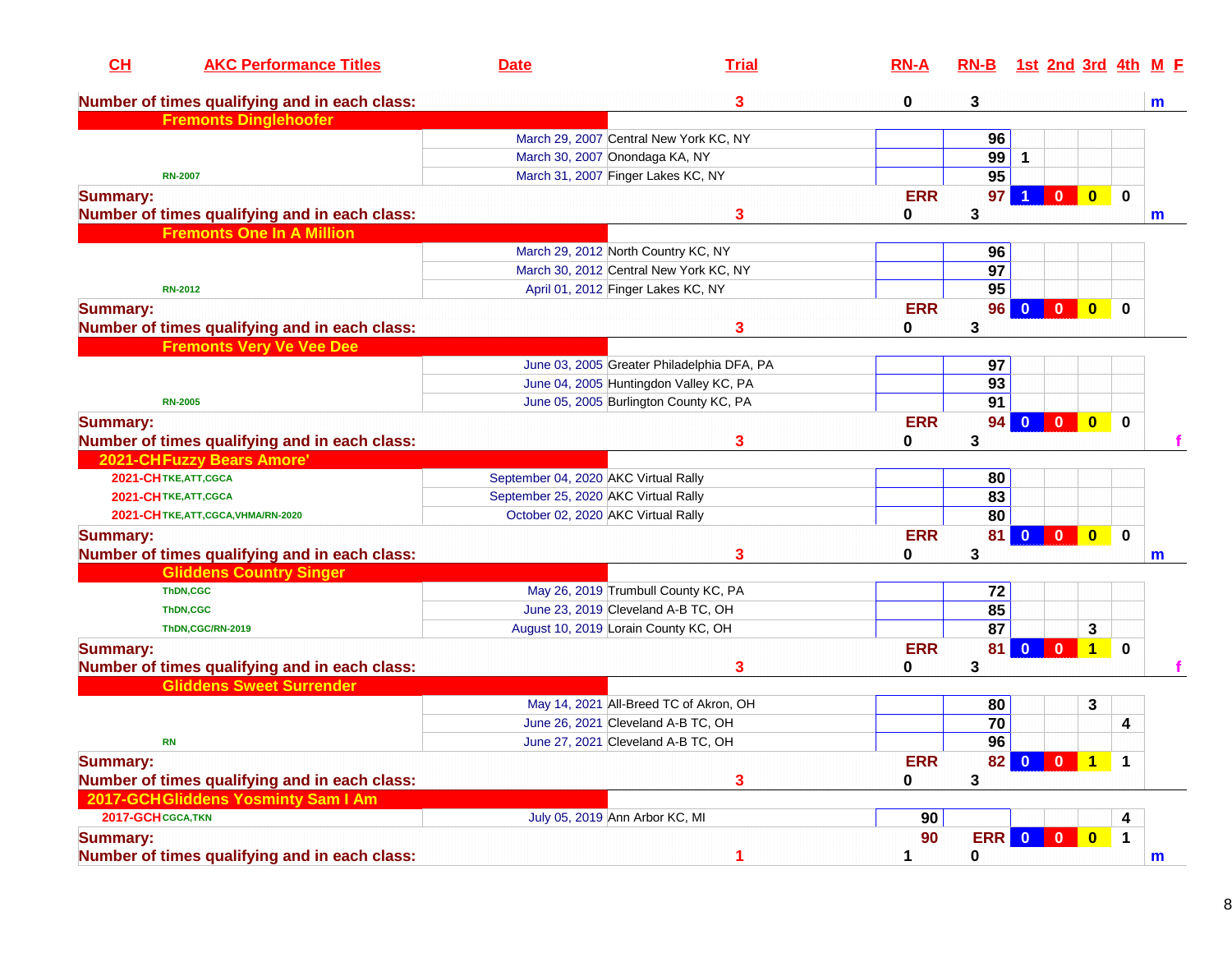| CL                                 | <b>AKC Performance Titles</b>                 | <b>Date</b>                           | <b>Trial</b>                               | $RN-A$          | RN-B 1st 2nd 3rd 4th M F |                         |                         |                         |              |             |
|------------------------------------|-----------------------------------------------|---------------------------------------|--------------------------------------------|-----------------|--------------------------|-------------------------|-------------------------|-------------------------|--------------|-------------|
| <b>Gus Parr</b>                    |                                               |                                       |                                            |                 |                          |                         |                         |                         |              |             |
|                                    |                                               | May 14, 2010 Sandia DOC, NM           |                                            | 86              |                          |                         |                         | 3                       |              |             |
|                                    |                                               | May 15, 2010 Rio Grande KC, NM        |                                            | 95              |                          |                         |                         | 3                       |              |             |
| <b>RN-2010</b>                     |                                               | May 16, 2010 Rio Grande KC, NM        |                                            | 86              |                          |                         | $\mathbf 2$             |                         |              |             |
| <b>Summary:</b>                    |                                               |                                       |                                            | 89              | <b>ERR</b>               | $\mathbf{0}$            | $\blacktriangleleft$    | 2 <sub>2</sub>          | $\mathbf 0$  |             |
|                                    | Number of times qualifying and in each class: |                                       | 3                                          | 3               | $\bf{0}$                 |                         |                         |                         |              | m           |
|                                    | <b>Howe Ranch Golden Sam-R-I</b>              |                                       |                                            |                 |                          |                         |                         |                         |              |             |
|                                    |                                               | January 20, 2011 Tualatin KC, OR      |                                            |                 | 90                       |                         |                         |                         |              |             |
|                                    |                                               | January 21, 2011 DF of Oregon, OR     |                                            |                 | $\overline{77}$          |                         |                         |                         |              |             |
| <b>RN-2011</b>                     |                                               | January 22, 2011 Portland Dog OC, OR  |                                            |                 | 91                       |                         |                         |                         |              |             |
| <b>RN-2011</b>                     |                                               | January 23, 2011 Tualatin KC, OR      |                                            |                 | $\overline{77}$          |                         |                         |                         |              |             |
| <b>Summary:</b>                    |                                               |                                       |                                            | <b>ERR</b>      | 84                       | $\mathbf{0}$            | $\mathbf{0}$            | $\bullet$               | $\mathbf{0}$ |             |
|                                    | Number of times qualifying and in each class: |                                       | 4                                          | 0               | 4                        |                         |                         |                         |              | $\mathbf m$ |
|                                    | <b>Howe Ranch Korbel Gold</b>                 |                                       |                                            |                 |                          |                         |                         |                         |              |             |
|                                    |                                               | November 16, 2012 Umpqua KC, OR       |                                            | 90              |                          |                         |                         | 3                       |              |             |
|                                    |                                               | November 17, 2012 Rogue Valley KC, OR |                                            | 94              |                          |                         |                         |                         | 4            |             |
| <b>RN-2013</b>                     |                                               | March 29, 2013 Chintimini KC, OR      |                                            | 94              |                          |                         |                         |                         |              |             |
| <b>Summary:</b>                    |                                               |                                       |                                            | 93              | <b>ERR</b>               | $\overline{\mathbf{0}}$ | $\overline{0}$          | $\blacktriangleleft$    | $\mathbf 1$  |             |
|                                    | Number of times qualifying and in each class: |                                       | 3                                          | 3               | 0                        |                         |                         |                         |              |             |
|                                    | <b>Howe Ranch Vera Godonkin</b>               |                                       |                                            |                 |                          |                         |                         |                         |              |             |
|                                    |                                               |                                       | October 25, 2014 Sacramento Valley DFA, CA | 87              |                          |                         |                         |                         | 4            |             |
|                                    |                                               |                                       | April 29, 2016 SBC of Pacific Coast, CA    | 93              |                          | 1                       |                         |                         |              |             |
| <b>RN-2018</b>                     |                                               | March 15, 2018 Shasta KC, CA          |                                            | $\overline{78}$ |                          |                         |                         |                         | 4            |             |
|                                    |                                               |                                       |                                            | 86              | <b>ERR</b>               | $\blacktriangleleft$    | $\mathbf{0}$            | $\overline{\mathbf{0}}$ |              |             |
| <b>Summary:</b>                    |                                               |                                       |                                            |                 |                          |                         |                         |                         | $\mathbf{2}$ |             |
| I Like Ike                         | Number of times qualifying and in each class: |                                       | 3                                          | 3               | 0                        |                         |                         |                         |              |             |
|                                    |                                               |                                       |                                            |                 |                          |                         |                         |                         |              |             |
| CD                                 |                                               | January 14, 2006 Central Ohio KC, OH  |                                            |                 | 77                       |                         |                         |                         |              |             |
| CD                                 |                                               | May 29, 2006 Cincinnati KC, OH        |                                            |                 | 93                       |                         |                         |                         |              |             |
| <b>CD/RN-2006</b>                  |                                               | July 15, 2006 Dayton DTC, OH          |                                            |                 | 92                       |                         |                         |                         |              |             |
| <b>Summary:</b>                    |                                               |                                       |                                            | <b>ERR</b>      | 87                       | $\overline{0}$          | $\overline{\mathbf{0}}$ | $\mathbf{0}$            | $\mathbf 0$  |             |
|                                    | Number of times qualifying and in each class: |                                       | 3                                          | 0               | 3                        |                         |                         |                         |              | m           |
| <b>Ikes Legacy Hector</b>          |                                               |                                       |                                            |                 |                          |                         |                         |                         |              |             |
| <b>BN</b>                          |                                               | February 17, 2013 Hamilton DTC, IN    |                                            |                 | 95                       |                         |                         |                         |              |             |
| <b>BN</b>                          |                                               | March 09, 2013 Queen City DTC, OH     |                                            |                 | $\overline{97}$          |                         |                         |                         |              |             |
| <b>BN/RN-2013</b>                  |                                               | March 10, 2013 Queen City DTC, OH     |                                            |                 | $\overline{92}$          |                         |                         |                         |              |             |
| <b>Summary:</b>                    |                                               |                                       |                                            | <b>ERR</b>      | 95                       | $\bullet$               | $\overline{\mathbf{0}}$ | $\bullet$               | $\mathbf 0$  |             |
|                                    | Number of times qualifying and in each class: |                                       | 3                                          | 0               | 3                        |                         |                         |                         |              | $\mathbf m$ |
| 2010-GCHJamelles Aristocrat V Elba |                                               |                                       |                                            |                 |                          |                         |                         |                         |              |             |
| 2010-GCHRN-2012                    |                                               | July 04, 2012 Holyoke KC, MA          |                                            |                 | 70                       |                         |                         |                         |              |             |
| 2010-GCHRN-2012                    |                                               | July 05, 2012 Holyoke KC, MA          |                                            |                 | 85                       |                         |                         |                         |              |             |
| 2010-GCHRN-2012                    |                                               | July 07, 2012 Holyoke KC, MA          |                                            |                 | 72                       |                         |                         |                         |              |             |
| <b>Summary:</b>                    |                                               |                                       |                                            | <b>ERR</b>      | 76                       | $\mathbf{0}$            | $\mathbf{0}$            | $\bullet$               | $\mathbf 0$  |             |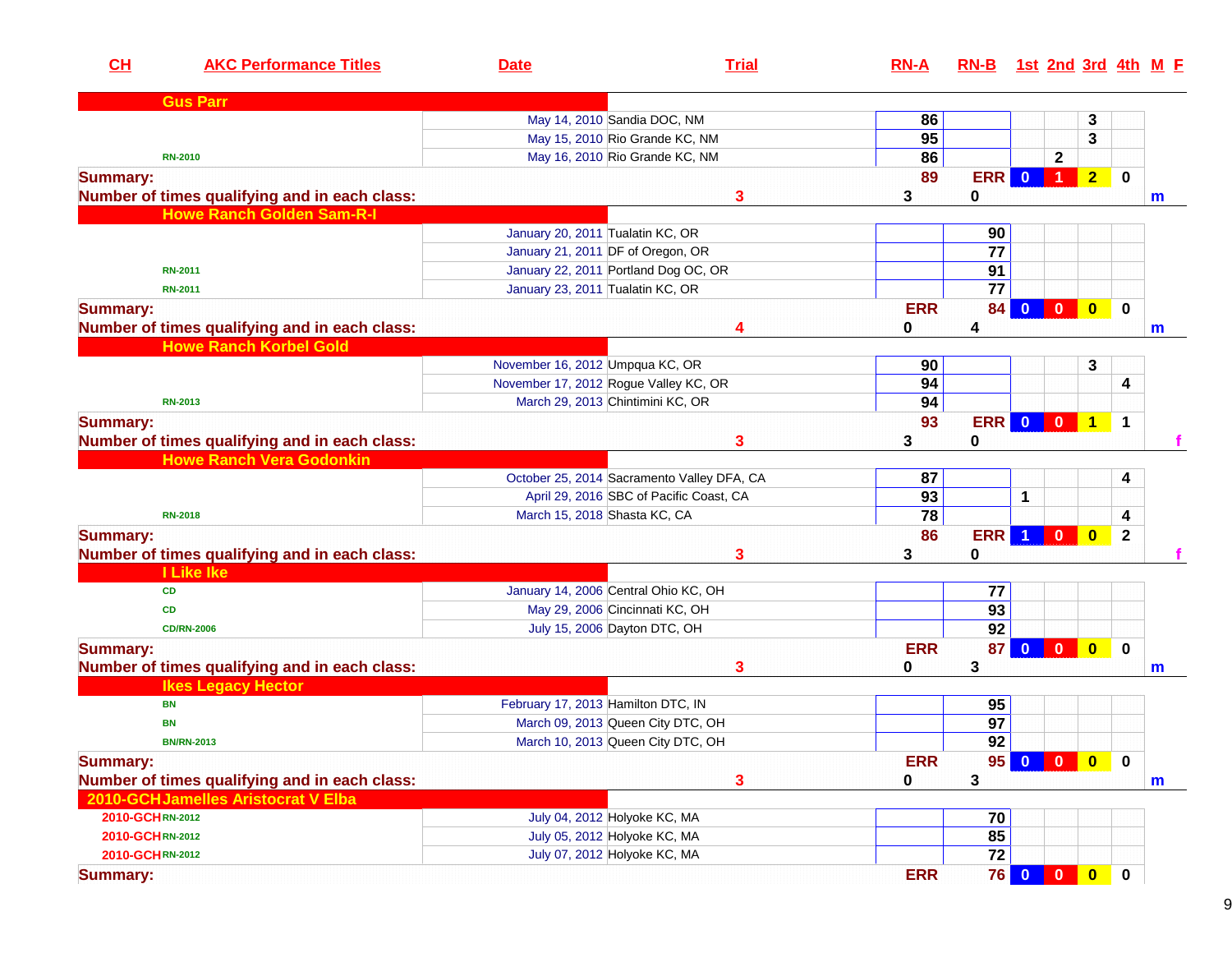| CH                    | <b>AKC Performance Titles</b>                 | <b>Date</b>                          | <b>Trial</b>                                   | $RN-A$     | $RN-B$      | 1st 2nd 3rd 4th M F                       |                         |             |             |
|-----------------------|-----------------------------------------------|--------------------------------------|------------------------------------------------|------------|-------------|-------------------------------------------|-------------------------|-------------|-------------|
|                       | Number of times qualifying and in each class: |                                      | 3                                              | 0          | 3           |                                           |                         |             | m           |
|                       | <b>Jamelles Music Man Saundalin</b>           |                                      |                                                |            |             |                                           |                         |             |             |
|                       |                                               |                                      | November 08, 2014 Columbus All-Breed TC, OH    |            | 88          |                                           |                         |             |             |
|                       |                                               |                                      | November 09, 2014 Columbus All-Breed TC, OH    |            | 91          |                                           |                         |             |             |
|                       | <b>RN-2014</b>                                | November 29, 2014 Queen City DTC, OH |                                                |            | 75          |                                           |                         |             |             |
|                       | <b>RN-2014</b>                                | November 30, 2014 Queen City DTC, OH |                                                |            | 76          |                                           |                         |             |             |
| <b>Summary:</b>       |                                               |                                      |                                                | <b>ERR</b> | 83          | $\overline{\mathbf{0}}$<br>$\mathbf{0}$   | $\overline{\mathbf{0}}$ | $\bf{0}$    |             |
|                       | Number of times qualifying and in each class: |                                      | 4                                              | 0          | 4           |                                           |                         |             | m           |
|                       | <b>Jamelles Porsche Is Going Places</b>       |                                      |                                                |            |             |                                           |                         |             |             |
|                       |                                               |                                      | July 07, 2012 Santa Maria KC, CA               |            | 83          |                                           |                         |             |             |
|                       |                                               |                                      | July 08, 2012 Ventura County DFA, CA           |            | 85          |                                           |                         |             |             |
|                       | <b>RN-2012</b>                                |                                      | August 25, 2012 Santa Barbara KC, CA           |            | 88          |                                           |                         |             |             |
| <b>Summary:</b>       |                                               |                                      |                                                | <b>ERR</b> | 85          | $\mathbf{0}$<br>$\Omega$                  | $\bullet$               | $\mathbf 0$ |             |
|                       | Number of times qualifying and in each class: |                                      | 3                                              | 0          | 3           |                                           |                         |             |             |
|                       | <b>James P Sullivan</b>                       |                                      |                                                |            |             |                                           |                         |             |             |
|                       | DXX, DJ, AJ, HDS, CGC, TKE, ATT, VHMA/        | December 18, 2020 AKC Virtual Rally  |                                                |            | 88          |                                           |                         |             |             |
|                       | See Performance DB For All Titles             | January 22, 2021 AKC Virtual Rally   |                                                |            | 78          |                                           |                         |             |             |
|                       | See Performance DB For All Titles             | January 22, 2021 AKC Virtual Rally   |                                                |            | 81          |                                           |                         |             |             |
| <b>Summary:</b>       |                                               |                                      |                                                | <b>ERR</b> | 82          | $\mathbf{0}$                              | $\bullet$               | $\bf{0}$    |             |
|                       | Number of times qualifying and in each class: |                                      | 3                                              | 0          | 3           |                                           |                         |             |             |
|                       | 2018-GCH Jeul Kreeks A Rockstar For Vicdory   |                                      |                                                |            |             |                                           |                         |             | m           |
| 2018-GCHCGCA          |                                               |                                      | August 11, 2017 SBC of Puget Sound, WA         |            | 81          | 1                                         |                         |             |             |
| 2018-GCHCGCA          |                                               | October 21, 2017 Wenatchee KC, WA    |                                                |            | 93          |                                           |                         |             |             |
| 2018-GCH CGCA/RN-2017 |                                               | October 22, 2017 Wenatchee KC, WA    |                                                |            | 96          |                                           | 3                       |             |             |
|                       |                                               |                                      |                                                |            |             |                                           |                         |             |             |
| <b>Summary:</b>       |                                               |                                      |                                                | <b>ERR</b> | 90          | $\mathbf{0}$                              | $\mathbf{1}$            | $\bf{0}$    |             |
|                       | Number of times qualifying and in each class: |                                      | 3                                              | 0          | 3           |                                           |                         |             |             |
|                       | 2011-CHKashis Captain Jack                    |                                      |                                                |            |             |                                           |                         |             |             |
| 2011-CH               |                                               |                                      | August 12, 2011 OTC of Greater Lansing, MI     | 86         |             |                                           |                         |             |             |
| 2011-CH               |                                               |                                      | August 13, 2011 OTC of Greater Lansing, MI     | 86         |             |                                           | 3                       |             |             |
| 2011-CHRN-2011        |                                               |                                      | September 13, 2011 SBC of America Regional, NY | 87         |             | $\mathbf 2$                               |                         |             |             |
| 2011-CHRN-2011        |                                               |                                      | September 14, 2011 SBC of America Regional, NY | 94         |             | $\mathbf{2}$                              |                         |             |             |
| <b>Summary:</b>       |                                               |                                      |                                                | 88         | <b>ERR</b>  | 2 <sup>1</sup><br>$\overline{\mathbf{0}}$ | $\mathbf{1}$            | $\bf{0}$    |             |
|                       | Number of times qualifying and in each class: |                                      | 4                                              | 4          | 0           |                                           |                         |             | m           |
|                       | Kellog Creek Anna Bella Stella Star           |                                      |                                                |            |             |                                           |                         |             |             |
|                       |                                               | March 21, 2013 San Mateo KC, CA      |                                                |            | 87          |                                           |                         |             |             |
|                       |                                               |                                      | March 24, 2013 County-Wide DTC, CA             |            | 92          |                                           | 3                       |             |             |
| <b>Summary:</b>       |                                               |                                      |                                                | <b>ERR</b> | 90          | $\overline{\mathbf{0}}$<br>$\mathbf{0}$   | $\overline{1}$          | $\mathbf 0$ |             |
|                       | Number of times qualifying and in each class: |                                      | $\overline{2}$                                 | 0          | $\mathbf 2$ |                                           |                         |             | $\mathbf f$ |
|                       | <b>Kings Mill Bradshaw</b>                    |                                      |                                                |            |             |                                           |                         |             |             |
|                       |                                               | April 05, 2013 Bell County KC, TX    |                                                |            | 86          |                                           |                         |             |             |
|                       |                                               | April 06, 2013 Bell County KC, TX    |                                                |            | 81          |                                           |                         |             |             |
|                       | <b>RN-2013</b>                                |                                      | April 07, 2013 Bell County KC, TX              |            | 82          |                                           |                         |             |             |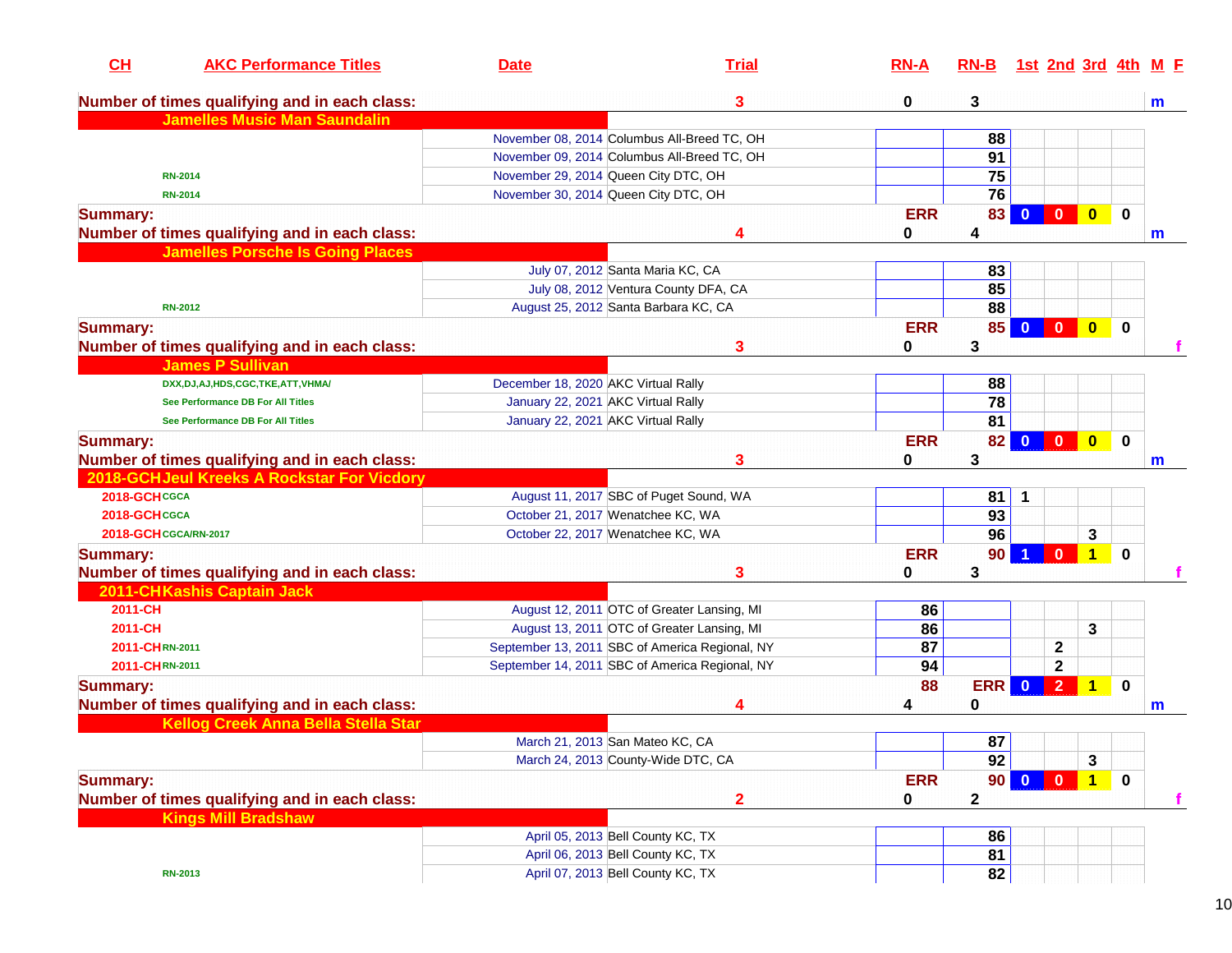| CH               | <b>AKC Performance Titles</b>                 | <b>Date</b>                       | <b>Trial</b>                                           | $RN-A$      | $RN-B$          |                         |                |                         |             | 1st 2nd 3rd 4th M E |
|------------------|-----------------------------------------------|-----------------------------------|--------------------------------------------------------|-------------|-----------------|-------------------------|----------------|-------------------------|-------------|---------------------|
| <b>Summary:</b>  |                                               |                                   |                                                        | <b>ERR</b>  | 83              | $\mathbf{0}$            | $\bf{0}$       | $\bf{0}$                | 0           |                     |
|                  | Number of times qualifying and in each class: |                                   | 3                                                      | 0           | 3               |                         |                |                         |             | $\mathbf m$         |
|                  | <b>Kings Mills Jazzabelle</b>                 |                                   |                                                        |             |                 |                         |                |                         |             |                     |
|                  |                                               |                                   | August 10, 2012 K-9 OTC of Menomonee Falls, WI         |             | 92              |                         | $\mathbf{2}$   |                         |             |                     |
|                  |                                               |                                   | August 11, 2012 K-9 OTC of Menomonee Falls, WI         |             | 99              | $\mathbf 1$             |                |                         |             |                     |
|                  |                                               | September 08, 2012 Kenosha KC, WI |                                                        |             | 87              |                         |                |                         |             |                     |
|                  | <b>RN-2012</b>                                |                                   | September 15, 2012 Manitowoc County KC, WI             |             | 93              |                         |                |                         |             |                     |
| <b>Summary:</b>  |                                               |                                   |                                                        | <b>ERR</b>  | 93              |                         |                | $\overline{\mathbf{0}}$ | $\mathbf 0$ |                     |
|                  | Number of times qualifying and in each class: |                                   | 4                                                      | 0           | 4               |                         |                |                         |             |                     |
|                  | <b>Kings Mills Young At Heart</b>             |                                   |                                                        |             |                 |                         |                |                         |             |                     |
|                  |                                               |                                   | October 05, 2010 SBC of America Regional, MO           |             | 81              |                         |                | 3                       |             |                     |
|                  |                                               |                                   | October 08, 2010 SBC of America #72/37/6 MO            |             | 91              |                         | $\mathbf 2$    |                         |             |                     |
|                  | <b>CD/RN-2010</b>                             |                                   | October 24, 2010 Bell County KC, TX                    |             | 85              |                         |                |                         |             |                     |
| <b>Summary:</b>  |                                               |                                   |                                                        | <b>ERR</b>  | 86              |                         |                | 1                       | $\mathbf 0$ |                     |
|                  | Number of times qualifying and in each class: |                                   | 3                                                      | 0           | 3               |                         |                |                         |             | $\mathbf m$         |
|                  | 2014-GCHKings Row Caesar V Country Haven      |                                   |                                                        |             |                 |                         |                |                         |             |                     |
| 2014-GCH         |                                               |                                   | January 30, 2016 Orange Empire DC, CA                  |             | 90              |                         |                |                         |             |                     |
| 2014-GCH         |                                               |                                   | January 31, 2016 Orange Empire DC, CA                  |             | 90              |                         |                |                         |             |                     |
| 2014-GCHRN-2016  |                                               |                                   | February 27, 2016 Silver Bay KC of San Diego, CA       |             | 100             |                         |                |                         |             |                     |
| <b>Summary:</b>  |                                               |                                   |                                                        | <b>ERR</b>  | 93              |                         | $\mathbf{0}$   | $\bullet$               | $\mathbf 0$ |                     |
|                  | Number of times qualifying and in each class: |                                   | 3                                                      | 0           | 3               |                         |                |                         |             | m                   |
|                  | <b>Kings Row Image of Outlaw</b>              |                                   |                                                        |             |                 |                         |                |                         |             |                     |
|                  |                                               |                                   | May 18, 2007 SBC of Southern Oregon, OR                | 70          |                 | 1                       |                |                         |             |                     |
| <b>Summary:</b>  |                                               |                                   |                                                        | 70          | <b>ERR</b>      | $\blacktriangleleft$    | $\bf{0}$       | $\mathbf{0}$            | $\bf{0}$    |                     |
|                  | Number of times qualifying and in each class: |                                   |                                                        |             | 0               |                         |                |                         |             |                     |
|                  | <b>Kirtons On-Target</b>                      |                                   |                                                        |             |                 |                         |                |                         |             |                     |
|                  |                                               |                                   | March 18, 2010 Lancaster KC, PA                        | 83          |                 |                         |                |                         |             |                     |
|                  |                                               |                                   | August 13, 2010 Penn Ridge KC, PA                      | 70          |                 |                         |                |                         |             |                     |
|                  | <b>RN-2011</b>                                | March 18, 2011 York KC, PA        |                                                        | 94          |                 |                         |                |                         | 4           |                     |
|                  | <b>RN-2011</b>                                |                                   | April 15, 2011 Lebanon County KC, PA                   |             | 73              |                         |                |                         |             |                     |
|                  | <b>RN-2011</b>                                |                                   | August 12, 2011 Penn Ridge KC, PA                      |             | 70              |                         |                |                         |             |                     |
| <b>Summary:</b>  |                                               |                                   |                                                        | 82          | 72              | $\overline{\mathbf{0}}$ | $\blacksquare$ | $\overline{\mathbf{0}}$ | 1           |                     |
|                  | Number of times qualifying and in each class: |                                   | 5                                                      | 3           | $\mathbf 2$     |                         |                |                         |             |                     |
|                  | <b>Kma Minnow</b>                             |                                   |                                                        |             |                 |                         |                |                         |             |                     |
|                  |                                               |                                   | February 04, 2017 Potomac Valley Shetland Sheepdog, MD |             | 75              |                         |                |                         |             |                     |
|                  |                                               |                                   | March 04, 2017 Maryland Sporting DA, MD                |             | 96              |                         |                |                         |             |                     |
|                  | <b>RN-2017</b>                                |                                   | March 05, 2017 Maryland Sporting DA, MD                |             | 98              |                         |                |                         |             |                     |
| <b>Summary:</b>  |                                               |                                   |                                                        | <b>ERR</b>  | 90 <sub>1</sub> | $\mathbf{0}$            | $\mathbf{0}$   | $\bullet$               | $\mathbf 0$ |                     |
|                  | Number of times qualifying and in each class: |                                   | 3                                                      | $\mathbf 0$ | 3               |                         |                |                         |             | $\mathbf{m}$        |
|                  | 2020-CHKris Kountry Queen of Hearts V Poker   |                                   |                                                        |             |                 |                         |                |                         |             |                     |
| 2020-CHCGCA, TKI |                                               |                                   | September 28, 2021 SBC of America Regional, UT         | 77          |                 | 1                       |                |                         |             |                     |
| 2020-CHCGCA, TKI |                                               |                                   | September 30, 2021 SBC of America #83/48/17 UT         | 73          |                 |                         | $\mathbf 2$    |                         |             |                     |
|                  |                                               |                                   |                                                        |             |                 |                         |                |                         |             |                     |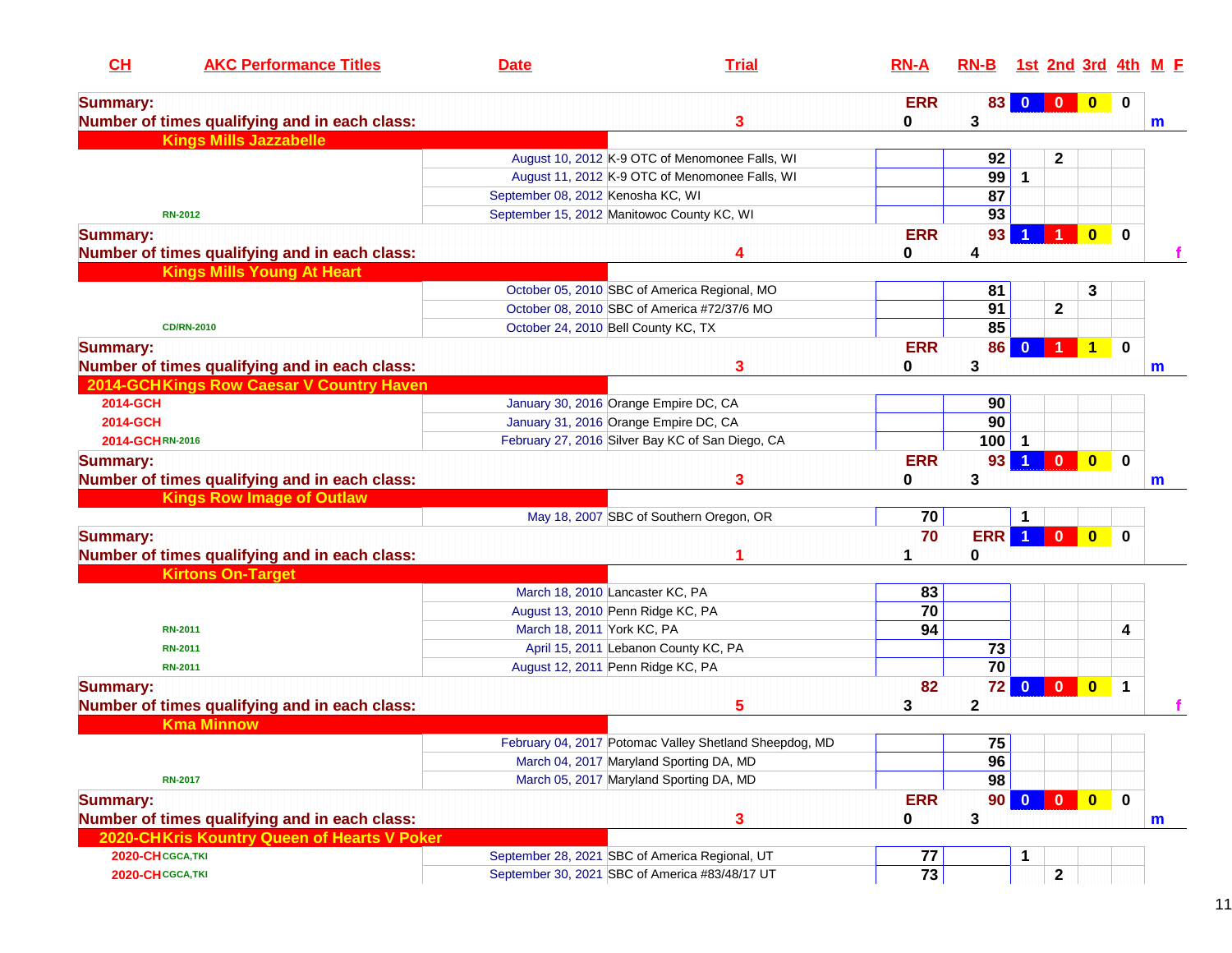| CH                                                     | <b>AKC Performance Titles</b>           | <b>Date</b>                         | <b>Trial</b>                                      | $RN-A$      | $RN-B$          | <u>1st 2nd 3rd 4th</u>                             |                         |             | <u>M E</u> |
|--------------------------------------------------------|-----------------------------------------|-------------------------------------|---------------------------------------------------|-------------|-----------------|----------------------------------------------------|-------------------------|-------------|------------|
| <b>Summary:</b>                                        |                                         |                                     |                                                   | 75          | <b>ERR</b>      |                                                    |                         |             |            |
| Number of times qualifying and in each class:          |                                         |                                     | $\mathbf{2}$                                      | $\mathbf 2$ | 0               |                                                    |                         |             |            |
| 2012-GCHKryskara Fools Gold                            |                                         |                                     |                                                   |             |                 |                                                    |                         |             |            |
| 2012-GCH                                               |                                         | October 24, 2015 Belle-City KC, IL  |                                                   |             | 80              |                                                    |                         |             |            |
| 2012-GCH                                               |                                         | October 25, 2015 Belle-City KC, IL  |                                                   |             | 94              | $\mathbf 2$                                        |                         |             |            |
| 2012-GCHRN-2016                                        |                                         |                                     | February 27, 2016 Greater St. Louis TC, MO        |             | 90              |                                                    | 3                       |             |            |
| <b>Summary:</b>                                        |                                         |                                     |                                                   | <b>ERR</b>  | 88              |                                                    | 1                       | $\bf{0}$    |            |
| Number of times qualifying and in each class:          |                                         |                                     | 3                                                 | 0           | 3               |                                                    |                         |             |            |
| 2020-CHKudos Crown Royal V Regalbear                   |                                         |                                     |                                                   |             |                 |                                                    |                         |             |            |
| 2020-CH FDC, BCAT, DJA, DN, CGCA, CGCU, TKA, ATT, VHMA |                                         | November 06, 2020 AKC Virtual Rally |                                                   |             | 85              |                                                    |                         |             |            |
| 2020-CH See Performance DB For All Titles              |                                         | February 19, 2021 AKC Virtual Rally |                                                   |             | 78              |                                                    |                         |             |            |
| 2020-CH See Performance DB For All Titles              |                                         |                                     | September 30, 2021 SBC of America #83/48/17 UT    |             | 82              | $\mathbf 2$                                        |                         |             |            |
| <b>Summary:</b>                                        |                                         |                                     |                                                   | <b>ERR</b>  | 82              | $\bf{0}$                                           | $\bullet$               | $\mathbf 0$ |            |
| Number of times qualifying and in each class:          |                                         |                                     | 3                                                 | 0           | 3               |                                                    |                         |             | m          |
|                                                        | <b>Kudos to Troopers Sonny Boy</b>      |                                     |                                                   |             |                 |                                                    |                         |             |            |
|                                                        |                                         |                                     | September 27, 2014 Bonanza KC of Carson City, CA  |             | 70              |                                                    |                         |             |            |
|                                                        |                                         |                                     | April 24, 2015 SBC of Pacific Coast, CA           |             | 95              | 1                                                  |                         |             |            |
| <b>RN-2015</b>                                         |                                         |                                     | May 23, 2015 Hangtown KC of Placerville, CA       |             | 74              |                                                    |                         |             |            |
| <b>Summary:</b>                                        |                                         |                                     |                                                   | <b>ERR</b>  | 80              | $\mathbf{0}$                                       | $\overline{\mathbf{0}}$ | $\mathbf 0$ |            |
| Number of times qualifying and in each class:          |                                         |                                     | 3                                                 | 0           | 3               |                                                    |                         |             | m          |
|                                                        | <b>L And L Saint Titus Vonadelshaus</b> |                                     |                                                   |             |                 |                                                    |                         |             |            |
|                                                        |                                         |                                     | July 21, 2007 Portland Dog OC, OR                 | 81          |                 |                                                    |                         |             |            |
| <b>Summary:</b>                                        |                                         |                                     |                                                   | 81          | ERR             | $\overline{\mathbf{0}}$<br>$\overline{\mathbf{0}}$ | $\overline{\mathbf{0}}$ | $\mathbf 0$ |            |
| Number of times qualifying and in each class:          |                                         |                                     |                                                   |             | 0               |                                                    |                         |             | m          |
|                                                        | <b>Lasquites Xantana V Lorenzo</b>      |                                     |                                                   |             |                 |                                                    |                         |             |            |
| <b>CGC</b>                                             |                                         |                                     | October 26, 2013 Vancouver KC, WA                 |             | 78              |                                                    |                         |             |            |
| <b>CGC</b>                                             |                                         |                                     | October 27, 2013 Vancouver KC, WA                 |             | $\overline{72}$ |                                                    |                         |             |            |
| <b>CGCA/RN-2013</b>                                    |                                         |                                     | November 30, 2013 Willamette Toy DF, OR           |             | 90              |                                                    |                         |             |            |
| <b>CGCA/RN-2013</b>                                    |                                         |                                     | December 01, 2013 Willamette Toy DF, OR           |             | 92              |                                                    |                         | 4           |            |
| <b>Summary:</b>                                        |                                         |                                     |                                                   | <b>ERR</b>  | 83              | $\overline{0}$<br>$\mathbf{0}$                     | $\overline{\mathbf{0}}$ | $\mathbf 1$ |            |
| Number of times qualifying and in each class:          |                                         |                                     |                                                   | 0           | 4               |                                                    |                         |             |            |
| <b>Lexus Mae</b>                                       |                                         |                                     |                                                   |             |                 |                                                    |                         |             |            |
|                                                        |                                         |                                     | May 08, 2014 Columbus KC, OH                      |             | 93              | 2                                                  |                         |             |            |
|                                                        |                                         |                                     | August 21, 2014 Griffin Georgia KC, GA            |             | 100             |                                                    | 3                       |             |            |
| <b>RN-2014</b>                                         |                                         |                                     | August 22, 2014 Sawnee Mountain KC of Georgia, GA |             | 100             | $\boldsymbol{2}$                                   |                         |             |            |
| <b>Summary:</b>                                        |                                         |                                     |                                                   | <b>ERR</b>  | 98 <sub>1</sub> | $\bullet$                                          | $\overline{1}$          | $\mathbf 0$ |            |
| Number of times qualifying and in each class:          |                                         |                                     | 3                                                 | $\mathbf 0$ | 3               |                                                    |                         |             |            |
| <b>Lil' Jons Fremonts Finola</b>                       |                                         |                                     |                                                   |             |                 |                                                    |                         |             |            |
| CD                                                     |                                         |                                     | March 31, 2005 Finger Lakes KC, NY                |             | 71              |                                                    |                         |             |            |
| CD                                                     |                                         |                                     | April 01, 2005 North Country KC, NY               |             | $\overline{93}$ |                                                    |                         |             |            |
| <b>CD/RN-2005</b>                                      |                                         |                                     | April 02, 2005 Central New York KC, NY            |             | 87              |                                                    |                         |             |            |
| <b>Summary:</b>                                        |                                         |                                     |                                                   | <b>ERR</b>  | 84              | $\bf{0}$<br>$\mathbf{0}$                           | $\bullet$               | $\mathbf 0$ |            |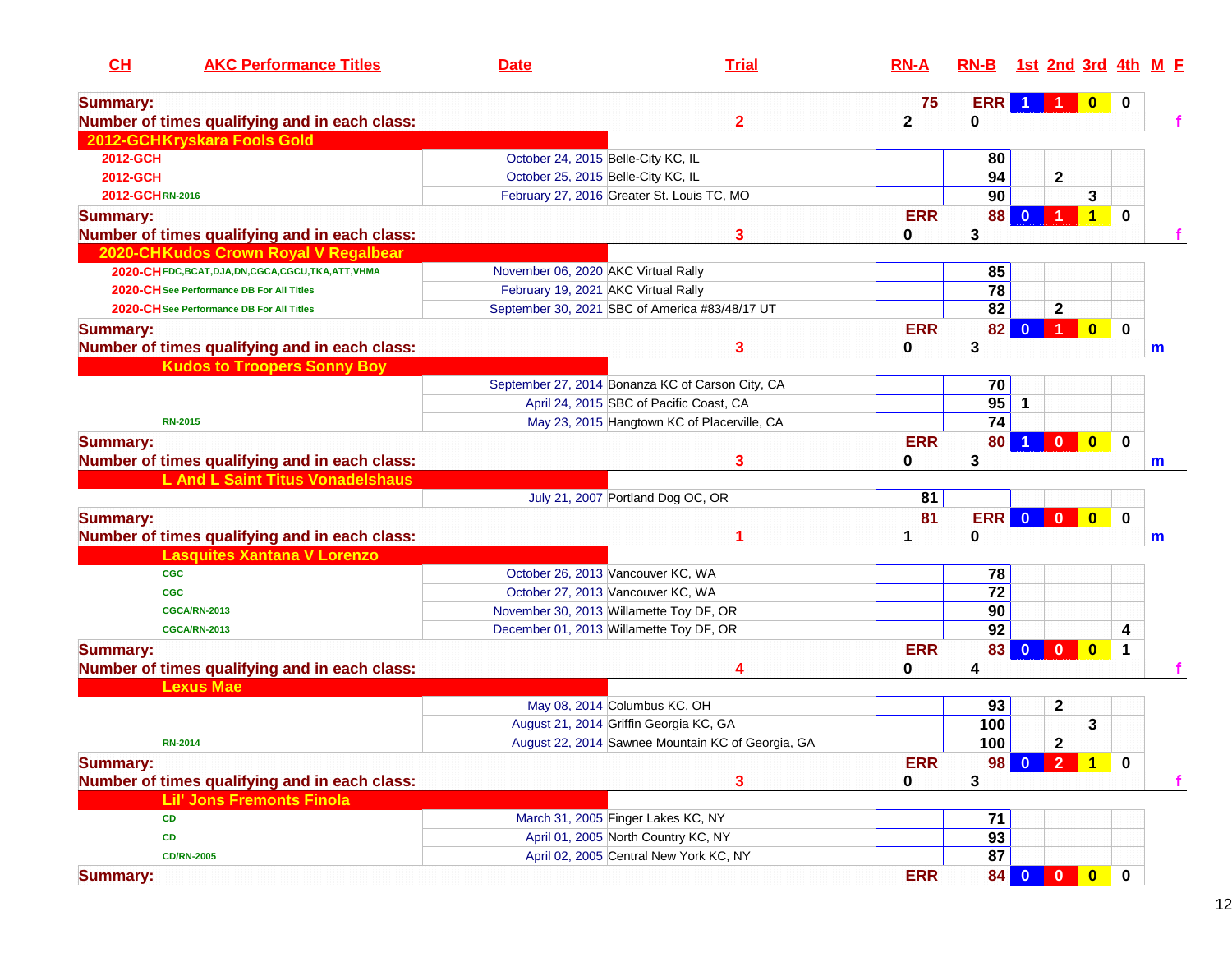| CL<br><b>AKC Performance Titles</b>           | <b>Date</b> | <b>Trial</b>                                   | $RN-A$          | $RN-B$          |                | 1st 2nd 3rd 4th         |                         |             | M F         |
|-----------------------------------------------|-------------|------------------------------------------------|-----------------|-----------------|----------------|-------------------------|-------------------------|-------------|-------------|
| Number of times qualifying and in each class: |             | 3                                              | 0               | 3               |                |                         |                         |             |             |
| <b>Lone Cedars Desired Jeul of Rainier</b>    |             |                                                |                 |                 |                |                         |                         |             |             |
|                                               |             | August 07, 2020 AKC Virtual Rally              |                 | 75              |                |                         |                         |             |             |
| <b>Summary:</b>                               |             |                                                | <b>ERR</b>      | 75              | $\bf{0}$       | $\mathbf{0}$            | $\bf{0}$                | 0           |             |
| Number of times qualifying and in each class: |             |                                                | 0               | 1               |                |                         |                         |             |             |
| <b>Lord Tonka Von Joslyn-Berner</b>           |             |                                                |                 |                 |                |                         |                         |             |             |
| <b>CGC</b>                                    |             | October 20, 2013 South Jersey KC, NJ           | 83              |                 |                |                         |                         |             |             |
| <b>CGC</b>                                    |             | March 23, 2014 Lower Camden County DTC, NJ     |                 | 70              |                |                         |                         |             |             |
| <b>CGC/RN-2014</b>                            |             | March 23, 2014 Lower Camden County DTC, NJ     |                 | $\overline{83}$ |                |                         |                         |             |             |
| <b>Summary:</b>                               |             |                                                | 83              | 77              | $\Omega$       | $\mathbf{0}$            | $\overline{\mathbf{0}}$ | $\mathbf 0$ |             |
| Number of times qualifying and in each class: |             | 3                                              |                 | 2               |                |                         |                         |             | $\mathbf m$ |
| <b>Magic Mountains Sasha</b>                  |             |                                                |                 |                 |                |                         |                         |             |             |
|                                               |             | October 26, 2013 Sacramento Valley DFA, CA     | 70              |                 |                |                         |                         |             |             |
| <b>Summary:</b>                               |             |                                                | 70              | <b>ERR</b>      | $\overline{0}$ | $\overline{\mathbf{0}}$ | $\bullet$               | $\mathbf 0$ |             |
| Number of times qualifying and in each class: |             |                                                |                 | 0               |                |                         |                         |             |             |
| 2003-CHMagic Mtn Majestic FRTL MRTL           |             |                                                |                 |                 |                |                         |                         |             |             |
| 2003-CH                                       |             | October 18, 2005 Middle Atlantic SBC, PA       |                 | 74              |                |                         |                         |             |             |
| 2003-CH                                       |             | October 21, 2005 SBC of America #67/32/1 PA    |                 | 78              |                |                         |                         |             |             |
| <b>Summary:</b>                               |             |                                                | <b>ERR</b>      | <b>76</b>       | $\mathbf{0}$   | $\mathbf{0}$            | $\bullet$               | $\mathbf 0$ |             |
| Number of times qualifying and in each class: |             | 2                                              | 0               | $\mathbf 2$     |                |                         |                         |             |             |
| <b>Magnus Pipes Vegas</b>                     |             |                                                |                 |                 |                |                         |                         |             |             |
| <b>CGC</b>                                    |             | December 06, 2013 Valley Forge KC, PA          | 83              |                 |                |                         | 3                       |             |             |
| <b>Summary:</b>                               |             |                                                | 83              | <b>ERR</b>      | $\mathbf{0}$   | $\mathbf{0}$            | $\mathbf{1}$            | 0           |             |
| Number of times qualifying and in each class: |             |                                                |                 | 0               |                |                         |                         |             |             |
| <b>Majerus Mystic Benelli</b>                 |             |                                                |                 |                 |                |                         |                         |             |             |
|                                               |             | February 14, 2009 Linn County KC, OR           | 92              |                 |                |                         |                         |             |             |
|                                               |             | February 15, 2009 Linn County KC, OR           | $\overline{71}$ |                 |                |                         |                         |             |             |
| <b>RN-2009</b>                                |             | March 21, 2009 Peninsula DFA, WA               | 94              |                 |                |                         |                         |             |             |
| <b>Summary:</b>                               |             |                                                | 86              | ERR 0           |                | $\mathbf{0}$            | $\overline{\mathbf{0}}$ | $\bf{0}$    |             |
| Number of times qualifying and in each class: |             | 3                                              | 3               | 0               |                |                         |                         |             |             |
| <b>Marianettes Diamond In The Skye</b>        |             |                                                |                 |                 |                |                         |                         |             |             |
|                                               |             | October 20, 2017 SBC of America #79/44/13 PA   | 70              |                 | 1              |                         |                         |             |             |
| <b>Summary:</b>                               |             |                                                | 70              | <b>ERR</b>      |                | $\mathbf{0}$            | $\bf{0}$                | 0           |             |
| Number of times qualifying and in each class: |             |                                                |                 | 0               |                |                         |                         |             |             |
| <b>Matakis Arickara V Morris</b>              |             |                                                |                 |                 |                |                         |                         |             |             |
|                                               |             | September 19, 2006 SBC of America Regional, WY |                 | 98              |                | $\mathbf 2$             |                         |             |             |
|                                               |             | September 22, 2006 SBC of America #68/33/2 WY  |                 | 96              |                |                         | 3                       |             |             |
| <b>RN-2006</b>                                |             | October 21, 2006 Twin Cities OTC, MN           |                 | $\overline{97}$ |                |                         |                         |             |             |
| <b>Summary:</b>                               |             |                                                | <b>ERR</b>      | 97              |                |                         | $\mathbf{1}$            | $\mathbf 0$ |             |
| Number of times qualifying and in each class: |             | 3                                              | 0               | 3               |                |                         |                         |             |             |
| <b>Melon City Highroller</b>                  |             |                                                |                 |                 |                |                         |                         |             |             |
|                                               |             | September 13, 2011 SBC of America Regional, NY | 90              |                 | 1              |                         |                         |             |             |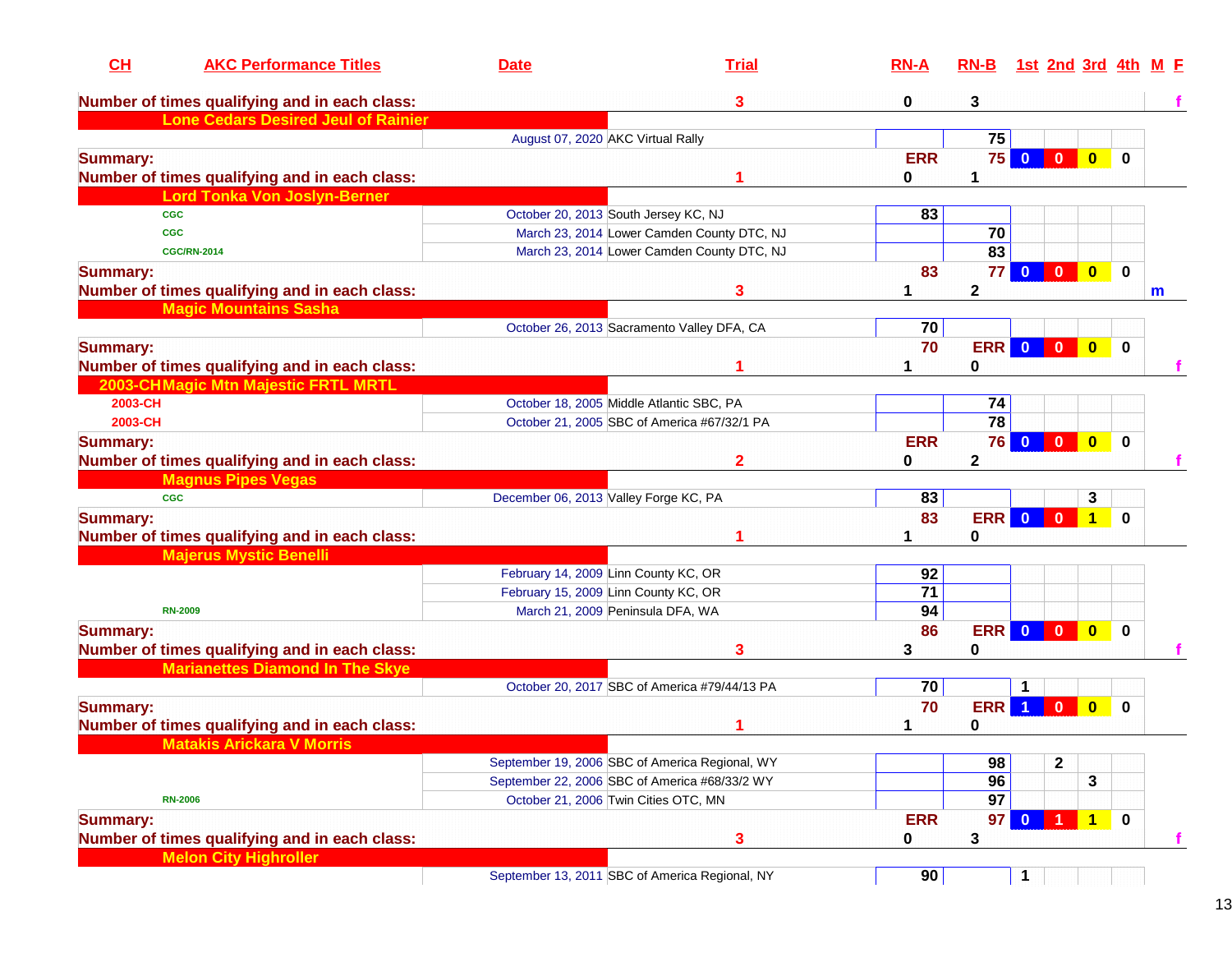| CH<br><b>AKC Performance Titles</b>                                              | <b>Date</b>                                                                        | <b>Trial</b>                                   | $RN-A$      | RN-B 1st 2nd 3rd 4th M F |                         |                  |                         |             |             |
|----------------------------------------------------------------------------------|------------------------------------------------------------------------------------|------------------------------------------------|-------------|--------------------------|-------------------------|------------------|-------------------------|-------------|-------------|
|                                                                                  |                                                                                    | September 14, 2011 SBC of America Regional, NY | 95          |                          | 1                       |                  |                         |             |             |
| <b>RN-2011</b>                                                                   |                                                                                    | September 16, 2011 SBC of America #73/38/7 NY  | 90          |                          | $\mathbf 1$             |                  |                         |             |             |
| <b>Summary:</b>                                                                  |                                                                                    |                                                | 92          | ERR <sub>3</sub>         |                         | $\blacksquare$   | $\bullet$               | $\mathbf 0$ |             |
| Number of times qualifying and in each class:                                    |                                                                                    | 3                                              | 3           | 0                        |                         |                  |                         |             | $\mathbf m$ |
| <b>Melon City Understudy</b>                                                     |                                                                                    |                                                |             |                          |                         |                  |                         |             |             |
|                                                                                  | September 27, 2013 Wilmington KC, DE                                               |                                                | 91          |                          |                         | $\mathbf{2}$     |                         |             |             |
|                                                                                  | March 07, 2014 Wilmington KC, DE                                                   |                                                | 94          |                          | 1                       |                  |                         |             |             |
|                                                                                  |                                                                                    | March 23, 2014 Lower Camden County DTC, NJ     | 90          |                          |                         |                  |                         |             |             |
| <b>Summary:</b>                                                                  |                                                                                    |                                                | 92          | <b>ERR</b>               | -1                      |                  | $\mathbf{0}$            | $\bf{0}$    |             |
| Number of times qualifying and in each class:                                    |                                                                                    | 3                                              | 3           | 0                        |                         |                  |                         |             |             |
| 2008-CHMistihil Lord Luva Duck                                                   |                                                                                    |                                                |             |                          |                         |                  |                         |             |             |
| 2008-CH                                                                          |                                                                                    | October 05, 2009 SBC of America Regional, OR   |             | 92                       |                         |                  |                         | 4           |             |
| 2008-CH                                                                          |                                                                                    | October 06, 2009 SBC of America Regional, OR   |             | 84<br>81                 |                         |                  |                         |             |             |
| 2008-CHRN-2009<br>2008-CHRN-2009                                                 | November 14, 2009 Whidbey Island KC, WA<br>November 15, 2009 Whidbey Island KC, WA |                                                |             | 92                       |                         |                  |                         |             |             |
|                                                                                  |                                                                                    |                                                |             |                          |                         |                  |                         |             |             |
| <b>Summary:</b>                                                                  |                                                                                    |                                                | <b>ERR</b>  | 87 <sup>1</sup>          |                         |                  | $\bullet$               | $\mathbf 1$ |             |
| Number of times qualifying and in each class:<br><b>Mistihil Over The Moon</b>   |                                                                                    | 4                                              | 0           | 4                        |                         |                  |                         |             | m           |
|                                                                                  |                                                                                    |                                                |             | 92                       |                         |                  |                         |             |             |
|                                                                                  | February 10, 2013 SBC of Puget Sound, WA                                           | July 11, 2013 Mount Rainier WDC, WA            |             | 98                       | 1<br>$\mathbf 1$        |                  | 3                       |             |             |
| <b>RN-2013</b>                                                                   |                                                                                    | July 12, 2013 Mount Rainier WDC, WA            |             | 92                       |                         |                  |                         |             |             |
|                                                                                  |                                                                                    |                                                | <b>ERR</b>  | 94                       | 3 <sup>2</sup>          | $\mathbf{0}$     | $\mathbf{1}$            | $\bf{0}$    |             |
| <b>Summary:</b>                                                                  |                                                                                    | 3                                              | 0           | 3                        |                         |                  |                         |             |             |
| Number of times qualifying and in each class:<br><b>Mistihil Pollyanna Rules</b> |                                                                                    |                                                |             |                          |                         |                  |                         |             |             |
|                                                                                  | October 26, 2013 Vancouver KC, WA                                                  |                                                | 79          |                          |                         |                  |                         | 4           |             |
|                                                                                  | November 17, 2013 Whidbey Island KC, WA                                            |                                                | 84          |                          |                         |                  |                         |             |             |
| <b>RN-2014</b>                                                                   | January 14, 2014 Tacoma KC, WA                                                     |                                                | 77          |                          |                         |                  |                         |             |             |
| <b>RN-2014</b>                                                                   |                                                                                    | May 31, 2014 Yakima Valley KC, WA              |             | 87                       |                         |                  |                         |             |             |
| <b>BN/RN-2014</b>                                                                | June 08, 2014 Tacoma KC, WA                                                        |                                                |             | 85                       |                         |                  |                         |             |             |
| <b>Summary:</b>                                                                  |                                                                                    |                                                | 80          | 86                       | $\overline{\mathbf{0}}$ | $\blacksquare$   | $\overline{\mathbf{0}}$ | $\mathbf 1$ |             |
| Number of times qualifying and in each class:                                    |                                                                                    | 5                                              | 3           | $\mathbf{2}$             |                         |                  |                         |             |             |
| <b>2014-CHMistihil Promises Promises Rules</b>                                   |                                                                                    |                                                |             |                          |                         |                  |                         |             |             |
| 2014-CH                                                                          | February 10, 2013 SBC of Puget Sound, WA                                           |                                                |             | 79                       |                         |                  | 3                       |             |             |
| 2014-CH                                                                          | February 09, 2014 SBC of Puget Sound, WA                                           |                                                |             | 98                       | $\mathbf 1$             |                  |                         |             |             |
| 2014-CHRN-2014                                                                   |                                                                                    | March 29, 2014 Washington State OTC, WA        |             | 90                       |                         |                  |                         |             |             |
| <b>Summary:</b>                                                                  |                                                                                    |                                                | <b>ERR</b>  | 89                       |                         | $\mathbf{0}$     | $\blacktriangleleft$    | $\mathbf 0$ |             |
| Number of times qualifying and in each class:                                    |                                                                                    | 3                                              | $\mathbf 0$ | 3                        |                         |                  |                         |             |             |
| <b>Mistihil Stormy Weather By Rowdy</b>                                          |                                                                                    |                                                |             |                          |                         |                  |                         |             |             |
|                                                                                  | February 11, 2018 SBC of Puget Sound, WA                                           |                                                |             | 79                       |                         | $\boldsymbol{2}$ |                         |             |             |
|                                                                                  | March 11, 2018 Seattle KC, WA                                                      |                                                |             | 76                       |                         |                  |                         |             |             |
| <b>RN-2018</b>                                                                   |                                                                                    | April 13, 2018 Inland Empire Collie Club, WA   |             | 70                       |                         |                  |                         |             |             |
| <b>RN-2018</b>                                                                   |                                                                                    | April 14, 2018 Ephrata Moses Lake KC, WA       |             | 92                       |                         |                  | 3                       |             |             |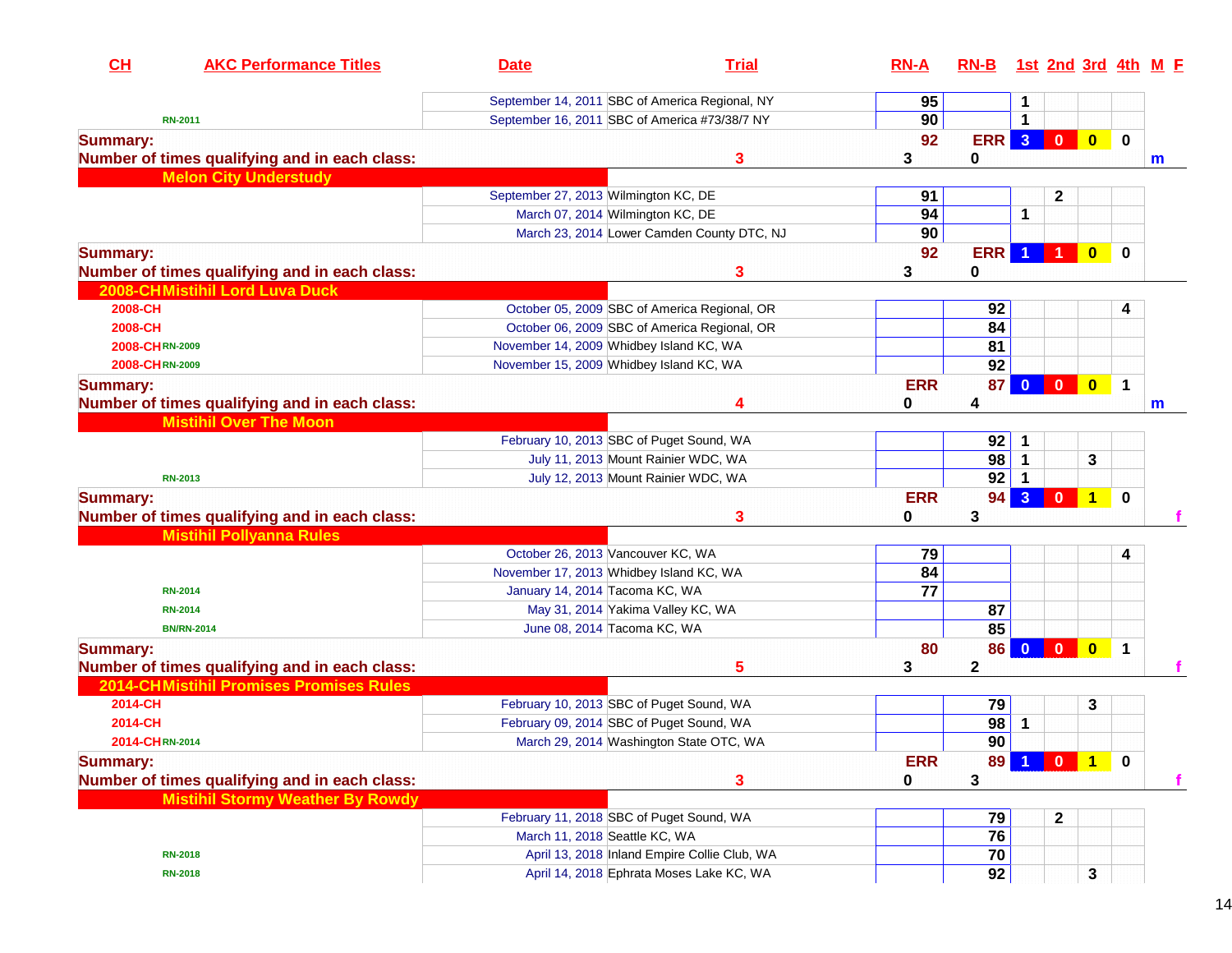| CH              | <b>AKC Performance Titles</b>                      | <b>Date</b>                         | <b>Trial</b>                                           | $RN-A$     | <b>RN-B</b>     |                         |                         |                |             | 1st 2nd 3rd 4th M F |
|-----------------|----------------------------------------------------|-------------------------------------|--------------------------------------------------------|------------|-----------------|-------------------------|-------------------------|----------------|-------------|---------------------|
|                 | <b>RN-2018</b>                                     |                                     | April 15, 2018 Ephrata Moses Lake KC, WA               |            | 76              |                         |                         |                |             |                     |
| <b>Summary:</b> |                                                    |                                     |                                                        | <b>ERR</b> | 79              | $\bf{0}$                |                         | 1 <sup>1</sup> | $\mathbf 0$ |                     |
|                 | Number of times qualifying and in each class:      |                                     | 5                                                      | 0          | 5               |                         |                         |                |             |                     |
|                 | <b>Montana Mtns Quicksilver</b>                    |                                     |                                                        |            |                 |                         |                         |                |             |                     |
|                 | BN RA BCAT CGC, TKI/RN, RI-2018                    |                                     | May 31, 2010 Mid-Continent KC of Tulsa, OK             | 87         |                 |                         |                         |                | 4           |                     |
|                 | BN RA BCAT CGC, TKI/RN, RI-2018                    |                                     | October 04, 2010 SBC of America Regional, MO           | 93         |                 | 1                       |                         |                |             |                     |
|                 | <b>RN-2010</b>                                     |                                     | October 05, 2010 SBC of America Regional, MO           | 78         |                 | 1                       |                         |                |             |                     |
| <b>Summary:</b> |                                                    |                                     |                                                        | 86         | <b>ERR</b>      | $\overline{2}$          | $\mathbf 0$             | $\bf{0}$       | $\mathbf 1$ |                     |
|                 | Number of times qualifying and in each class:      |                                     | 3                                                      | 3          | 0               |                         |                         |                |             |                     |
|                 | <b>2006-CHMountain Home Spirit</b>                 |                                     |                                                        |            |                 |                         |                         |                |             |                     |
| 2006-CH         |                                                    |                                     | September 19, 2006 SBC of America Regional, WY         |            | 93              |                         |                         | 3              |             |                     |
| <b>Summary:</b> |                                                    |                                     |                                                        | <b>ERR</b> | 93 <sub>1</sub> | $\bf{0}$                | $\mathbf{0}$            | $\overline{1}$ | $\bf{0}$    |                     |
|                 | Number of times qualifying and in each class:      |                                     |                                                        |            |                 |                         |                         |                |             |                     |
|                 | <b>Mountanamtns Sidewinder V Blue Collar</b>       |                                     |                                                        |            |                 |                         |                         |                |             |                     |
|                 | <b>FDC CGC/</b>                                    |                                     | July 31, 2021 Irish Setter Club of Greater Tulsa, OK   |            | 99              |                         |                         |                |             |                     |
|                 | <b>FDC CGC/</b>                                    |                                     | August 01, 2021 Irish Setter Club of Greater Tulsa, OK |            | 99              |                         |                         | 3              |             |                     |
| <b>Summary:</b> |                                                    |                                     |                                                        | <b>ERR</b> | 99 <sub>1</sub> | $\mathbf{0}$            | $\overline{\mathbf{0}}$ | $\mathbf{1}$   | 0           |                     |
|                 | Number of times qualifying and in each class:      |                                     | 2                                                      | 0          | 2               |                         |                         |                |             | m                   |
|                 | 2010-GCHMtn Home Peppermint Patty Stoan U Lasquite |                                     |                                                        |            |                 |                         |                         |                |             |                     |
| 2010-GCH        |                                                    |                                     | October 05, 2009 SBC of America Regional, OR           |            | 85              |                         |                         |                |             |                     |
| 2010-GCH        |                                                    |                                     | October 06, 2009 SBC of America Regional, OR           |            | 88              |                         |                         |                |             |                     |
| <b>Summary:</b> |                                                    |                                     |                                                        | <b>ERR</b> | 87 <sup>1</sup> | $\overline{\mathbf{0}}$ | $\overline{\mathbf{0}}$ | $\bf{0}$       | $\bf{0}$    |                     |
|                 | Number of times qualifying and in each class:      |                                     | $\mathbf{2}$                                           | 0          | 2               |                         |                         |                |             |                     |
|                 | 2015-GCHMtn Home Raindrops On Roses                |                                     |                                                        |            |                 |                         |                         |                |             |                     |
| 2015-GCH        |                                                    |                                     | October 04, 2010 SBC of America Regional, MO           |            | 78              |                         | $\mathbf{2}$            |                |             |                     |
| 2015-GCH        |                                                    |                                     | October 05, 2010 SBC of America Regional, MO           |            | 93              | $\mathbf{1}$            |                         |                |             |                     |
| 2015-GCHRN-2010 |                                                    |                                     | October 08, 2010 SBC of America #72/37/6 MO            |            | 96              |                         |                         |                |             |                     |
| <b>Summary:</b> |                                                    |                                     |                                                        | <b>ERR</b> | 89              | $\overline{2}$          |                         | $\bf{0}$       | $\bf{0}$    |                     |
|                 | Number of times qualifying and in each class:      |                                     | 3                                                      | 0          | 3               |                         |                         |                |             |                     |
|                 | <b>My Little Lady Leeza</b>                        |                                     |                                                        |            |                 |                         |                         |                |             |                     |
|                 |                                                    |                                     | June 13, 2008 Miami Valley Shetland Sheepdog, OH       | 84         |                 |                         |                         |                | 4           |                     |
|                 |                                                    |                                     | June 14, 2008 Echo Hills KC of OH, OH                  | 95         |                 |                         |                         |                | 4           |                     |
|                 | <b>RN-2008</b>                                     |                                     | June 15, 2008 Echo Hills KC of OH, OH                  | 84         |                 |                         |                         |                | 4           |                     |
| <b>Summary:</b> |                                                    |                                     |                                                        | 88         | ERR             | $\mathbf{0}$            | $\mathbf{0}$            | $\bf{0}$       | 3           |                     |
|                 | Number of times qualifying and in each class:      |                                     | 3                                                      | 3          | 0               |                         |                         |                |             |                     |
|                 | <b>My Penny From Heaven</b>                        |                                     |                                                        |            |                 |                         |                         |                |             |                     |
|                 | <b>CGC</b>                                         | November 11, 2018 Columbus ABTC, OH |                                                        | 93         |                 |                         |                         | 3              |             |                     |
|                 | <b>CGC</b>                                         | February 23, 2019 Columbus ABTC, OH |                                                        | 98         |                 |                         |                         |                |             |                     |
|                 | <b>CGC/RN-2019</b>                                 | February 24, 2019 Columbus ABTC, OH |                                                        | 88         |                 |                         |                         |                |             |                     |
| <b>Summary:</b> |                                                    |                                     |                                                        | 93         | ERR 0 0 1 0     |                         |                         |                |             |                     |
|                 | Number of times qualifying and in each class:      |                                     | 3                                                      | 3          | 0               |                         |                         |                |             | f                   |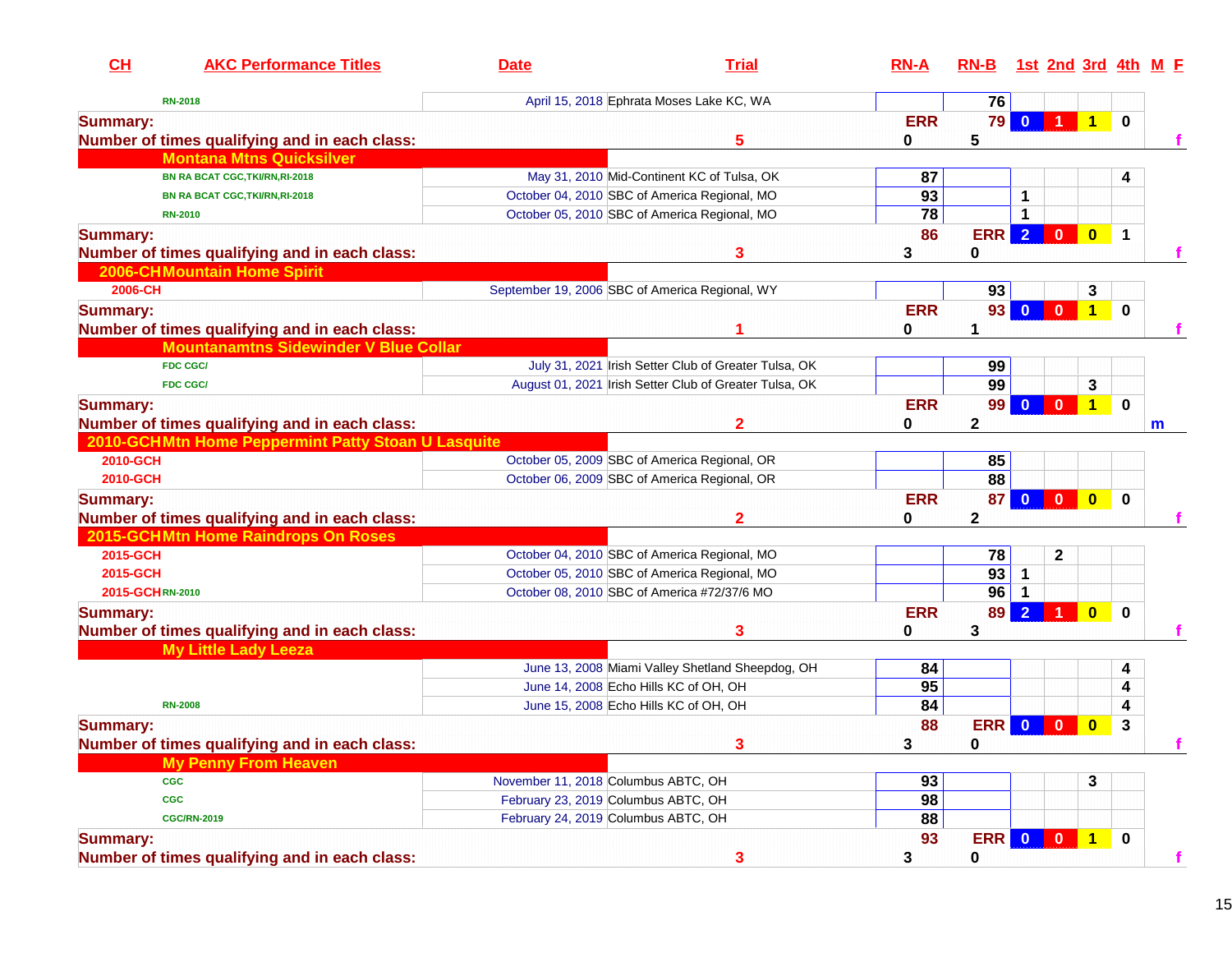| CH                    | <b>AKC Performance Titles</b>                                                           | <b>Date</b>                            | <b>Trial</b>                                          | $RN-A$          | RN-B 1st 2nd 3rd 4th M E |              |                         |                         |              |   |
|-----------------------|-----------------------------------------------------------------------------------------|----------------------------------------|-------------------------------------------------------|-----------------|--------------------------|--------------|-------------------------|-------------------------|--------------|---|
|                       | <b>Mytymos Tango Two of Clem</b>                                                        |                                        |                                                       |                 |                          |              |                         |                         |              |   |
|                       |                                                                                         |                                        | April 16, 2021 SBC of America #82/47/16 PA            |                 | 99                       | -1           |                         |                         |              |   |
| <b>Summary:</b>       | Number of times qualifying and in each class:                                           |                                        |                                                       | <b>ERR</b><br>0 | 99<br>1                  | -1           | $\mathbf{0}$            | $\mathbf{0}$            | $\mathbf 0$  |   |
|                       | <b>Nebos Jenna V Arrowhead</b>                                                          |                                        |                                                       |                 |                          |              |                         |                         |              |   |
| <b>BN,CGC</b>         |                                                                                         |                                        | April 09, 2017 Delaware Valley GSCDC, PA              |                 | 85                       |              |                         |                         | 4            |   |
| <b>BN,CGC</b>         |                                                                                         |                                        | May 14, 2017 Lancaster KC, PA                         |                 | 87                       |              |                         |                         | 4            |   |
| <b>BN,CGC/RN-2017</b> |                                                                                         |                                        | June 09, 2017 Wilmington KC, DE                       |                 | $\overline{83}$          |              |                         |                         |              |   |
| <b>Summary:</b>       | Number of times qualifying and in each class:                                           |                                        | 3                                                     | <b>ERR</b><br>0 | 85<br>3                  | $\mathbf{0}$ | $\overline{\mathbf{0}}$ | $\bullet$               | $\mathbf{2}$ |   |
|                       | 2002-CHNerthus Rebel Without A Cause                                                    |                                        |                                                       |                 |                          |              |                         |                         |              |   |
| 2002-CHCD             |                                                                                         |                                        | October 21, 2005 SBC of America #67/32/1 PA           |                 | 91                       |              |                         |                         |              |   |
| 2002-CHCD             |                                                                                         |                                        | March 10, 2006 Tullahoma KC of Tennessee, TN          |                 | 83                       |              |                         |                         |              |   |
| 2002-CH CD/RN-2006    |                                                                                         |                                        | March 11, 2006 Tullahoma KC of Tennessee, TN          |                 | 83                       |              |                         |                         |              |   |
|                       |                                                                                         |                                        |                                                       | <b>ERR</b>      | 86                       | $\mathbf{0}$ | $\mathbf{0}$            | $\bf{0}$                | $\mathbf 0$  |   |
| <b>Summary:</b>       |                                                                                         |                                        | 3                                                     | 0               | 3                        |              |                         |                         |              |   |
|                       | Number of times qualifying and in each class:<br><b>Neumans Kandie Kane of Walnut</b>   |                                        |                                                       |                 |                          |              |                         |                         |              | m |
|                       |                                                                                         | September 22, 2007 KC of Columbus, IN  |                                                       | 88              |                          |              |                         | 3                       |              |   |
|                       |                                                                                         |                                        | January 27, 2008 Cactus State Miniature Schnauzer, AZ | 93              |                          | $\mathbf{1}$ |                         |                         |              |   |
| <b>RN-2008</b>        |                                                                                         |                                        | March 29, 2008 GSDC of Central Indiana, IN            | 86              |                          |              |                         |                         |              |   |
| <b>RN-2008</b>        |                                                                                         |                                        | May 31, 2008 Southern Indiana KC, IN                  |                 | 90                       |              |                         |                         |              |   |
| <b>RN-2008</b>        |                                                                                         | September 27, 2008 GSDC of Indiana, IN |                                                       |                 | 91                       |              |                         |                         |              |   |
| <b>RN-2008</b>        |                                                                                         |                                        | January 18, 2009 Desert Valley Doberman Pinscher, AZ  |                 | 92                       |              |                         |                         |              |   |
| <b>RN-2008</b>        |                                                                                         |                                        | January 25, 2009 Cactus State Miniature Schnauzer AZ  |                 | 96                       |              |                         |                         | 4            |   |
| <b>RN-2008</b>        |                                                                                         |                                        | March 28, 2009 GSDC of Central Indiana, IN            |                 | 82                       |              |                         | 3                       |              |   |
|                       |                                                                                         |                                        |                                                       | 89              |                          |              | $\mathbf{0}$            |                         | 1            |   |
| <b>Summary:</b>       |                                                                                         |                                        |                                                       |                 | 90                       |              |                         | $\overline{2}$          |              |   |
|                       | Number of times qualifying and in each class:<br>Noble Creek Back To The Future @ Cedar |                                        | 8                                                     | 3               | 5                        |              |                         |                         |              |   |
| <b>CGC,TKN</b>        |                                                                                         |                                        | April 16, 2021 SBC of America #82/47/16 PA            |                 | 76                       |              |                         |                         |              |   |
|                       |                                                                                         |                                        |                                                       |                 | 76                       | $\mathbf{0}$ | 3                       |                         |              |   |
| <b>Summary:</b>       |                                                                                         |                                        |                                                       | <b>ERR</b>      | 1                        |              |                         | $\bf{0}$                | $\bf{0}$     |   |
|                       | Number of times qualifying and in each class:                                           |                                        |                                                       | 0               |                          |              |                         |                         |              |   |
|                       | <b>Northpointes Havin' A Ball</b>                                                       |                                        |                                                       |                 |                          |              |                         |                         |              |   |
|                       |                                                                                         |                                        | September 13, 2011 SBC of America Regional, NY        | 72              |                          |              |                         | 3                       |              |   |
|                       |                                                                                         |                                        | September 14, 2011 SBC of America Regional, NY        | 90              |                          |              | $\overline{2}$          | 3                       |              |   |
| <b>RN-2011</b>        |                                                                                         |                                        | September 16, 2011 SBC of America #73/38/7 NY         | 84              |                          |              |                         |                         |              |   |
| <b>Summary:</b>       | Number of times qualifying and in each class:                                           |                                        | 3                                                     | 82<br>3         | <b>ERR</b><br>0          | $\mathbf{0}$ |                         | 2 <sup>1</sup>          | $\mathbf 0$  |   |
| <b>Polly</b>          |                                                                                         |                                        |                                                       |                 |                          |              |                         |                         |              |   |
|                       |                                                                                         |                                        | October 14, 2006 Bakersfield OTC, CA                  |                 | 91                       |              |                         |                         |              |   |
|                       |                                                                                         |                                        | October 15, 2006 Bakersfield OTC, CA                  |                 | 82                       |              | $\mathbf 2$             |                         |              |   |
| <b>Summary:</b>       |                                                                                         |                                        |                                                       | <b>ERR</b>      | 87                       |              |                         | $\overline{\mathbf{0}}$ | $\mathbf 0$  |   |
|                       | Number of times qualifying and in each class:                                           |                                        | $\overline{\mathbf{2}}$                               | 0               | $\mathbf 2$              |              |                         |                         |              | f |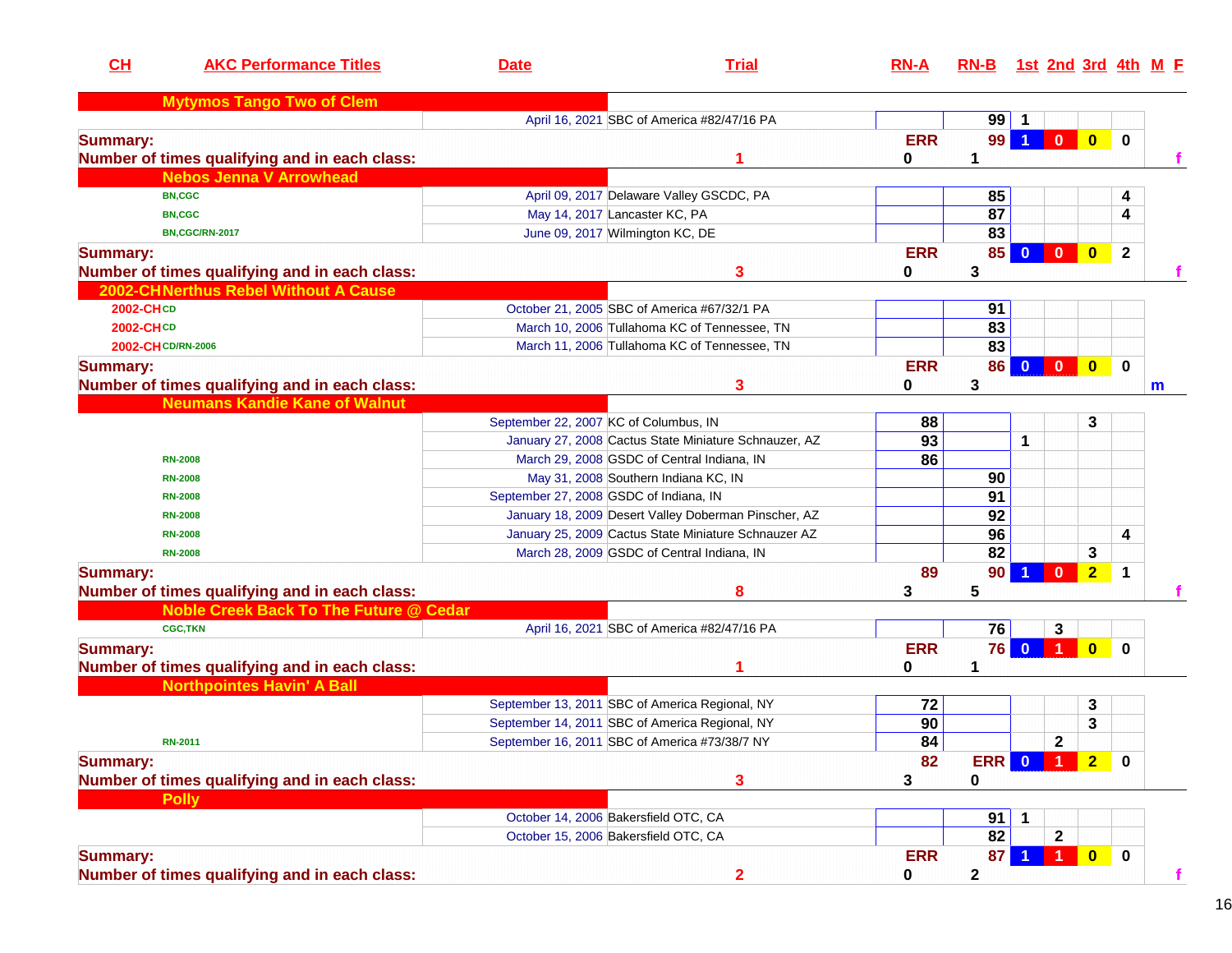| CH              | <b>AKC Performance Titles</b>                 | <b>Date</b>                        | <b>Trial</b>                                 | $RN-A$     | RN-B 1st 2nd 3rd 4th M E |                         |                         |                         |                         |              |
|-----------------|-----------------------------------------------|------------------------------------|----------------------------------------------|------------|--------------------------|-------------------------|-------------------------|-------------------------|-------------------------|--------------|
|                 | <b>Prince Mooney</b>                          |                                    |                                              |            |                          |                         |                         |                         |                         |              |
|                 |                                               |                                    | November 18, 2006 Susque Nango KC, NY        |            | 78                       |                         |                         |                         |                         |              |
|                 |                                               | January 13, 2007 KC of Buffalo, NY |                                              | 86         |                          |                         |                         |                         |                         |              |
|                 | <b>RN-2007</b>                                |                                    | August 18, 2007 Tioga County KC, NY          |            | 70                       |                         |                         |                         |                         |              |
|                 | <b>RN-2007</b>                                |                                    | August 19, 2007 Tioga County KC, NY          |            | 94                       |                         |                         |                         |                         |              |
| <b>Summary:</b> | Number of times qualifying and in each class: |                                    | Δ                                            | 86         | 81<br>3                  |                         | $\overline{0}$          | $\overline{\mathbf{0}}$ | $\mathbf 0$             | $\mathsf{m}$ |
|                 | <b>Princess Gracee Elan</b>                   |                                    |                                              |            |                          |                         |                         |                         |                         |              |
|                 | <b>CD</b>                                     |                                    | June 03, 2006 Gallatin DC, MT                |            | 73                       |                         |                         |                         |                         |              |
|                 | <b>CD</b>                                     |                                    | June 04, 2006 Gallatin DC, MT                |            | 75                       |                         |                         |                         |                         |              |
|                 | <b>CD/RN-2006</b>                             |                                    | June 25, 2006 Five Valley KC, MT             |            | 89                       |                         |                         |                         |                         |              |
|                 | <b>CD/RN-2006</b>                             |                                    | June 26, 2006 Five Valley KC, MT             |            | $\overline{70}$          |                         |                         |                         |                         |              |
| <b>Summary:</b> |                                               |                                    |                                              | <b>ERR</b> | 77                       | $\mathbf{0}$            | $\overline{\mathbf{0}}$ | $\bullet$               | $\mathbf 0$             |              |
|                 | Number of times qualifying and in each class: |                                    | Δ                                            | 0          | 4                        |                         |                         |                         |                         |              |
|                 | <b>Princess Hanalei of Pasadena</b>           |                                    |                                              |            |                          |                         |                         |                         |                         |              |
|                 |                                               |                                    | November 11, 2006 Salisbury Maryland KC, MD  | 85         |                          |                         |                         |                         |                         |              |
|                 |                                               |                                    | November 09, 2007 Salisbury Maryland KC, MD  |            | 89                       |                         |                         |                         |                         |              |
| <b>Summary:</b> |                                               |                                    |                                              | 85         | 89                       | $\mathbf{0}$            | $\mathbf{0}$            | $\bullet$               | $\mathbf 0$             |              |
|                 | Number of times qualifying and in each class: |                                    | $\mathbf{2}$                                 |            | 1                        |                         |                         |                         |                         |              |
|                 | <b>Rainiers Old Hickory</b>                   |                                    |                                              |            |                          |                         |                         |                         |                         |              |
|                 |                                               |                                    | January 04, 2009 SBC of Puget Sound, WA      |            | 94                       |                         |                         |                         |                         |              |
| <b>Summary:</b> |                                               |                                    |                                              | <b>ERR</b> | 94                       | $\blacktriangleleft$    | $\overline{0}$          | $\overline{\mathbf{0}}$ | $\mathbf 0$             |              |
|                 | Number of times qualifying and in each class: |                                    |                                              | 0          | 1                        |                         |                         |                         |                         |              |
|                 | <b>Rainiers Rough Rider</b>                   |                                    |                                              |            |                          |                         |                         |                         |                         |              |
|                 |                                               |                                    | October 05, 2009 SBC of America Regional, OR |            | 80                       |                         |                         |                         | 4                       |              |
|                 |                                               |                                    | October 06, 2009 SBC of America Regional, OR |            | $\overline{93}$          |                         |                         |                         | 4                       |              |
|                 | <b>RN-2009</b>                                |                                    | November 14, 2009 Whidbey Island KC, WA      | 91         |                          |                         |                         |                         |                         |              |
| <b>Summary:</b> |                                               |                                    |                                              | 91         | 87                       | $\overline{\mathbf{0}}$ | $\overline{0}$          | $\overline{\mathbf{0}}$ | $\overline{\mathbf{2}}$ |              |
|                 | Number of times qualifying and in each class: |                                    | 3                                            |            | $\mathbf{2}$             |                         |                         |                         |                         | m            |
|                 | <b>Ramblewoods Cherise</b>                    |                                    |                                              |            |                          |                         |                         |                         |                         |              |
|                 | <b>CGC</b>                                    |                                    | October 07, 2019 SBC of America Regional, MO |            | 91                       | $\mathbf 1$             |                         |                         |                         |              |
|                 | <b>CGC</b>                                    |                                    | October 08, 2019 SBC of America Regional, MO |            | 80                       |                         | $\mathbf 2$             |                         |                         |              |
|                 | <b>CGC/RN-2019</b>                            |                                    | October 11, 2019 SBC of America #81/46/15 MO |            | 76                       |                         | $\mathbf 2$             |                         |                         |              |
| <b>Summary:</b> |                                               |                                    |                                              | <b>ERR</b> | 82                       |                         | 2 <sup>1</sup>          | $\mathbf{0}$            | $\mathbf 0$             |              |
|                 | Number of times qualifying and in each class: |                                    |                                              | $\bf{0}$   | 3                        |                         |                         |                         |                         |              |
|                 | <b>Ravels Suite Masterpiece</b>               |                                    |                                              |            |                          |                         |                         |                         |                         |              |
|                 |                                               |                                    | July 08, 2011 Texas KC, TX                   | 98         |                          |                         | 2                       |                         |                         |              |
|                 |                                               |                                    | July 09, 2011 Trinity Valley KC, TX          | 87         |                          |                         | $\mathbf 2$             |                         |                         |              |
|                 | <b>RN-2011</b>                                |                                    | July 10, 2011 Greater Collin KC, TX          | 70         |                          |                         | $\mathbf{2}$            |                         |                         |              |
| <b>Summary:</b> |                                               |                                    |                                              | 85         | ERR 0                    |                         | 3 <sup>2</sup>          | $\bullet$               | $\mathbf 0$             |              |
|                 | Number of times qualifying and in each class: |                                    | 3                                            | 3          | $\mathbf 0$              |                         |                         |                         |                         | f            |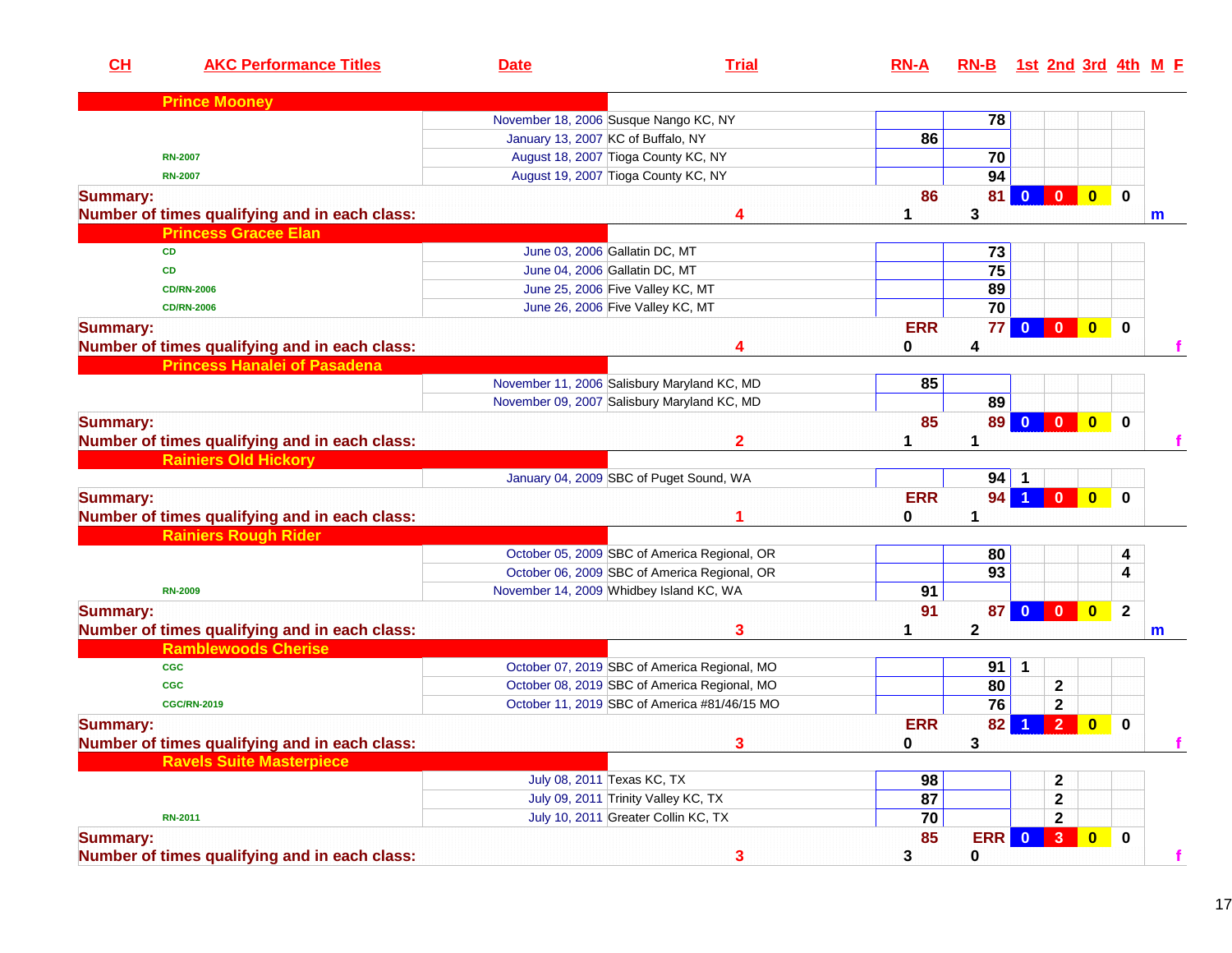| CL                | <b>AKC Performance Titles</b>                 | <b>Date</b>                              | <b>Trial</b>                                   | $RN-A$          | RN-B 1st 2nd 3rd 4th M F |                         |                      |                |             |   |
|-------------------|-----------------------------------------------|------------------------------------------|------------------------------------------------|-----------------|--------------------------|-------------------------|----------------------|----------------|-------------|---|
|                   | <b>Reema Amazn Promis V Shadow Mtn</b>        |                                          |                                                |                 |                          |                         |                      |                |             |   |
|                   |                                               | December 10, 2010 Shoreline DFA, CA      |                                                | 91              |                          | 1                       |                      |                |             |   |
|                   |                                               | December 10, 2010 Shoreline DFA, CA      |                                                | $\overline{97}$ |                          |                         | $\mathbf{2}$         |                |             |   |
|                   | <b>RN-2011</b>                                |                                          | April 29, 2011 SBC of Pacific Coast, CA        | 91              |                          | 1                       |                      |                |             |   |
| <b>Summary:</b>   |                                               |                                          |                                                | 93              | <b>ERR</b>               | $\overline{2}$          |                      | $\bullet$      | $\mathbf 0$ |   |
|                   | Number of times qualifying and in each class: |                                          | 3                                              | 3               | 0                        |                         |                      |                |             |   |
|                   | <b>Reema Blue Zydeco</b>                      |                                          |                                                |                 |                          |                         |                      |                |             |   |
|                   |                                               | August 05, 2021 Fort Steuben KCA, PA     |                                                |                 | 95                       |                         |                      | 3              |             |   |
|                   |                                               |                                          | August 06, 2021 Columbiana County KC, PA       |                 | 92                       |                         |                      |                | 4           |   |
|                   | <b>RN-2021</b>                                | August 07, 2021 Beaver County KC, PA     |                                                |                 | 77                       |                         |                      |                |             |   |
|                   | <b>RN-2021</b>                                |                                          | August 08, 2021 Mahoning-Shenango KC, PA       |                 | 80                       |                         |                      | 3              |             |   |
|                   | <b>RN-2021</b>                                | August 22, 2021 Admiral Perry OTC, PA    |                                                |                 | $\overline{73}$          |                         |                      | 3              |             |   |
|                   | <b>RN-2021</b>                                |                                          | August 26, 2021 Western Reserve KC, PA         |                 | $\overline{88}$          |                         | $\mathbf{2}$         |                |             |   |
| <b>Summary:</b>   |                                               |                                          |                                                | <b>ERR</b>      | 84                       | $\mathbf{0}$            | $\overline{1}$       | 3 <sup>2</sup> | $\mathbf 1$ |   |
|                   | Number of times qualifying and in each class: |                                          | 6                                              | 0               | 6                        |                         |                      |                |             |   |
|                   | 2021-CHReema Fuzzy And Blue                   |                                          |                                                |                 |                          |                         |                      |                |             |   |
| <b>2021-CHCGC</b> |                                               | August 21, 2021 Admiral Perry OTC, PA    |                                                |                 | 87                       |                         |                      |                |             |   |
| <b>2021-CHCGC</b> |                                               | August 21, 2021 Admiral Perry OTC, PA    |                                                |                 | 94                       |                         |                      |                |             |   |
|                   | 2021-CH CGC/2021-RN                           | August 27, 2021 Sugarbush KC, PA         |                                                |                 | 92                       |                         | $\mathbf 2$          |                |             |   |
| <b>Summary:</b>   |                                               |                                          |                                                | <b>ERR</b>      | 91                       | $\mathbf{0}$            | $\vert$ 1            | $\mathbf{0}$   | $\bf{0}$    |   |
|                   | Number of times qualifying and in each class: |                                          | 3                                              | 0               | 3                        |                         |                      |                |             |   |
|                   | <b>Revilos Eveready Roco</b>                  |                                          |                                                |                 |                          |                         |                      |                |             |   |
|                   |                                               | September 04, 2010 Longview Kelso KC, WA |                                                | 96              |                          |                         | $\mathbf{2}$         |                |             |   |
| <b>Summary:</b>   |                                               |                                          |                                                | 96              | <b>ERR</b>               | $\overline{\mathbf{0}}$ |                      | $\mathbf{0}$   | $\bf{0}$    |   |
|                   | Number of times qualifying and in each class: |                                          | 1                                              |                 | 0                        |                         |                      |                |             |   |
|                   | <b>Revilos Quincys Cover Girl</b>             |                                          |                                                |                 |                          |                         |                      |                |             |   |
|                   |                                               |                                          | June 16, 2007 SBC of Puget Sound, WA           |                 | 74                       |                         |                      |                |             |   |
|                   |                                               |                                          | June 17, 2007 SBC of Puget Sound, WA           |                 | 93                       | $\mathbf 1$             |                      |                |             |   |
|                   | <b>RN-2007</b>                                | June 24, 2007 Clackamas KC, OR           |                                                |                 | 81                       |                         |                      |                |             |   |
| <b>Summary:</b>   |                                               |                                          |                                                | <b>ERR</b>      | 83                       |                         | $\mathbf{0}$         | $\mathbf{0}$   | $\mathbf 0$ |   |
|                   | Number of times qualifying and in each class: |                                          | 3                                              | 0               | 3                        |                         |                      |                |             |   |
|                   | <b>Revilos Quinella</b>                       |                                          |                                                |                 |                          |                         |                      |                |             |   |
|                   |                                               |                                          | September 19, 2006 SBC of America Regional, WY | 73              |                          | $\mathbf 1$             |                      |                |             |   |
|                   |                                               |                                          | September 22, 2006 SBC of America #68/33/2 WY  | 99              |                          | 1                       |                      |                |             |   |
|                   | <b>RN-2007</b>                                | January 19, 2007 DFA of Oregon, OR       |                                                | 89              |                          |                         | $\mathbf{2}$         |                |             |   |
| <b>Summary:</b>   |                                               |                                          |                                                | 87              | <b>ERR</b>               | $\overline{2}$          |                      | $\bullet$      | $\mathbf 0$ |   |
|                   | Number of times qualifying and in each class: |                                          | 3                                              | 3               | 0                        |                         |                      |                |             | f |
|                   | <b>Revilos You Can Call Me Charles</b>        |                                          |                                                |                 |                          |                         |                      |                |             |   |
|                   |                                               |                                          | June 14, 2009 SBC of Puget Sound, WA           |                 | 94                       | $\mathbf{1}$            |                      |                |             |   |
| 2009-CH           |                                               |                                          | October 06, 2009 SBC of America Regional, OR   | 98              |                          |                         | $\mathbf 2$          |                |             |   |
| <b>Summary:</b>   |                                               |                                          |                                                | 98              | 94 <sub>1</sub>          |                         | $\blacktriangleleft$ | $\bullet$      | $\mathbf 0$ |   |
|                   | Number of times qualifying and in each class: |                                          | $\overline{2}$                                 | 1               | 1                        |                         |                      |                |             | m |
|                   |                                               |                                          |                                                |                 |                          |                         |                      |                |             |   |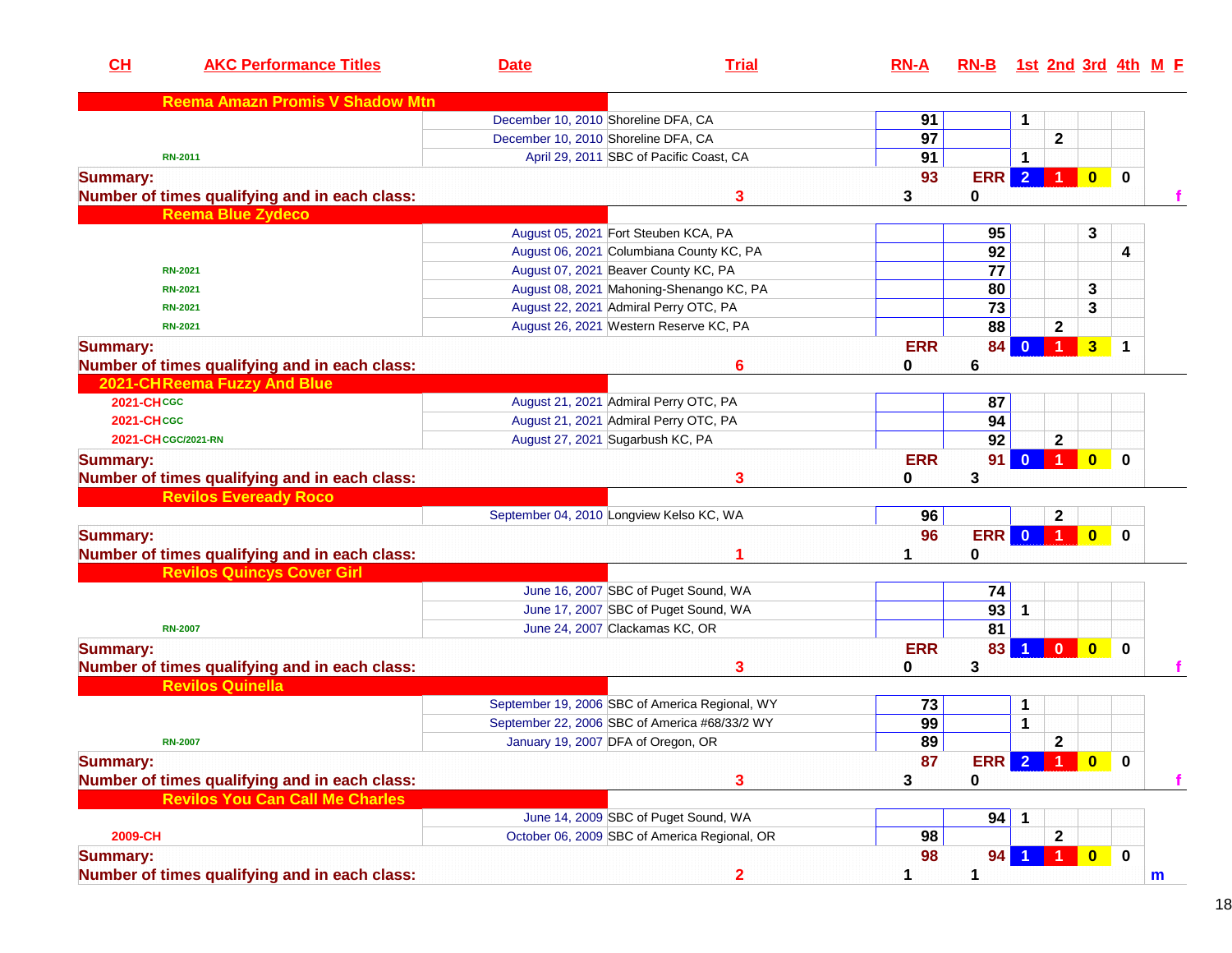| CH                                    | <b>AKC Performance Titles</b>                 | <b>Date</b>                           | <b>Trial</b>                                 | $RN-A$          | RN-B 1st 2nd 3rd 4th M E |              |                |                         |                |             |
|---------------------------------------|-----------------------------------------------|---------------------------------------|----------------------------------------------|-----------------|--------------------------|--------------|----------------|-------------------------|----------------|-------------|
|                                       | <b>Riverviews Fuzzy Furrari</b>               |                                       |                                              |                 |                          |              |                |                         |                |             |
|                                       |                                               | August 16, 2013 Reno KC, NV           |                                              |                 | 82                       |              |                |                         |                |             |
| <b>Summary:</b>                       |                                               |                                       |                                              | <b>ERR</b>      | 82 <sub>1</sub>          | $\bf{0}$     | $\mathbf{0}$   | $\overline{\mathbf{0}}$ | $\mathbf 0$    |             |
|                                       | Number of times qualifying and in each class: |                                       |                                              | 0               | 1                        |              |                |                         |                |             |
| <b>Riverviews Gold Star</b>           |                                               |                                       |                                              |                 |                          |              |                |                         |                |             |
|                                       |                                               |                                       | October 05, 2009 SBC of America Regional, OR |                 | 93                       |              |                | 3                       |                |             |
|                                       |                                               |                                       | October 06, 2009 SBC of America Regional, OR |                 | 93                       |              |                |                         | 4              |             |
| <b>RN-2009</b>                        |                                               |                                       | October 09, 2009 SBC of America #71/36/5 OH  |                 | 80                       |              |                |                         | 4              |             |
| <b>Summary:</b>                       |                                               |                                       |                                              | <b>ERR</b>      | 89                       | $\bf{0}$     | $\mathbf{0}$   | $\mathbf{1}$            | $\overline{2}$ |             |
|                                       | Number of times qualifying and in each class: |                                       | 3                                            | 0               | 3                        |              |                |                         |                | $\mathbf m$ |
|                                       | <b>Riverviews Lil Dude Hall</b>               |                                       |                                              |                 |                          |              |                |                         |                |             |
|                                       |                                               |                                       | May 10, 2007 Southern Oregon KC, OR          |                 | 79                       |              |                |                         |                |             |
|                                       |                                               | May 12, 2007 Klamath DF, OR           |                                              |                 | $\overline{75}$          |              |                |                         |                |             |
| <b>RN-2007</b>                        |                                               | May 13, 2007 Klamath DF, OR           |                                              |                 | $\overline{73}$          |              |                |                         |                |             |
| <b>Summary:</b>                       |                                               |                                       |                                              | <b>ERR</b>      | <b>76</b>                | $\mathbf{0}$ | $\bullet$      | $\bullet$               | $\mathbf 0$    |             |
|                                       | Number of times qualifying and in each class: |                                       | 3                                            | 0               | 3                        |              |                |                         |                | m           |
|                                       | <b>Roaming Through The Snowflakes</b>         |                                       |                                              |                 |                          |              |                |                         |                |             |
|                                       |                                               | November 17, 2012 Rogue Valley KC, OR |                                              | 97              |                          |              |                | 3                       |                |             |
|                                       |                                               | November 18, 2012 Rogue Valley KC, OR |                                              | 95              |                          |              | $\mathbf{2}$   |                         |                |             |
| <b>RN-2013</b>                        |                                               | May 17, 2013 Rogue Valley KC, OR      |                                              | $\overline{77}$ |                          |              |                |                         |                |             |
| <b>RN-2013</b>                        |                                               |                                       | May 18, 2013 SBC of Southern Oregon, OR      | 84              |                          | 1            |                | 3                       |                |             |
| <b>Summary:</b>                       |                                               |                                       |                                              | 88              | <b>ERR</b>               | -1           |                | 2 <sub>2</sub>          | $\mathbf 0$    |             |
|                                       | Number of times qualifying and in each class: |                                       | 4                                            | 4               | 0                        |              |                |                         |                | m           |
| <b>Roberts A B Normal</b>             |                                               |                                       |                                              |                 |                          |              |                |                         |                |             |
|                                       |                                               |                                       | May 28, 2010 Mid-Continent KC of Tulsa, OK   |                 | 97                       |              | $\mathbf 2$    |                         |                |             |
|                                       |                                               |                                       | May 29, 2010 Mid-Continent KC of Tulsa, OK   |                 | $\overline{95}$          |              |                |                         |                |             |
| <b>RN-2010</b>                        |                                               |                                       | May 30, 2010 Mid-Continent KC of Tulsa, OK   |                 | 89                       |              |                |                         |                |             |
| <b>RN-2010</b>                        |                                               |                                       | May 31, 2010 Mid-Continent KC of Tulsa, OK   |                 | $\overline{92}$          |              | $\mathbf 2$    |                         |                |             |
| <b>Summary:</b>                       |                                               |                                       |                                              | <b>ERR</b>      | 93                       | $\mathbf{0}$ | 2 <sup>7</sup> | $\overline{\mathbf{0}}$ | $\mathbf 0$    |             |
|                                       | Number of times qualifying and in each class: |                                       | 4                                            | 0               | 4                        |              |                |                         |                | m           |
|                                       | <b>Roberts It Is Babe Isn't It</b>            |                                       |                                              |                 |                          |              |                |                         |                |             |
| <b>CDX</b>                            |                                               |                                       | April 03, 2005 Oklahoma City OTC, OK         |                 | 100                      |              | $\mathbf 2$    |                         |                |             |
| <b>CDX</b>                            |                                               |                                       | April 03, 2005 Oklahoma City OTC, OK         |                 | 83                       |              |                |                         |                |             |
| <b>CDX/RN-2005</b>                    |                                               | April 08, 2005 Wichita DTC, KS        |                                              |                 | 98                       |              |                |                         |                |             |
| <b>Summary:</b>                       |                                               |                                       |                                              | <b>ERR</b>      |                          | 94 0 1       |                | $\bullet$               | $\bf{0}$       |             |
|                                       | Number of times qualifying and in each class: |                                       | 3                                            | 0               | 3                        |              |                |                         |                |             |
| 2013-GCHRock And Rolls Pinball Wizard |                                               |                                       |                                              |                 |                          |              |                |                         |                |             |
| 2013-GCH                              |                                               | February 22, 2013 Linn conty KC, OR   |                                              |                 | 70                       |              |                |                         |                |             |
| 2013-GCH                              |                                               |                                       | February 25, 2013 McKenzie Cascade DF, OR    |                 | 70                       |              |                |                         | 4              |             |
| 2013-GCHRN-2013                       |                                               | March 24, 2013 Peninsula DFC, WA      |                                              |                 | 94                       | $\mathbf{1}$ |                |                         |                |             |
| <b>Summary:</b>                       |                                               |                                       |                                              | <b>ERR</b>      | <b>78</b>                |              | $\mathbf{0}$   | $\bullet$               | $\mathbf{1}$   |             |
|                                       | Number of times qualifying and in each class: |                                       | 3                                            | $\mathbf 0$     | 3                        |              |                |                         |                | $\mathbf m$ |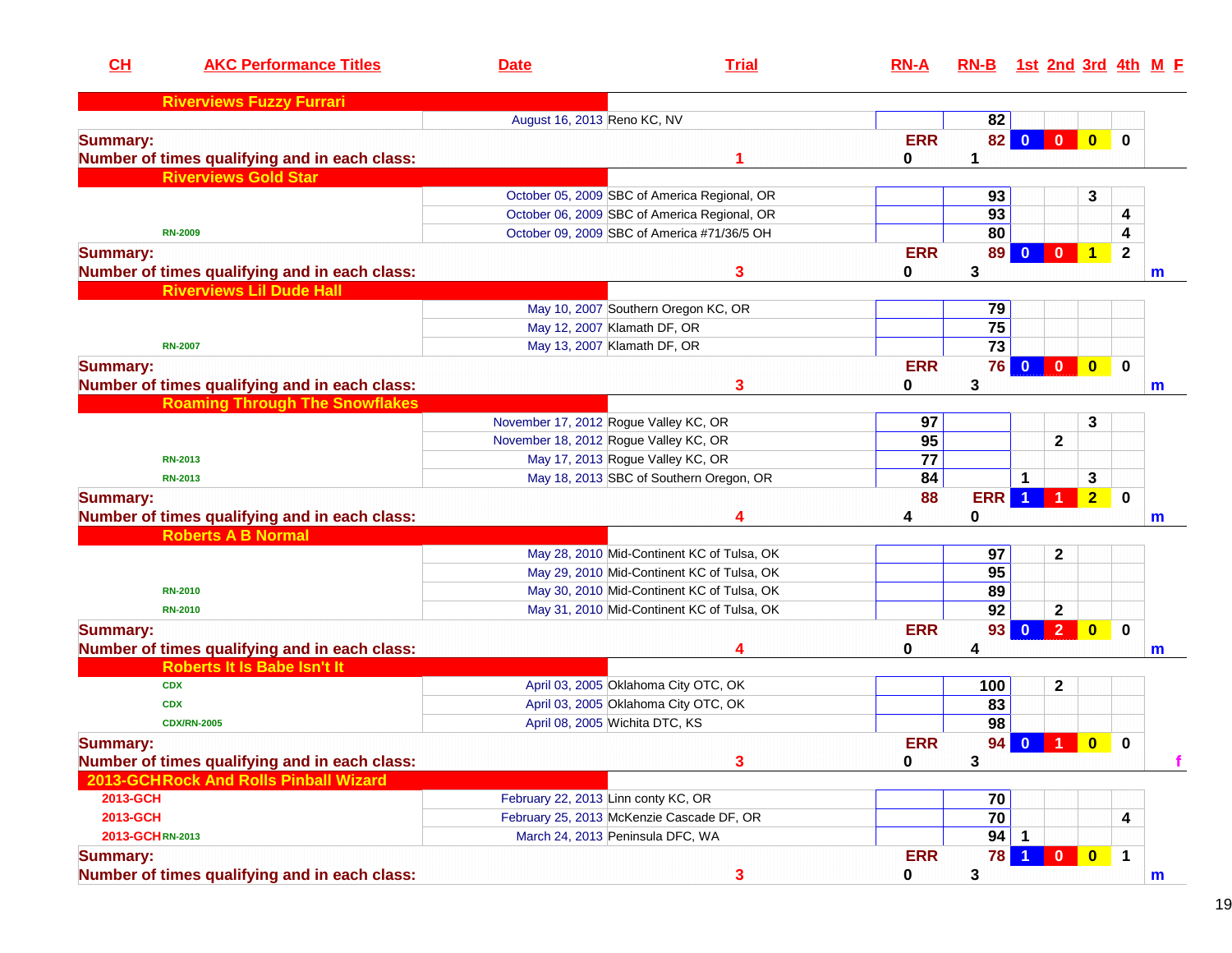| CL              | <b>AKC Performance Titles</b>                 | <b>Date</b>                         | <b>Trial</b>                                   | $RN-A$          | $RN-B$            |                |                         |                         |              | 1st 2nd 3rd 4th M F |
|-----------------|-----------------------------------------------|-------------------------------------|------------------------------------------------|-----------------|-------------------|----------------|-------------------------|-------------------------|--------------|---------------------|
|                 | <b>Rock And Rolls Power of Love</b>           |                                     |                                                |                 |                   |                |                         |                         |              |                     |
|                 |                                               |                                     | September 28, 2012 SBC of America Regional, UT | 82              |                   |                |                         |                         |              |                     |
| <b>Summary:</b> |                                               |                                     |                                                | 82              | <b>ERR</b>        | $\overline{1}$ | $\mathbf{0}$            | $\mathbf{0}$            | 0            |                     |
|                 | Number of times qualifying and in each class: |                                     |                                                | 1               | 0                 |                |                         |                         |              |                     |
|                 | <b>Sadie Hunter</b>                           |                                     |                                                |                 |                   |                |                         |                         |              |                     |
|                 |                                               | August 23, 2018 Santa Cruz KC, CA   |                                                |                 | 97                |                |                         |                         |              |                     |
|                 |                                               |                                     | September 17, 2018 SBC of America Regional, OR |                 | 99                | 1              |                         |                         |              |                     |
|                 | <b>RN-2018</b>                                |                                     | September 20, 2018 SBC of America #80/45/14 OR |                 | 97                |                |                         |                         |              |                     |
|                 | <b>BN/RN-2018</b>                             | January 26, 2019 Golden Gate KC, CA |                                                |                 | 99                |                |                         |                         |              |                     |
|                 | <b>BN/RN-2018</b>                             |                                     | April 26, 2019 SBC of Pacific Coast, CA        |                 | 74                |                |                         |                         |              |                     |
| <b>Summary:</b> |                                               |                                     |                                                | <b>ERR</b>      | 93                | $\overline{4}$ | $\overline{\mathbf{0}}$ | $\overline{\mathbf{0}}$ | $\mathbf{0}$ |                     |
|                 | Number of times qualifying and in each class: |                                     | 5                                              | 0               | 5                 |                |                         |                         |              | f                   |
|                 | <b>Sampson</b>                                |                                     |                                                |                 |                   |                |                         |                         |              |                     |
|                 |                                               |                                     | May 12, 2007 Greater Columbia OTC, SC          | 92              |                   | 1              |                         |                         |              |                     |
|                 |                                               | October 06, 2007 Augusta KC, SC     |                                                | 92              |                   |                |                         | 3                       |              |                     |
|                 | <b>RN-2008</b>                                | October 04, 2008 Augusta KC, SC     |                                                | 99              |                   | -1             |                         |                         |              |                     |
| <b>Summary:</b> |                                               |                                     |                                                | 94              | ERR               | $\overline{2}$ | $\mathbf{0}$            | ▌ 1                     | $\bf{0}$     |                     |
|                 | Number of times qualifying and in each class: |                                     | 3                                              | 3               | 0                 |                |                         |                         |              | m                   |
|                 | <b>Save I Love Lucy With Nac</b>              |                                     |                                                |                 |                   |                |                         |                         |              |                     |
|                 |                                               | March 10, 2007 Seattle KC, WA       |                                                | 95              |                   |                |                         |                         |              |                     |
|                 |                                               | March 11, 2007 Seattle KC, WA       |                                                | 82              |                   |                |                         |                         |              |                     |
|                 | <b>RN-2007</b>                                | March 24, 2007 Peninsula DFA, WA    |                                                | $\overline{78}$ |                   |                |                         |                         |              |                     |
|                 | <b>RN-2007</b>                                | March 25, 2007 Peninsula DFA, WA    |                                                | $\overline{97}$ |                   |                | $\mathbf 2$             |                         |              |                     |
| <b>Summary:</b> |                                               |                                     |                                                | 88              | <b>ERR</b>        | $\mathbf{0}$   | 1 <sub>1</sub>          | $\mathbf{0}$            | $\bf{0}$     |                     |
|                 | Number of times qualifying and in each class: |                                     |                                                | 4               | 0                 |                |                         |                         |              |                     |
|                 | 2007-CHScandias Kendra Kings Mill             |                                     |                                                |                 |                   |                |                         |                         |              |                     |
| 2007-CH         |                                               | May 23, 2009 Spokane KC, WA         |                                                |                 | 72                |                |                         |                         |              |                     |
| 2007-CH         |                                               |                                     | May 25, 2009 Coeur d'Alene DF, ID              |                 | $\overline{72}$   |                |                         |                         |              |                     |
| 2007-CHRN-2009  |                                               |                                     | May 26, 2009 Coeur d'Alene DF, ID              |                 | 82                |                |                         |                         |              |                     |
| <b>Summary:</b> |                                               |                                     |                                                | <b>ERR</b>      | 75                | $\mathbf{0}$   | $\overline{\mathbf{0}}$ | $\overline{\mathbf{0}}$ | $\mathbf{0}$ |                     |
|                 | Number of times qualifying and in each class: |                                     | 3                                              | 0               | 3                 |                |                         |                         |              | f                   |
|                 | <b>Scratch &amp; Dents Soldier of Furtune</b> |                                     |                                                |                 |                   |                |                         |                         |              |                     |
|                 |                                               | October 07, 2012 Sheboygan DTC, WI  |                                                |                 | 83                |                |                         | 3                       |              |                     |
|                 |                                               | October 27, 2012 Oshkosh KC, WI     |                                                |                 | $\overline{79}$   |                |                         |                         |              |                     |
|                 | <b>RN-2012</b>                                | October 28, 2012 Oshkosh KC, WI     |                                                |                 | $\overline{94}$ 1 |                |                         |                         |              |                     |
| <b>Summary:</b> |                                               |                                     |                                                | <b>ERR</b>      | 85                |                | $\mathbf{0}$            | $\overline{1}$          | $\bf{0}$     |                     |
|                 |                                               |                                     |                                                |                 |                   |                |                         |                         |              |                     |
|                 | Number of times qualifying and in each class: |                                     | 3                                              | 0               | 3                 |                |                         |                         |              | m                   |
|                 | <b>SGT. Peppers Doctor Roberts</b>            |                                     |                                                |                 |                   |                |                         |                         |              |                     |
|                 |                                               |                                     | April 02, 2011 Sawnee Mountain KC of GA, GA    |                 | 100<br>96         | -1             |                         |                         |              |                     |
|                 |                                               |                                     | April 03, 2011 Sawnee Mountain KC of GA, GA    |                 |                   |                |                         | 3                       |              |                     |
|                 | <b>BN/RN-2011</b>                             |                                     | December 10, 2011 Sawnee Mountain KC of GA, GA |                 | 95                |                |                         | 3                       |              |                     |
|                 | <b>BN/RN-2011</b>                             |                                     | December 11, 2011 Sawnee Mountain KC of GA, GA |                 | 93                |                |                         |                         |              |                     |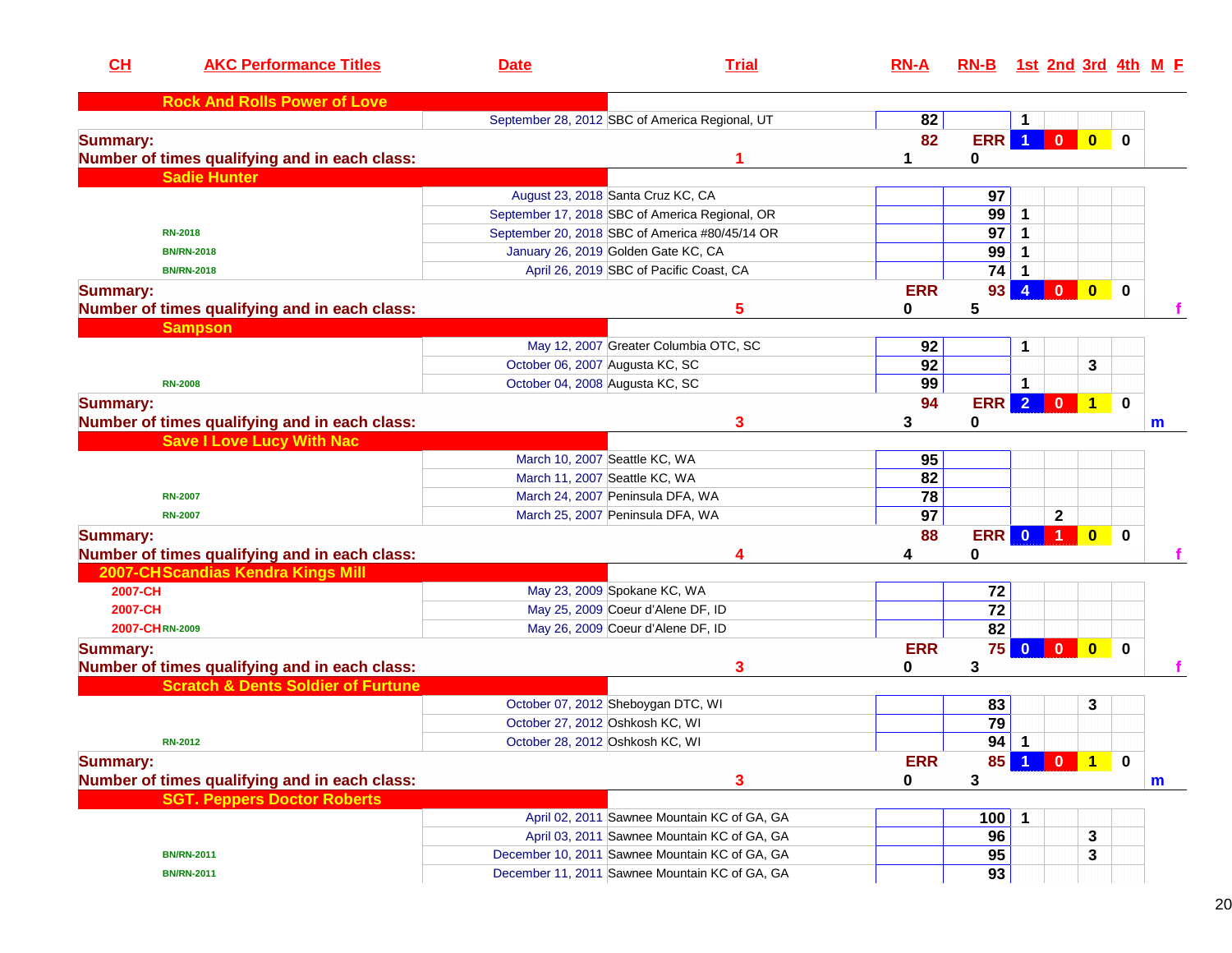| CH                  | <b>AKC Performance Titles</b>                 | <b>Date</b>                          | <b>Trial</b>                                   | $RN-A$     | $RN-B$          |                         | 1st 2nd 3rd 4th      |                         |             | M F |
|---------------------|-----------------------------------------------|--------------------------------------|------------------------------------------------|------------|-----------------|-------------------------|----------------------|-------------------------|-------------|-----|
| <b>Summary:</b>     |                                               |                                      |                                                | <b>ERR</b> | 96              |                         | $\mathbf{0}$         | 2 0                     |             |     |
|                     | Number of times qualifying and in each class: |                                      | 4                                              | 0          | 4               |                         |                      |                         |             | m   |
|                     | <b>SGT. Peppers Wanna Be Your Man</b>         |                                      |                                                |            |                 |                         |                      |                         |             |     |
|                     |                                               |                                      | December 10, 2011 Sawnee Mountain KC of GA, GA |            | 95              |                         |                      |                         | 4           |     |
|                     |                                               |                                      | December 11, 2011 Sawnee Mountain KC of GA, GA |            | 99              | 1                       |                      |                         |             |     |
|                     | <b>RN-2012</b>                                |                                      | February 03, 2012 Sawnee Mountain KC of GA, GA |            | 99              |                         |                      |                         |             |     |
| <b>Summary:</b>     |                                               |                                      |                                                | <b>ERR</b> | 98              | $\overline{2}$          | $\mathbf{0}$         | $\bullet$               | $\mathbf 1$ |     |
|                     | Number of times qualifying and in each class: |                                      | 3                                              | 0          | 3               |                         |                      |                         |             | m   |
|                     | 2017-CH Shadow Mtn Back To The Future         |                                      |                                                |            |                 |                         |                      |                         |             |     |
| 2017-CH             |                                               | February 26, 2021 AKC Virtual Rally  |                                                |            | 76              |                         |                      |                         |             |     |
| 2017-CH             |                                               |                                      | May 07, 2021 SBC of Pacific Coast, CA          |            | 78              | 1                       |                      |                         |             |     |
| 2017-CH CGC/RN-2021 |                                               | June 11, 2021 AKC Virtual Rally      |                                                |            | 91              |                         |                      |                         |             |     |
| <b>Summary:</b>     |                                               |                                      |                                                | <b>ERR</b> | 82              |                         | $\bf{0}$             | $\mathbf{0}$            | 0           |     |
|                     | Number of times qualifying and in each class: |                                      | 3                                              | 0          | 3               |                         |                      |                         |             | m   |
|                     | 2018-CHShadow Mtn Big Bang                    |                                      |                                                |            |                 |                         |                      |                         |             |     |
| <b>2018-CHCGC</b>   |                                               | August 27, 2021 AKC Virtual Rally    |                                                |            | 91              |                         |                      |                         |             |     |
| <b>2018-CHCGC</b>   |                                               | September 10, 2021 AKC Virtual Rally |                                                |            | 83              |                         |                      |                         |             |     |
| 2018-CH CGC/RN-2021 |                                               | September 24, 2021 AKC Virtual Rally |                                                |            | 95              |                         |                      |                         |             |     |
| <b>Summary:</b>     |                                               |                                      |                                                | <b>ERR</b> | 90 <sub>1</sub> | $\overline{\mathbf{0}}$ | $\blacksquare$       | $\mathbf{0}$            | $\bf{0}$    |     |
|                     | Number of times qualifying and in each class: |                                      | 3                                              | 0          | 3               |                         |                      |                         |             |     |
|                     | <b>Shadow Mtn Calif Rock Star</b>             |                                      |                                                |            |                 |                         |                      |                         |             |     |
| <b>CD</b>           |                                               |                                      | October 19, 2008 Del Valle DC of Livermore, CA |            | 86              |                         |                      |                         |             |     |
| <b>CD</b>           |                                               |                                      | October 20, 2008 Del Valle DC of Livermore, CA |            | 92              |                         |                      |                         |             |     |
|                     | <b>CD/RN-2008</b>                             | December 27, 2008 KC of Salinas, CA  |                                                |            | 92              |                         |                      |                         |             |     |
| <b>Summary:</b>     |                                               |                                      |                                                | <b>ERR</b> | 90 <sub>1</sub> | $\mathbf{0}$            | $\mathbf{0}$         | $\mathbf{0}$            | $\Omega$    |     |
|                     | Number of times qualifying and in each class: |                                      | 3                                              | 0          | 3               |                         |                      |                         |             |     |
|                     | <b>Shadow Mtn Cracker Jax</b>                 |                                      |                                                |            |                 |                         |                      |                         |             |     |
|                     |                                               |                                      | September 22, 2006 SBC of America #68/33/2 WY  | 93         |                 |                         | $\mathbf 2$          |                         |             |     |
| <b>Summary:</b>     |                                               |                                      |                                                | 93         | <b>ERR</b>      | $\Omega$                | $\blacktriangleleft$ | $\overline{\mathbf{0}}$ | $\mathbf 0$ |     |
|                     | Number of times qualifying and in each class: |                                      |                                                |            | $\bf{0}$        |                         |                      |                         |             |     |
|                     | <b>Shadow Mtn Etta At Last V Pater</b>        |                                      |                                                |            |                 |                         |                      |                         |             |     |
| <b>BN</b>           |                                               |                                      | October 07, 2019 SBC of America Regional, MO   |            | 84              |                         | $\mathbf{2}$         |                         |             |     |
| BN                  |                                               |                                      | October 08, 2019 SBC of America Regional, MO   |            | 89              | $\mathbf{1}$            |                      |                         |             |     |
|                     | <b>BN/ RN-2019</b>                            |                                      | October 11, 2019 SBC of America #81/46/15 MO   |            | 87              | $\overline{1}$          |                      |                         |             |     |
| Summary:            |                                               |                                      |                                                | <b>ERR</b> |                 |                         | 87 2 1 0 0           |                         |             |     |
|                     | Number of times qualifying and in each class: |                                      | 3                                              | 0          | 3               |                         |                      |                         |             |     |
|                     | 2005-CHShadow Mtn Hot August Night            |                                      |                                                |            |                 |                         |                      |                         |             |     |
| 2005-CH             |                                               |                                      | June 17, 2007 SBC of Puget Sound, WA           | 74         |                 |                         | 2                    |                         |             |     |
| 2005-CH             |                                               |                                      | May 16, 2009 Southern Oregon KC, OR            | 75         |                 |                         |                      | 3                       |             |     |
| 2005-CHRN-2009      |                                               |                                      | May 17, 2009 SBC of Southern Oregon, OR        | 81         |                 | 1                       |                      |                         |             |     |
| <b>Summary:</b>     |                                               |                                      |                                                | 77         | <b>ERR</b>      | $\overline{1}$          |                      | $\overline{1}$          | $\bf{0}$    |     |
|                     | Number of times qualifying and in each class: |                                      | 3                                              | 3          | 0               |                         |                      |                         |             | m   |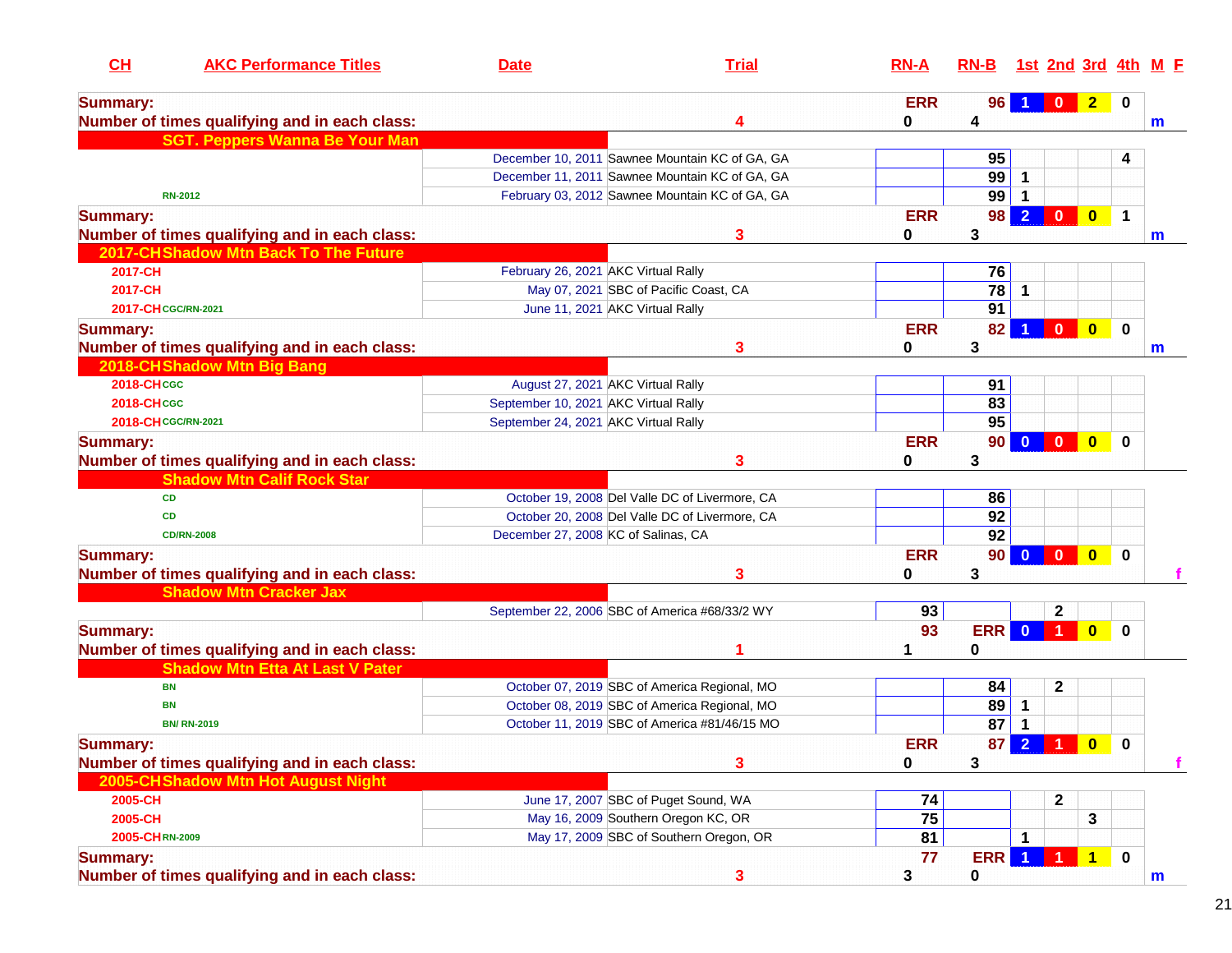| CL              | <b>AKC Performance Titles</b>                 | <b>Date</b>                         | <b>Trial</b>                                 | $RN-A$     | $RN-B$          |                         |                      |              |              | 1st 2nd 3rd 4th M E |
|-----------------|-----------------------------------------------|-------------------------------------|----------------------------------------------|------------|-----------------|-------------------------|----------------------|--------------|--------------|---------------------|
|                 | <b>Shadow Mtn Jagger At Rock N Roll</b>       |                                     |                                              |            |                 |                         |                      |              |              |                     |
|                 |                                               |                                     | January 25, 2020 Golden Gate KC, CA          |            | 95              | 1                       |                      |              |              |                     |
|                 |                                               |                                     | January 26, 2020 Golden Gate KC, CA          |            | 88              |                         | $\mathbf{2}$         |              |              |                     |
| <b>Summary:</b> |                                               |                                     |                                              | <b>ERR</b> | 92              |                         | $\blacktriangleleft$ | $\mathbf{0}$ | $\mathbf 0$  |                     |
|                 | Number of times qualifying and in each class: |                                     | $\mathbf{2}$                                 | 0          | $\mathbf{2}$    |                         |                      |              |              | m                   |
|                 | <b>Shadow Mtn Mr Incredible</b>               |                                     |                                              |            |                 |                         |                      |              |              |                     |
|                 |                                               | July 05, 2008 Coos KC, OR           |                                              |            | 73              |                         |                      |              |              |                     |
|                 |                                               |                                     | May 07, 2009 Southern Oregon KC, OR          |            | $\overline{88}$ |                         |                      |              | 4            |                     |
|                 | <b>RN-2009</b>                                |                                     | May 10, 2009 Klamath DF, OR                  |            | 85              |                         |                      |              |              |                     |
| <b>Summary:</b> |                                               |                                     |                                              | <b>ERR</b> | 82              | $\mathbf{0}$            |                      |              | $\mathbf 1$  |                     |
|                 | Number of times qualifying and in each class: |                                     | 3                                            | 0          | 3               |                         |                      |              |              | m                   |
|                 | <b>Shadow Mtn Oolala Blue Collar</b>          |                                     |                                              |            |                 |                         |                      |              |              |                     |
|                 |                                               |                                     | August 09, 2008 KC of Freeborn Co. MN, MN    |            | 90              |                         |                      |              |              |                     |
|                 |                                               |                                     | August 10, 2008 KC of Freeborn Co. MN, MN    |            | 96              |                         | $\mathbf 2$          |              |              |                     |
|                 | <b>RN-2008</b>                                |                                     | August 15, 2008 Caimbridge Minnesota KC, MN  |            | 95              |                         |                      |              |              |                     |
| <b>Summary:</b> |                                               |                                     |                                              | <b>ERR</b> | 94              | $\bf{0}$                |                      | $\bf{0}$     | $\bf{0}$     |                     |
|                 | Number of times qualifying and in each class: |                                     | 3                                            | 0          | 3               |                         |                      |              |              |                     |
|                 | <b>Shadow Mtn Playboy Atlarge Reema</b>       |                                     |                                              |            |                 |                         |                      |              |              |                     |
|                 |                                               |                                     | May 22, 2010 SBC of Southern Oregon, OR      |            | 83              |                         | $\mathbf{2}$         |              |              |                     |
|                 |                                               |                                     | May 23, 2010 SBC of Southern Oregon, OR      |            | 92              |                         |                      | 3            |              |                     |
|                 | <b>RN-2011</b>                                |                                     | May 21, 2011 SBC of Southern Oregon, OR      |            | 84              |                         | $\mathbf 2$          |              |              |                     |
|                 | <b>RN-2011</b>                                |                                     | May 22, 2011 SBC of Southern Oregon, OR      |            | 91              |                         | $\mathbf{2}$         |              |              |                     |
| <b>Summary:</b> |                                               |                                     |                                              | <b>ERR</b> | 88              | $\overline{\mathbf{0}}$ | 3 <sup>2</sup>       | $\mathbf{1}$ | $\mathbf 0$  |                     |
|                 | Number of times qualifying and in each class: |                                     | 4                                            | 0          | 4               |                         |                      |              |              | $\mathsf{m}$        |
|                 | <b>Shadow Mtn Playit Again V Reema</b>        |                                     |                                              |            |                 |                         |                      |              |              |                     |
|                 |                                               |                                     | June 14, 2009 SBC of Puget Sound, WA         |            | 92              |                         | $\mathbf 2$          |              |              |                     |
|                 |                                               |                                     | October 05, 2009 SBC of America Regional, OR |            | 91              |                         |                      |              |              |                     |
|                 | <b>RN-2009</b>                                |                                     | October 06, 2009 SBC of America Regional, OR |            | 81              |                         |                      |              |              |                     |
|                 | <b>RN-2009</b>                                |                                     | April 30, 2010 SBC of Pacific Coast, CA      |            | 97              | 1                       |                      |              |              |                     |
|                 | <b>RN-2009</b>                                |                                     | June 27, 2010 Deep Peninsula DTC, CA         |            | 97              |                         |                      |              |              |                     |
| <b>Summary:</b> |                                               |                                     |                                              | <b>ERR</b> | 92              |                         |                      | $\bf{0}$     | $\bf{0}$     |                     |
|                 | Number of times qualifying and in each class: |                                     | 5                                            | 0          | 5               |                         |                      |              |              |                     |
|                 | <b>Shadow Mtn Quidditch V Vicdory</b>         |                                     |                                              |            |                 |                         |                      |              |              |                     |
|                 |                                               | November 02, 2008 Vallejo DTC, CA   |                                              |            | 77              |                         |                      |              |              |                     |
|                 |                                               | December 27, 2008 KC of Salinas, CA |                                              |            | 90              |                         |                      |              |              |                     |
|                 | <b>RN-2008</b>                                | December 28, 2008 San Mateo KC, CA  |                                              |            | 93              |                         |                      |              |              |                     |
| <b>Summary:</b> |                                               |                                     |                                              | <b>ERR</b> | 87              | $\mathbf{0}$            | $\mathbf{0}$         | $\bullet$    | $\mathbf{0}$ |                     |
|                 | Number of times qualifying and in each class: |                                     | 3                                            | 0          | 3               |                         |                      |              |              | f                   |
|                 | <b>Shadow Mtn Sam I Am</b>                    |                                     |                                              |            |                 |                         |                      |              |              |                     |
|                 |                                               |                                     | October 08, 2010 SBC of America #72/37/6 MO  | 73         |                 |                         |                      |              |              |                     |
| <b>Summary:</b> |                                               |                                     |                                              | 73         | <b>ERR</b>      | $\blacksquare$          |                      |              | $\bf{0}$     |                     |
|                 | Number of times qualifying and in each class: |                                     | 1                                            | 1          | 0               |                         |                      |              |              |                     |
|                 |                                               |                                     |                                              |            |                 |                         |                      |              |              |                     |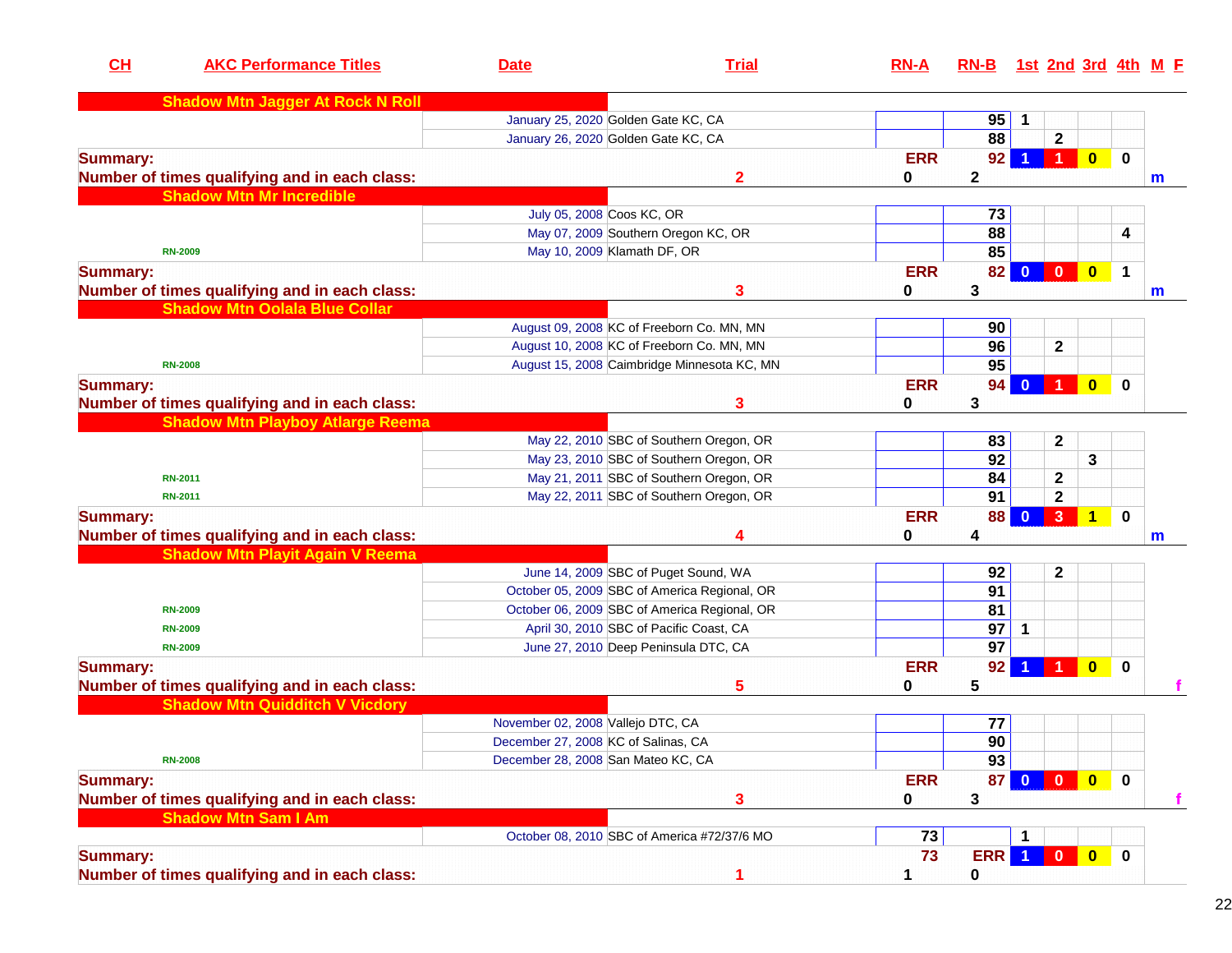| CL<br><b>AKC Performance Titles</b>           | <b>Date</b>                                 | <b>Trial</b>                                  | $RN-A$          | RN-B 1st 2nd 3rd 4th M F |                         |                |                         |             |   |
|-----------------------------------------------|---------------------------------------------|-----------------------------------------------|-----------------|--------------------------|-------------------------|----------------|-------------------------|-------------|---|
| <b>Shadow Mtn Wingman</b>                     |                                             |                                               |                 |                          |                         |                |                         |             |   |
|                                               |                                             | April 21, 2017 SBC of Pacific Coast, CA       |                 | $70$   1                 |                         |                |                         |             |   |
| <b>Summary:</b>                               |                                             |                                               | <b>ERR</b>      | 70                       | $\blacktriangleleft$    | $\overline{0}$ | $\bullet$               | $\mathbf 0$ |   |
| Number of times qualifying and in each class: |                                             |                                               | 0               | 1                        |                         |                |                         |             | m |
| 2014-CHShadow Mtn Yankee Doodle               |                                             |                                               |                 |                          |                         |                |                         |             |   |
| 2014-CH                                       | February 14, 2015 Santa Clara Valley KC, CA |                                               | 71              |                          |                         |                |                         | 4           |   |
| 2014-CH                                       | March 19, 2015 San Mateo KC, CA             |                                               | $\overline{73}$ |                          |                         |                |                         |             |   |
| <b>Summary:</b>                               |                                             |                                               | 72              | <b>ERR</b>               | $\overline{\mathbf{0}}$ | $\bullet$      | $\bullet$               | $\mathbf 1$ |   |
| Number of times qualifying and in each class: |                                             | $\mathbf{2}$                                  | 2               | 0                        |                         |                |                         |             | m |
| <b>Shericks Dancin Delilah of Angels Gate</b> |                                             |                                               |                 |                          |                         |                |                         |             |   |
|                                               |                                             | October 05, 2009 SBC of America Regional, OR  |                 | 74                       |                         |                |                         |             |   |
|                                               | February 07, 2010 SBC of Puget Sound, WA    |                                               | 81              |                          |                         | $\mathbf 2$    |                         |             |   |
| <b>Summary:</b>                               |                                             |                                               | 81              | 74                       |                         | $0$ 1          | $\bullet$               | $\mathbf 0$ |   |
| Number of times qualifying and in each class: |                                             | 2                                             |                 | 1                        |                         |                |                         |             |   |
| 2011-GCH Shericks Diamond Rio Del Vicdory     |                                             |                                               |                 |                          |                         |                |                         |             |   |
| 2011-GCH                                      |                                             | June 14, 2009 SBC of Puget Sound, WA          | 82              |                          | 1                       |                |                         |             |   |
| 2011-GCH                                      | August 23, 2009 Sammamish KC, WA            |                                               |                 | 85                       |                         |                |                         |             |   |
| 2011-GCHRN-2009                               | September 26, 2009 Columbia Basin DTC, WA   |                                               |                 | 99                       |                         | $\mathbf{2}$   |                         |             |   |
| <b>Summary:</b>                               |                                             |                                               | 82              | 92                       |                         |                | $\bf{0}$                | $\bf{0}$    |   |
| Number of times qualifying and in each class: |                                             | 3                                             |                 | 2                        |                         |                |                         |             |   |
| <b>Showme Anheuser Busch</b>                  |                                             |                                               |                 |                          |                         |                |                         |             |   |
|                                               |                                             | August 12, 2011 Jefferson County KC of MO, MO |                 | 94                       |                         |                |                         |             |   |
|                                               | October 14, 2011 Mound City OTC, IL         |                                               |                 | 97                       |                         |                |                         |             |   |
| <b>RN-2012</b>                                |                                             | January 14, 2012 N. St. Louis Co. OTC, MO     |                 | 78                       |                         |                |                         |             |   |
|                                               |                                             |                                               | <b>ERR</b>      |                          |                         |                |                         |             |   |
| <b>Summary:</b>                               |                                             |                                               |                 | 90 <sub>1</sub>          | $\mathbf{0}$            | $\blacksquare$ | $\mathbf{0}$            | $\mathbf 0$ |   |
| Number of times qualifying and in each class: |                                             | 3                                             | 0               | 3                        |                         |                |                         |             |   |
| <b>Showme Ramz Cheerleader</b>                |                                             |                                               |                 |                          |                         |                |                         |             |   |
|                                               |                                             | January 27, 2007 St. Charles Missouri KC, MO  | 82              |                          |                         |                |                         |             |   |
|                                               |                                             | January 28, 2007 St. Charles Missouri KC, MO  | 84              |                          |                         |                |                         |             |   |
| <b>RN-2007</b>                                | June 22, 2007 Hawkeye KC, IA                |                                               | 89              |                          |                         | $\mathbf{2}$   |                         |             |   |
| <b>Summary:</b>                               |                                             |                                               | 85              | <b>ERR</b>               | $\Omega$                |                | $\overline{\mathbf{0}}$ | $\bf{0}$    |   |
| Number of times qualifying and in each class: |                                             | 3                                             | 3               | 0                        |                         |                |                         |             |   |
| <b>Sir Hennessy Cognac</b>                    |                                             |                                               |                 |                          |                         |                |                         |             |   |
| CD, AX, AXP, AXJ, AJP                         | March 11, 2006 Seattle KC, WA               |                                               |                 | 84                       |                         |                |                         |             |   |
| CD, AX, AXP, AXJ, AJP                         | March 12, 2006 Seattle KC, WA               |                                               |                 | $\overline{72}$          |                         |                |                         |             |   |
| CD, AX, AXP, AXJ, AJP/RN-2006                 |                                             | April 01, 2006 Washington State OTC, WA       |                 | 87                       |                         |                |                         |             |   |
| CD, AX, AXP, AXJ, AJP/RN-2006                 | March 10, 2007 Seattle KC, WA               |                                               |                 | 90                       |                         |                |                         |             |   |
| <b>Summary:</b>                               |                                             |                                               | <b>ERR</b>      | 83                       | $\mathbf{0}$            | $\mathbf{0}$   | $\bullet$               | $\mathbf 0$ |   |
| Number of times qualifying and in each class: |                                             | 4                                             | 0               | 4                        |                         |                |                         |             | m |
| <b>Sir Mac II</b>                             |                                             |                                               |                 |                          |                         |                |                         |             |   |
|                                               | November 18, 2006 Susque Nango KC, NY       |                                               | 85              |                          |                         |                |                         |             |   |
|                                               | January 13, 2007 KC of Buffalo, NY          |                                               | 88              |                          |                         |                |                         |             |   |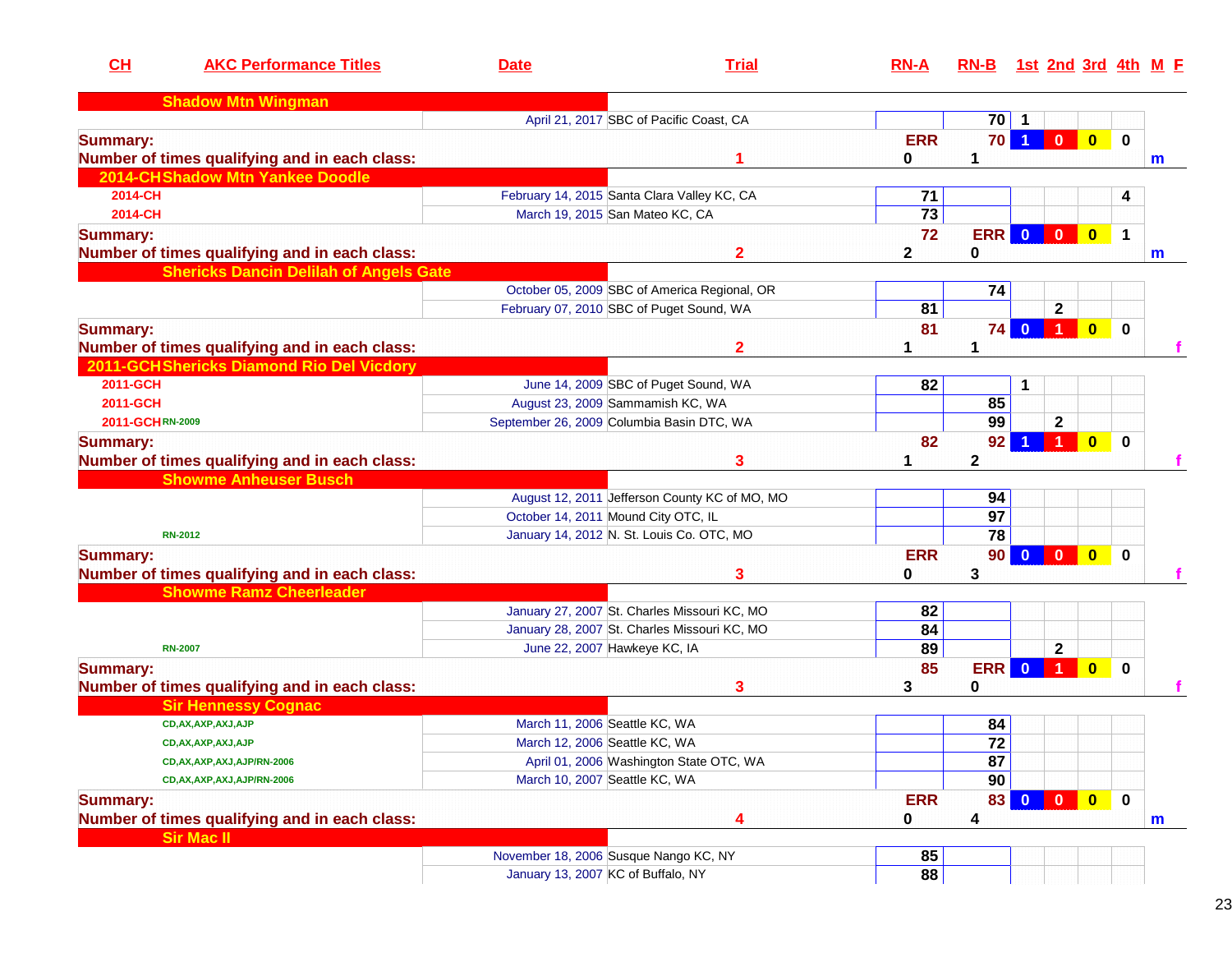| 86<br>January 14, 2007 Ashtabula KC, NY<br><b>RN-2007</b><br>ERR 0<br>86<br>$\bullet$<br><b>Summary:</b><br>Number of times qualifying and in each class:<br>3<br>3<br>0<br>2011-GCHSkydancers Man of Steel For Vicdory<br>2011-GCH<br>October 05, 2009 SBC of America Regional, OR<br>81<br>94<br>3<br>2011-GCH<br>October 06, 2009 SBC of America Regional, OR<br>93<br>May 22, 2010 SBC of Southern Oregon, OR<br>2011-GCHRN-2010<br>1<br>99<br>May 23, 2010 SBC of Southern Oregon, OR<br>2011-GCHRN-2010<br><b>ERR</b><br>$\overline{2}$<br>92<br>$\mathbf{0}$<br>$\blacktriangleleft$<br><b>Summary:</b><br>Number of times qualifying and in each class:<br>0<br>4<br>4<br><b>Skydancers Mr Universe</b><br>May 16, 2009 Vacationland KC, ME<br>88<br>$\overline{77}$<br>May 17, 2009 Vacationland KC, ME<br>93<br>June 06, 2009 Greenwich KC, CT<br><b>RN-2009</b><br>86<br>ERR 0 0<br>$\bullet$<br><b>Summary:</b><br>Number of times qualifying and in each class:<br>3<br>3<br>0<br>2011-CHSkydancers Smooth Operator of Noble Creek<br>2011-CH<br>82<br>3<br>September 28, 2012 Wilmington KC, DE<br>92<br>2011-CH<br>November 11, 2012 Mispillion KC, MD<br>1<br>89<br>2011-CHRN-2013<br>March 08, 2013 Wilmington KC, DE<br>87<br>89<br>$\mathbf{0}$<br>$\blacktriangleleft$<br><b>Summary:</b><br>Number of times qualifying and in each class:<br>3<br>2<br>2016-GCH Slatons Ticket To Ride<br>2016-GCH<br>March 16, 2017 Mid-Kentucky KC, MO<br>78<br>$\overline{97}$<br>2016-GCH<br>March 17, 2017 Louisville KC, MO<br>81<br>2016-GCHRN-2017<br>March 18, 2017 Louisville DTC, MO<br>97<br>2016-GCHRN-2017<br>March 19, 2017 Louisville KC, MO<br><b>ERR</b><br>88<br>$\overline{\mathbf{0}}$<br>$\blacksquare$<br>$\mathbf{0}$<br><b>Summary:</b><br>Number of times qualifying and in each class:<br>0<br>4<br>4<br>2007-CHSleepyhollows Doozer V Voyager<br>2007-CH<br>January 19, 2008 Longs Peak DTC, CO<br>80<br>2007-CH<br>90<br>January 20, 2008 Longs Peak DTC, CO<br>81<br>2007-CHRN-2008<br>January 21, 2008 Longs Peak DTC, CO<br><b>ERR</b><br>$\bf{0}$<br>$\bf{0}$<br>84<br>$\mathbf{0}$<br><b>Summary:</b><br>Number of times qualifying and in each class:<br>3<br>0<br><b>Sleepyhollows Starstruck Voyage</b><br>January 16, 2010 Longs Peak DTC, CO<br>94<br>January 17, 2010 Longs Peak DTC, CO<br>100<br>January 18, 2010 Longs Peak DTC, CO<br>97<br><b>RN-2010</b><br><b>ERR</b><br>$\overline{\mathbf{0}}$<br>$\bullet$<br><b>Summary:</b><br>97 <sup>°</sup><br>$\mathbf{0}$<br>Number of times qualifying and in each class: | CL | <b>AKC Performance Titles</b> | <b>Date</b> | <b>Trial</b> | $RN-A$ | RN-B 1st 2nd 3rd 4th M F |  |              |              |
|--------------------------------------------------------------------------------------------------------------------------------------------------------------------------------------------------------------------------------------------------------------------------------------------------------------------------------------------------------------------------------------------------------------------------------------------------------------------------------------------------------------------------------------------------------------------------------------------------------------------------------------------------------------------------------------------------------------------------------------------------------------------------------------------------------------------------------------------------------------------------------------------------------------------------------------------------------------------------------------------------------------------------------------------------------------------------------------------------------------------------------------------------------------------------------------------------------------------------------------------------------------------------------------------------------------------------------------------------------------------------------------------------------------------------------------------------------------------------------------------------------------------------------------------------------------------------------------------------------------------------------------------------------------------------------------------------------------------------------------------------------------------------------------------------------------------------------------------------------------------------------------------------------------------------------------------------------------------------------------------------------------------------------------------------------------------------------------------------------------------------------------------------------------------------------------------------------------------------------------------------------------------------------------------------------------------------------------------------------------------------------------------------------------------------------------------------------------------------------------------------------------------------------------------------------------------------|----|-------------------------------|-------------|--------------|--------|--------------------------|--|--------------|--------------|
|                                                                                                                                                                                                                                                                                                                                                                                                                                                                                                                                                                                                                                                                                                                                                                                                                                                                                                                                                                                                                                                                                                                                                                                                                                                                                                                                                                                                                                                                                                                                                                                                                                                                                                                                                                                                                                                                                                                                                                                                                                                                                                                                                                                                                                                                                                                                                                                                                                                                                                                                                                          |    |                               |             |              |        |                          |  |              |              |
|                                                                                                                                                                                                                                                                                                                                                                                                                                                                                                                                                                                                                                                                                                                                                                                                                                                                                                                                                                                                                                                                                                                                                                                                                                                                                                                                                                                                                                                                                                                                                                                                                                                                                                                                                                                                                                                                                                                                                                                                                                                                                                                                                                                                                                                                                                                                                                                                                                                                                                                                                                          |    |                               |             |              |        |                          |  | $\mathbf 0$  |              |
|                                                                                                                                                                                                                                                                                                                                                                                                                                                                                                                                                                                                                                                                                                                                                                                                                                                                                                                                                                                                                                                                                                                                                                                                                                                                                                                                                                                                                                                                                                                                                                                                                                                                                                                                                                                                                                                                                                                                                                                                                                                                                                                                                                                                                                                                                                                                                                                                                                                                                                                                                                          |    |                               |             |              |        |                          |  |              | m            |
|                                                                                                                                                                                                                                                                                                                                                                                                                                                                                                                                                                                                                                                                                                                                                                                                                                                                                                                                                                                                                                                                                                                                                                                                                                                                                                                                                                                                                                                                                                                                                                                                                                                                                                                                                                                                                                                                                                                                                                                                                                                                                                                                                                                                                                                                                                                                                                                                                                                                                                                                                                          |    |                               |             |              |        |                          |  |              |              |
|                                                                                                                                                                                                                                                                                                                                                                                                                                                                                                                                                                                                                                                                                                                                                                                                                                                                                                                                                                                                                                                                                                                                                                                                                                                                                                                                                                                                                                                                                                                                                                                                                                                                                                                                                                                                                                                                                                                                                                                                                                                                                                                                                                                                                                                                                                                                                                                                                                                                                                                                                                          |    |                               |             |              |        |                          |  |              |              |
|                                                                                                                                                                                                                                                                                                                                                                                                                                                                                                                                                                                                                                                                                                                                                                                                                                                                                                                                                                                                                                                                                                                                                                                                                                                                                                                                                                                                                                                                                                                                                                                                                                                                                                                                                                                                                                                                                                                                                                                                                                                                                                                                                                                                                                                                                                                                                                                                                                                                                                                                                                          |    |                               |             |              |        |                          |  |              |              |
|                                                                                                                                                                                                                                                                                                                                                                                                                                                                                                                                                                                                                                                                                                                                                                                                                                                                                                                                                                                                                                                                                                                                                                                                                                                                                                                                                                                                                                                                                                                                                                                                                                                                                                                                                                                                                                                                                                                                                                                                                                                                                                                                                                                                                                                                                                                                                                                                                                                                                                                                                                          |    |                               |             |              |        |                          |  |              |              |
|                                                                                                                                                                                                                                                                                                                                                                                                                                                                                                                                                                                                                                                                                                                                                                                                                                                                                                                                                                                                                                                                                                                                                                                                                                                                                                                                                                                                                                                                                                                                                                                                                                                                                                                                                                                                                                                                                                                                                                                                                                                                                                                                                                                                                                                                                                                                                                                                                                                                                                                                                                          |    |                               |             |              |        |                          |  |              |              |
|                                                                                                                                                                                                                                                                                                                                                                                                                                                                                                                                                                                                                                                                                                                                                                                                                                                                                                                                                                                                                                                                                                                                                                                                                                                                                                                                                                                                                                                                                                                                                                                                                                                                                                                                                                                                                                                                                                                                                                                                                                                                                                                                                                                                                                                                                                                                                                                                                                                                                                                                                                          |    |                               |             |              |        |                          |  | $\mathbf 0$  |              |
|                                                                                                                                                                                                                                                                                                                                                                                                                                                                                                                                                                                                                                                                                                                                                                                                                                                                                                                                                                                                                                                                                                                                                                                                                                                                                                                                                                                                                                                                                                                                                                                                                                                                                                                                                                                                                                                                                                                                                                                                                                                                                                                                                                                                                                                                                                                                                                                                                                                                                                                                                                          |    |                               |             |              |        |                          |  |              | $\mathbf m$  |
|                                                                                                                                                                                                                                                                                                                                                                                                                                                                                                                                                                                                                                                                                                                                                                                                                                                                                                                                                                                                                                                                                                                                                                                                                                                                                                                                                                                                                                                                                                                                                                                                                                                                                                                                                                                                                                                                                                                                                                                                                                                                                                                                                                                                                                                                                                                                                                                                                                                                                                                                                                          |    |                               |             |              |        |                          |  |              |              |
|                                                                                                                                                                                                                                                                                                                                                                                                                                                                                                                                                                                                                                                                                                                                                                                                                                                                                                                                                                                                                                                                                                                                                                                                                                                                                                                                                                                                                                                                                                                                                                                                                                                                                                                                                                                                                                                                                                                                                                                                                                                                                                                                                                                                                                                                                                                                                                                                                                                                                                                                                                          |    |                               |             |              |        |                          |  |              |              |
|                                                                                                                                                                                                                                                                                                                                                                                                                                                                                                                                                                                                                                                                                                                                                                                                                                                                                                                                                                                                                                                                                                                                                                                                                                                                                                                                                                                                                                                                                                                                                                                                                                                                                                                                                                                                                                                                                                                                                                                                                                                                                                                                                                                                                                                                                                                                                                                                                                                                                                                                                                          |    |                               |             |              |        |                          |  |              |              |
|                                                                                                                                                                                                                                                                                                                                                                                                                                                                                                                                                                                                                                                                                                                                                                                                                                                                                                                                                                                                                                                                                                                                                                                                                                                                                                                                                                                                                                                                                                                                                                                                                                                                                                                                                                                                                                                                                                                                                                                                                                                                                                                                                                                                                                                                                                                                                                                                                                                                                                                                                                          |    |                               |             |              |        |                          |  |              |              |
|                                                                                                                                                                                                                                                                                                                                                                                                                                                                                                                                                                                                                                                                                                                                                                                                                                                                                                                                                                                                                                                                                                                                                                                                                                                                                                                                                                                                                                                                                                                                                                                                                                                                                                                                                                                                                                                                                                                                                                                                                                                                                                                                                                                                                                                                                                                                                                                                                                                                                                                                                                          |    |                               |             |              |        |                          |  | $\mathbf{0}$ |              |
|                                                                                                                                                                                                                                                                                                                                                                                                                                                                                                                                                                                                                                                                                                                                                                                                                                                                                                                                                                                                                                                                                                                                                                                                                                                                                                                                                                                                                                                                                                                                                                                                                                                                                                                                                                                                                                                                                                                                                                                                                                                                                                                                                                                                                                                                                                                                                                                                                                                                                                                                                                          |    |                               |             |              |        |                          |  |              | m            |
|                                                                                                                                                                                                                                                                                                                                                                                                                                                                                                                                                                                                                                                                                                                                                                                                                                                                                                                                                                                                                                                                                                                                                                                                                                                                                                                                                                                                                                                                                                                                                                                                                                                                                                                                                                                                                                                                                                                                                                                                                                                                                                                                                                                                                                                                                                                                                                                                                                                                                                                                                                          |    |                               |             |              |        |                          |  |              |              |
|                                                                                                                                                                                                                                                                                                                                                                                                                                                                                                                                                                                                                                                                                                                                                                                                                                                                                                                                                                                                                                                                                                                                                                                                                                                                                                                                                                                                                                                                                                                                                                                                                                                                                                                                                                                                                                                                                                                                                                                                                                                                                                                                                                                                                                                                                                                                                                                                                                                                                                                                                                          |    |                               |             |              |        |                          |  |              |              |
|                                                                                                                                                                                                                                                                                                                                                                                                                                                                                                                                                                                                                                                                                                                                                                                                                                                                                                                                                                                                                                                                                                                                                                                                                                                                                                                                                                                                                                                                                                                                                                                                                                                                                                                                                                                                                                                                                                                                                                                                                                                                                                                                                                                                                                                                                                                                                                                                                                                                                                                                                                          |    |                               |             |              |        |                          |  |              |              |
|                                                                                                                                                                                                                                                                                                                                                                                                                                                                                                                                                                                                                                                                                                                                                                                                                                                                                                                                                                                                                                                                                                                                                                                                                                                                                                                                                                                                                                                                                                                                                                                                                                                                                                                                                                                                                                                                                                                                                                                                                                                                                                                                                                                                                                                                                                                                                                                                                                                                                                                                                                          |    |                               |             |              |        |                          |  |              |              |
|                                                                                                                                                                                                                                                                                                                                                                                                                                                                                                                                                                                                                                                                                                                                                                                                                                                                                                                                                                                                                                                                                                                                                                                                                                                                                                                                                                                                                                                                                                                                                                                                                                                                                                                                                                                                                                                                                                                                                                                                                                                                                                                                                                                                                                                                                                                                                                                                                                                                                                                                                                          |    |                               |             |              |        |                          |  | $\mathbf 0$  |              |
|                                                                                                                                                                                                                                                                                                                                                                                                                                                                                                                                                                                                                                                                                                                                                                                                                                                                                                                                                                                                                                                                                                                                                                                                                                                                                                                                                                                                                                                                                                                                                                                                                                                                                                                                                                                                                                                                                                                                                                                                                                                                                                                                                                                                                                                                                                                                                                                                                                                                                                                                                                          |    |                               |             |              |        |                          |  |              | m            |
|                                                                                                                                                                                                                                                                                                                                                                                                                                                                                                                                                                                                                                                                                                                                                                                                                                                                                                                                                                                                                                                                                                                                                                                                                                                                                                                                                                                                                                                                                                                                                                                                                                                                                                                                                                                                                                                                                                                                                                                                                                                                                                                                                                                                                                                                                                                                                                                                                                                                                                                                                                          |    |                               |             |              |        |                          |  |              |              |
|                                                                                                                                                                                                                                                                                                                                                                                                                                                                                                                                                                                                                                                                                                                                                                                                                                                                                                                                                                                                                                                                                                                                                                                                                                                                                                                                                                                                                                                                                                                                                                                                                                                                                                                                                                                                                                                                                                                                                                                                                                                                                                                                                                                                                                                                                                                                                                                                                                                                                                                                                                          |    |                               |             |              |        |                          |  |              |              |
|                                                                                                                                                                                                                                                                                                                                                                                                                                                                                                                                                                                                                                                                                                                                                                                                                                                                                                                                                                                                                                                                                                                                                                                                                                                                                                                                                                                                                                                                                                                                                                                                                                                                                                                                                                                                                                                                                                                                                                                                                                                                                                                                                                                                                                                                                                                                                                                                                                                                                                                                                                          |    |                               |             |              |        |                          |  |              |              |
|                                                                                                                                                                                                                                                                                                                                                                                                                                                                                                                                                                                                                                                                                                                                                                                                                                                                                                                                                                                                                                                                                                                                                                                                                                                                                                                                                                                                                                                                                                                                                                                                                                                                                                                                                                                                                                                                                                                                                                                                                                                                                                                                                                                                                                                                                                                                                                                                                                                                                                                                                                          |    |                               |             |              |        |                          |  |              |              |
|                                                                                                                                                                                                                                                                                                                                                                                                                                                                                                                                                                                                                                                                                                                                                                                                                                                                                                                                                                                                                                                                                                                                                                                                                                                                                                                                                                                                                                                                                                                                                                                                                                                                                                                                                                                                                                                                                                                                                                                                                                                                                                                                                                                                                                                                                                                                                                                                                                                                                                                                                                          |    |                               |             |              |        |                          |  |              |              |
|                                                                                                                                                                                                                                                                                                                                                                                                                                                                                                                                                                                                                                                                                                                                                                                                                                                                                                                                                                                                                                                                                                                                                                                                                                                                                                                                                                                                                                                                                                                                                                                                                                                                                                                                                                                                                                                                                                                                                                                                                                                                                                                                                                                                                                                                                                                                                                                                                                                                                                                                                                          |    |                               |             |              |        |                          |  | $\mathbf 0$  |              |
|                                                                                                                                                                                                                                                                                                                                                                                                                                                                                                                                                                                                                                                                                                                                                                                                                                                                                                                                                                                                                                                                                                                                                                                                                                                                                                                                                                                                                                                                                                                                                                                                                                                                                                                                                                                                                                                                                                                                                                                                                                                                                                                                                                                                                                                                                                                                                                                                                                                                                                                                                                          |    |                               |             |              |        |                          |  |              | $\mathbf{m}$ |
|                                                                                                                                                                                                                                                                                                                                                                                                                                                                                                                                                                                                                                                                                                                                                                                                                                                                                                                                                                                                                                                                                                                                                                                                                                                                                                                                                                                                                                                                                                                                                                                                                                                                                                                                                                                                                                                                                                                                                                                                                                                                                                                                                                                                                                                                                                                                                                                                                                                                                                                                                                          |    |                               |             |              |        |                          |  |              |              |
|                                                                                                                                                                                                                                                                                                                                                                                                                                                                                                                                                                                                                                                                                                                                                                                                                                                                                                                                                                                                                                                                                                                                                                                                                                                                                                                                                                                                                                                                                                                                                                                                                                                                                                                                                                                                                                                                                                                                                                                                                                                                                                                                                                                                                                                                                                                                                                                                                                                                                                                                                                          |    |                               |             |              |        |                          |  |              |              |
|                                                                                                                                                                                                                                                                                                                                                                                                                                                                                                                                                                                                                                                                                                                                                                                                                                                                                                                                                                                                                                                                                                                                                                                                                                                                                                                                                                                                                                                                                                                                                                                                                                                                                                                                                                                                                                                                                                                                                                                                                                                                                                                                                                                                                                                                                                                                                                                                                                                                                                                                                                          |    |                               |             |              |        |                          |  |              |              |
|                                                                                                                                                                                                                                                                                                                                                                                                                                                                                                                                                                                                                                                                                                                                                                                                                                                                                                                                                                                                                                                                                                                                                                                                                                                                                                                                                                                                                                                                                                                                                                                                                                                                                                                                                                                                                                                                                                                                                                                                                                                                                                                                                                                                                                                                                                                                                                                                                                                                                                                                                                          |    |                               |             |              |        |                          |  |              |              |
|                                                                                                                                                                                                                                                                                                                                                                                                                                                                                                                                                                                                                                                                                                                                                                                                                                                                                                                                                                                                                                                                                                                                                                                                                                                                                                                                                                                                                                                                                                                                                                                                                                                                                                                                                                                                                                                                                                                                                                                                                                                                                                                                                                                                                                                                                                                                                                                                                                                                                                                                                                          |    |                               |             |              |        |                          |  | 0            |              |
|                                                                                                                                                                                                                                                                                                                                                                                                                                                                                                                                                                                                                                                                                                                                                                                                                                                                                                                                                                                                                                                                                                                                                                                                                                                                                                                                                                                                                                                                                                                                                                                                                                                                                                                                                                                                                                                                                                                                                                                                                                                                                                                                                                                                                                                                                                                                                                                                                                                                                                                                                                          |    |                               |             |              |        |                          |  |              | $\mathbf{m}$ |
|                                                                                                                                                                                                                                                                                                                                                                                                                                                                                                                                                                                                                                                                                                                                                                                                                                                                                                                                                                                                                                                                                                                                                                                                                                                                                                                                                                                                                                                                                                                                                                                                                                                                                                                                                                                                                                                                                                                                                                                                                                                                                                                                                                                                                                                                                                                                                                                                                                                                                                                                                                          |    |                               |             |              |        |                          |  |              |              |
|                                                                                                                                                                                                                                                                                                                                                                                                                                                                                                                                                                                                                                                                                                                                                                                                                                                                                                                                                                                                                                                                                                                                                                                                                                                                                                                                                                                                                                                                                                                                                                                                                                                                                                                                                                                                                                                                                                                                                                                                                                                                                                                                                                                                                                                                                                                                                                                                                                                                                                                                                                          |    |                               |             |              |        |                          |  |              |              |
|                                                                                                                                                                                                                                                                                                                                                                                                                                                                                                                                                                                                                                                                                                                                                                                                                                                                                                                                                                                                                                                                                                                                                                                                                                                                                                                                                                                                                                                                                                                                                                                                                                                                                                                                                                                                                                                                                                                                                                                                                                                                                                                                                                                                                                                                                                                                                                                                                                                                                                                                                                          |    |                               |             |              |        |                          |  |              |              |
|                                                                                                                                                                                                                                                                                                                                                                                                                                                                                                                                                                                                                                                                                                                                                                                                                                                                                                                                                                                                                                                                                                                                                                                                                                                                                                                                                                                                                                                                                                                                                                                                                                                                                                                                                                                                                                                                                                                                                                                                                                                                                                                                                                                                                                                                                                                                                                                                                                                                                                                                                                          |    |                               |             |              |        |                          |  |              |              |
|                                                                                                                                                                                                                                                                                                                                                                                                                                                                                                                                                                                                                                                                                                                                                                                                                                                                                                                                                                                                                                                                                                                                                                                                                                                                                                                                                                                                                                                                                                                                                                                                                                                                                                                                                                                                                                                                                                                                                                                                                                                                                                                                                                                                                                                                                                                                                                                                                                                                                                                                                                          |    |                               |             |              |        |                          |  | $\mathbf 0$  |              |
|                                                                                                                                                                                                                                                                                                                                                                                                                                                                                                                                                                                                                                                                                                                                                                                                                                                                                                                                                                                                                                                                                                                                                                                                                                                                                                                                                                                                                                                                                                                                                                                                                                                                                                                                                                                                                                                                                                                                                                                                                                                                                                                                                                                                                                                                                                                                                                                                                                                                                                                                                                          |    |                               |             | $\mathbf{3}$ | 0      | 3                        |  |              | $\mathbf{f}$ |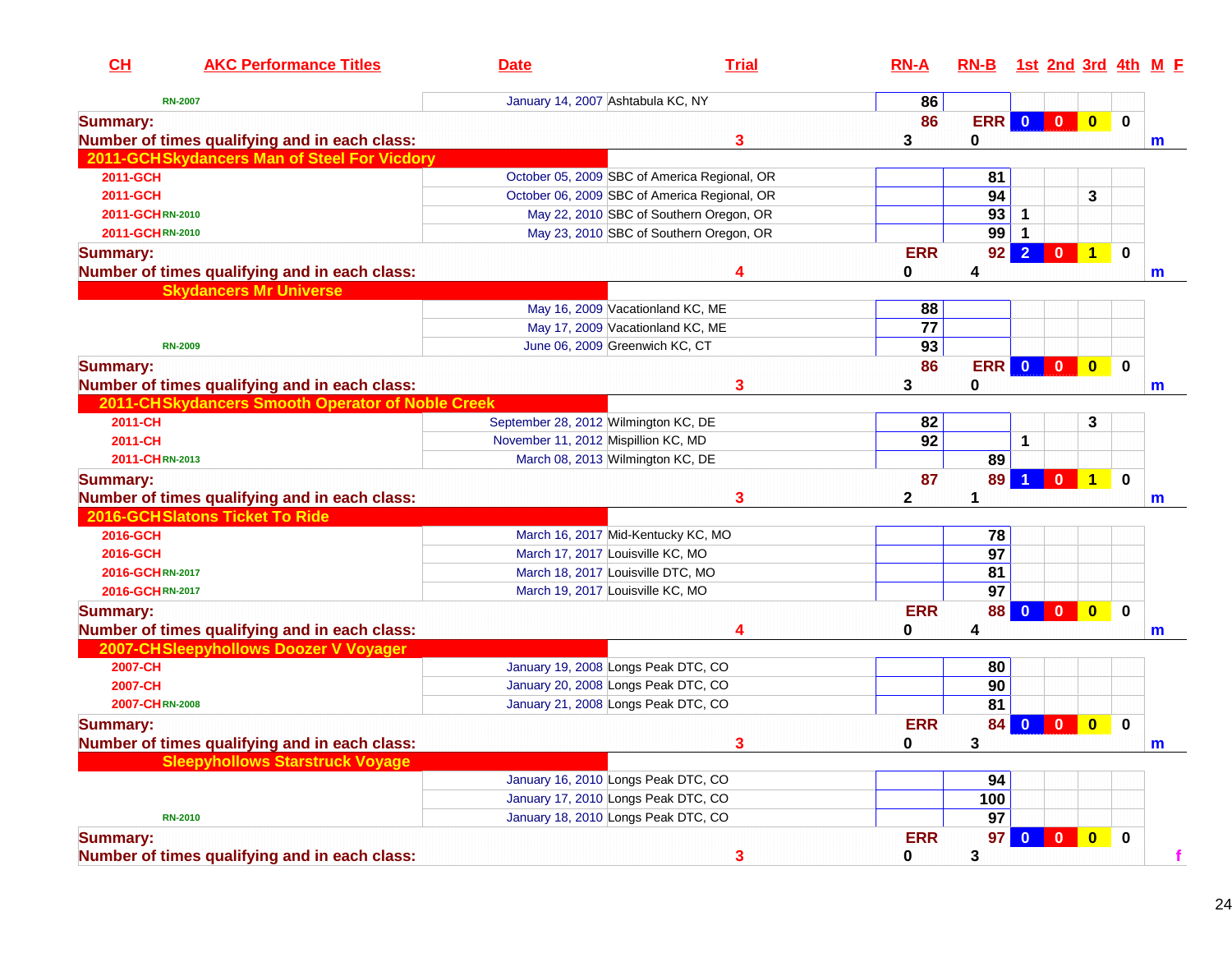| CH                   | <b>AKC Performance Titles</b>                 | <b>Date</b>               | <b>Trial</b>                                               | $RN-A$          | $RN-B$      |                   |                |                         |              | <u>1st 2nd 3rd 4th M F</u> |
|----------------------|-----------------------------------------------|---------------------------|------------------------------------------------------------|-----------------|-------------|-------------------|----------------|-------------------------|--------------|----------------------------|
|                      | <b>Snowy Christmas Elf</b>                    |                           |                                                            |                 |             |                   |                |                         |              |                            |
|                      | <b>CD</b>                                     | June 03, 2006 Reno KC, NV |                                                            | 94              |             | 1                 |                |                         |              |                            |
|                      | CD                                            | June 04, 2006 Reno KC, NV |                                                            | $\overline{97}$ |             |                   | $\mathbf 2$    |                         |              |                            |
|                      | <b>CD/RN-2006</b>                             |                           | June 17, 2006 Butte County KC, CA                          |                 | 85          |                   |                |                         |              |                            |
| <b>Summary:</b>      |                                               |                           |                                                            | 96              | 85          |                   |                | $\bf{0}$                | $\mathbf 0$  |                            |
|                      | Number of times qualifying and in each class: |                           | 3                                                          | $\mathbf{2}$    | $\mathbf 1$ |                   |                |                         |              | $\mathbf m$                |
|                      | <b>Snowy Pines Athena</b>                     |                           |                                                            |                 |             |                   |                |                         |              |                            |
|                      | CGCA,CGCU,TKA                                 |                           | October 30, 2020 AKC Virtual Rally                         |                 | 93          |                   |                |                         |              |                            |
|                      | <b>CGCA,CGCU,TKA</b>                          |                           | October 30, 2020 AKC Virtual Rally                         |                 | 90          |                   |                |                         |              |                            |
|                      | CGCA,CGCU,TKA/RN-2020                         |                           | October 30, 2020 AKC Virtual Rally                         |                 | 94          |                   |                |                         |              |                            |
| <b>Summary:</b>      |                                               |                           |                                                            | <b>ERR</b>      | 92          |                   |                |                         | $\bf{0}$     |                            |
|                      | Number of times qualifying and in each class: |                           | 3                                                          | 0               | 3           |                   |                |                         |              |                            |
|                      | <b>Snowy Pines Hummer</b>                     |                           |                                                            |                 |             |                   |                |                         |              |                            |
|                      |                                               | June 02, 2007 Reno KC, NV |                                                            |                 | 88          |                   |                |                         | 4            |                            |
|                      |                                               | June 03, 2007 Reno KC, NV |                                                            |                 | 99          |                   |                |                         | 4            |                            |
|                      | <b>RN-2007</b>                                |                           | June 15, 2007 Shasta KC, CA                                |                 | 87          |                   |                |                         |              |                            |
| <b>Summary:</b>      |                                               |                           |                                                            | <b>ERR</b>      | 91          |                   | $0$ 0          | $\overline{\mathbf{0}}$ | $\mathbf{2}$ |                            |
|                      | Number of times qualifying and in each class: |                           | 3                                                          | 0               | 3           |                   |                |                         |              | $\mathbf m$                |
|                      | <b>Snowy Pines Tundra</b>                     |                           |                                                            |                 |             |                   |                |                         |              |                            |
|                      |                                               |                           | July 19, 2008 Truckee Meadows KC, NV                       |                 | 99          |                   |                |                         | 4            |                            |
|                      |                                               |                           | July 20, 2008 Truckee Meadows KC, NV                       |                 | 93          |                   |                |                         |              |                            |
|                      | <b>RN-2008</b>                                |                           | September 27, 2008 Bonanza KC of Carson City, NV           |                 | 95          |                   |                | 3                       |              |                            |
|                      | <b>RN-2008</b>                                |                           | September 28, 2008 Bonanza KC of Carson City, NV           |                 | 93          |                   |                |                         | 4            |                            |
| <b>Summary:</b>      |                                               |                           |                                                            | <b>ERR</b>      | 95          |                   | 0 0 1          |                         | $\mathbf{2}$ |                            |
|                      | Number of times qualifying and in each class: |                           | Δ                                                          | 0               | 4           |                   |                |                         |              |                            |
|                      | <b>Ss Bernice</b>                             |                           |                                                            |                 |             |                   |                |                         |              |                            |
|                      | <b>BN,CGC</b>                                 |                           | October 30, 2016 Upper Iowa TC, IA                         | 95              |             | $\mathbf{1}$      |                |                         |              |                            |
|                      | <b>BN,CGC</b>                                 |                           | October 30, 2016 Upper Iowa TC, IA                         | 96              |             |                   | $\mathbf{2}$   |                         |              |                            |
|                      | <b>BN,RN,CGC</b>                              |                           | September 03, 2017 Cedar Rapids KA, IA                     | 99              |             |                   |                | 3                       |              |                            |
|                      | <b>BN,RN,CGC</b>                              |                           | September 04, 2017 Cedar Rapids KA, IA                     | 98              |             |                   | $\mathbf{2}$   |                         |              |                            |
|                      |                                               |                           |                                                            | 97              | <b>ERR</b>  |                   | 2 <sup>1</sup> | $\blacktriangleleft$    | $\mathbf{0}$ |                            |
| <b>Summary:</b>      | Number of times qualifying and in each class: |                           |                                                            |                 | $\bf{0}$    |                   |                |                         |              |                            |
|                      | 2017-GCHStarbrites Ellington V Cedar          |                           |                                                            | 4               |             |                   |                |                         |              |                            |
| 2017-GCHcGC          |                                               |                           | October 06, 2016 SBC of America #78/43/12 OH               |                 |             |                   |                |                         |              |                            |
| <b>2017-GCH CGC</b>  |                                               |                           |                                                            | 83              |             | 1<br>$\mathbf{1}$ |                |                         |              |                            |
|                      |                                               |                           | November 05, 2016 Timber Ridge OC of Central Wisconsin, WI | $\overline{87}$ |             |                   |                |                         |              |                            |
| 2017-GCH CGC/RN-2016 |                                               |                           | November 06, 2016 Timber Ridge OC of Central Wisconsin, WI | 96              |             |                   |                | 3                       |              |                            |
| <b>Summary:</b>      |                                               |                           |                                                            | 89              | <b>ERR</b>  | $\overline{2}$    | $\blacksquare$ | $\vert$ 1 $\vert$       | $\mathbf 0$  |                            |
|                      | Number of times qualifying and in each class: |                           | 3                                                          | 3               | 0           |                   |                |                         |              | m                          |
|                      | <b>Stars Dallas Ann</b>                       |                           |                                                            |                 |             |                   |                |                         |              |                            |
|                      |                                               |                           | May 18, 2007 SBC of Southern Oregon, OR                    |                 | 96          | -1                |                |                         |              |                            |
|                      |                                               |                           | August 17, 2007 Lake County KC of N. Ca, CA                |                 | 81          |                   |                |                         |              |                            |
|                      | <b>RN-2007</b>                                |                           | August 18, 2007 Mensona KC, CA                             |                 | 78          |                   |                |                         |              |                            |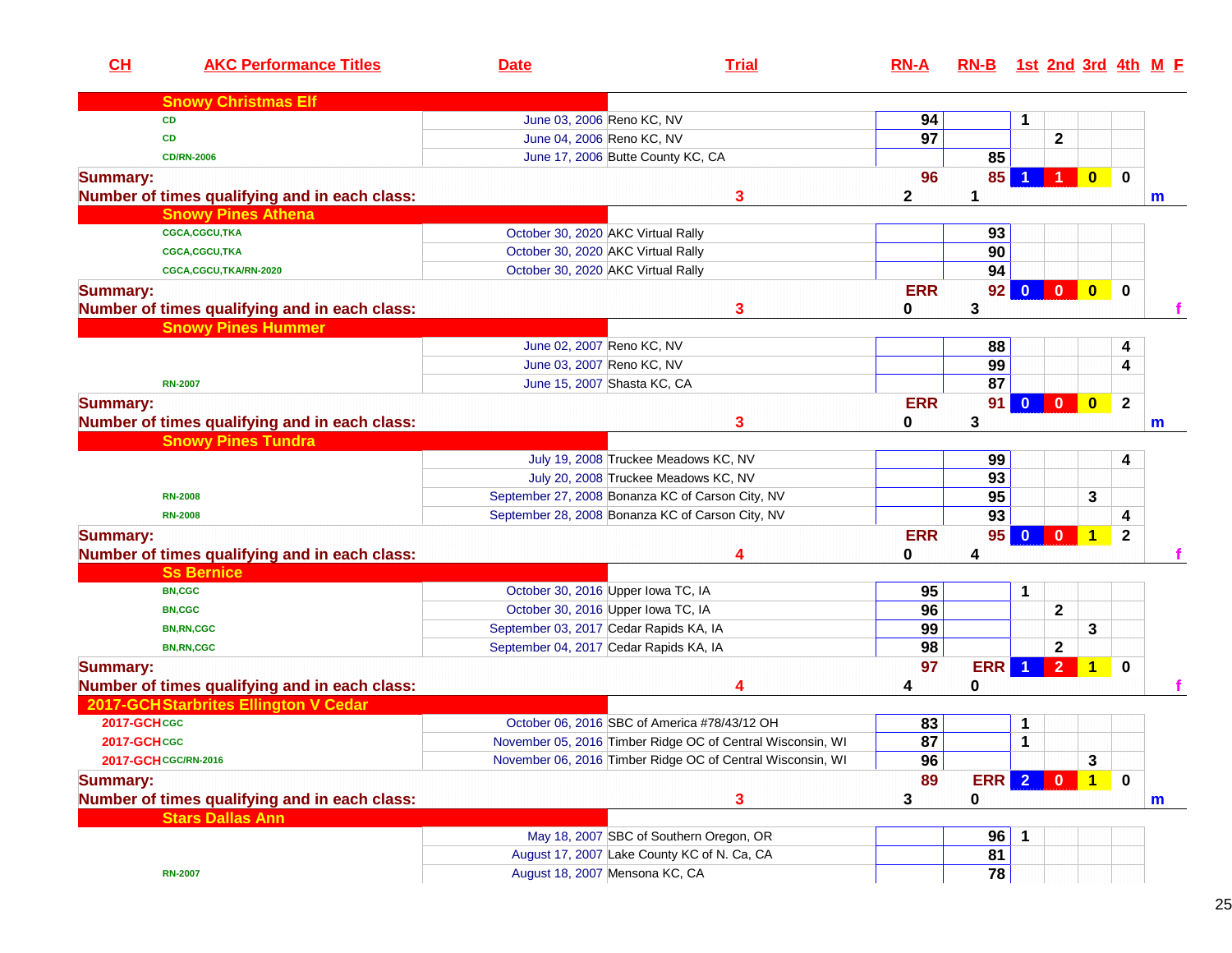| CH                                            | <b>AKC Performance Titles</b>              | <b>Date</b>                                | <b>Trial</b>                                    | $RN-A$     | $RN-B$     |                |                         |                         |              | 1st 2nd 3rd 4th M E |
|-----------------------------------------------|--------------------------------------------|--------------------------------------------|-------------------------------------------------|------------|------------|----------------|-------------------------|-------------------------|--------------|---------------------|
| <b>RN-2007</b>                                |                                            | August 19, 2007 Mensona KC, CA             |                                                 |            | 98         |                |                         |                         |              |                     |
| <b>Summary:</b>                               |                                            |                                            |                                                 | <b>ERR</b> | 88         |                | $\mathbf{0}$            | $\overline{\mathbf{0}}$ | $\mathbf 0$  |                     |
| Number of times qualifying and in each class: |                                            |                                            | 4                                               | 0          | 4          |                |                         |                         |              |                     |
|                                               | <b>Stars Endeavor V Serpentina</b>         |                                            |                                                 |            |            |                |                         |                         |              |                     |
|                                               |                                            |                                            | October 05, 2009 SBC of America Regional, OR    | 88         |            | 1              |                         |                         |              |                     |
|                                               |                                            |                                            | October 06, 2009 SBC of America Regional, OR    | 98         |            |                |                         | 3                       |              |                     |
| <b>RN-2009</b>                                |                                            |                                            | October 09, 2009 SBC of America #71/36/5 OH     | 78         |            | 1              |                         |                         |              |                     |
| <b>Summary:</b>                               |                                            |                                            |                                                 | 88         | <b>ERR</b> | $\overline{2}$ | $\mathbf{0}$            | $\overline{1}$          | $\mathbf 0$  |                     |
| Number of times qualifying and in each class: |                                            |                                            | 3                                               | 3          | 0          |                |                         |                         |              | m                   |
|                                               | <b>Stars Fortuitous Sequence of Events</b> |                                            |                                                 |            |            |                |                         |                         |              |                     |
|                                               |                                            | November 10, 2007 Wine Country KC, CA      |                                                 | 71         |            |                |                         |                         |              |                     |
|                                               |                                            | December 29, 2007 KC of Salinas, CA        |                                                 | 86         |            |                |                         |                         |              |                     |
| <b>RN-2008</b>                                |                                            | February 24, 2008 San Francisco DTC, CA    |                                                 | 85         |            |                |                         |                         |              |                     |
| <b>Summary:</b>                               |                                            |                                            |                                                 | 81         | <b>ERR</b> | $\bullet$      | $\overline{\mathbf{0}}$ | $\bullet$               | $\mathbf 0$  |                     |
| Number of times qualifying and in each class: |                                            |                                            | 3                                               | 3          | 0          |                |                         |                         |              | m                   |
| <b>Stars Klarabella Minnie</b>                |                                            |                                            |                                                 |            |            |                |                         |                         |              |                     |
|                                               |                                            | November 18, 2017 Whidbey Island KC, WA    |                                                 |            | 72         |                |                         |                         |              |                     |
| <b>Summary:</b>                               |                                            |                                            |                                                 | <b>ERR</b> | 72         | $\bullet$      | $\overline{\mathbf{0}}$ | $\bullet$               | $\mathbf 0$  |                     |
| Number of times qualifying and in each class: |                                            |                                            |                                                 | 0          | 1          |                |                         |                         |              |                     |
|                                               | <b>Stillstreams You'Re So Fine</b>         |                                            |                                                 |            |            |                |                         |                         |              |                     |
|                                               |                                            | October 21, 2017 Wenatchee KC, WA          |                                                 | 92         |            |                |                         | 3                       |              |                     |
|                                               |                                            | October 22, 2017 Wenatchee KC, WA          |                                                 | 81         |            |                |                         |                         | 4            |                     |
| <b>RN-2017</b>                                |                                            | October 29, 2017 Vancouver KC, WA          |                                                 | 81         |            |                |                         |                         | 4            |                     |
| <b>Summary:</b>                               |                                            |                                            |                                                 | 85         | <b>ERR</b> | $\mathbf{0}$   | $\mathbf{0}$            | 1                       | $\mathbf{2}$ |                     |
| Number of times qualifying and in each class: |                                            |                                            | 3                                               | 3          | 0          |                |                         |                         |              | m                   |
| 2006-CH Stoans D'Alice of Loramar             |                                            |                                            |                                                 |            |            |                |                         |                         |              |                     |
| 2006-CH                                       |                                            |                                            | June 16, 2007 SBC of Puget Sound, WA            | 93         |            | 1              |                         |                         |              |                     |
| 2006-CH                                       |                                            |                                            | June 17, 2007 SBC of Puget Sound, WA            | 93         |            | 1              |                         |                         |              |                     |
| 2006-CHRN-2007                                |                                            | August 11, 2007 Nisqually KC, WA           |                                                 |            | 80         |                |                         |                         |              |                     |
| <b>Summary:</b>                               |                                            |                                            |                                                 | 93         | <b>80</b>  | 2 <sup>2</sup> | $\overline{0}$          | $\mathbf{0}$            | $\bf{0}$     |                     |
| Number of times qualifying and in each class: |                                            |                                            | 3                                               | 2          | 1          |                |                         |                         |              |                     |
| <b>Stoans Greta of Mabri</b>                  |                                            |                                            |                                                 |            |            |                |                         |                         |              |                     |
|                                               |                                            | September 23, 2006 Santa Ana Valley KC, CA |                                                 | 96         |            |                | $\mathbf 2$             |                         |              |                     |
|                                               |                                            | September 24, 2006 Santa Ana Valley KC, CA |                                                 | 99         |            | 1              |                         |                         |              |                     |
| <b>RN-2006</b>                                |                                            | November 29, 2006 KC of Beverly Hills, CA  |                                                 | 99         |            |                | $\mathbf{2}$            |                         |              |                     |
| <b>RN-2006</b>                                |                                            | December 01, 2006 Long Beach KC, CA        |                                                 | 89         |            | 1              |                         |                         |              |                     |
| <b>RN-2006</b>                                |                                            |                                            | January 26, 2007 Tri-Valley WDC Pinon Hills, CA | 100        |            | 1              |                         |                         |              |                     |
| <b>RN-2006</b>                                |                                            | January 27, 2007 Orange Empire DTC, CA     |                                                 | 98         |            |                | $\mathbf{2}$            |                         |              |                     |
| <b>RN-2006</b>                                |                                            | March 11, 2007 Apple Valley KC, CA         |                                                 |            | 96         |                |                         | 3                       |              |                     |
| <b>CD/RN-2006</b>                             |                                            | August 12, 2007 South Bay KC, CA           |                                                 |            | 98         | 1              |                         |                         |              |                     |
| <b>CD/RN-2006</b>                             |                                            | March 30, 2008 Kern County KC, CA          |                                                 |            | 98         |                |                         | 3                       |              |                     |
| <b>Summary:</b>                               |                                            |                                            |                                                 | 97         | 97         |                | 3                       | $\overline{2}$          | 0            |                     |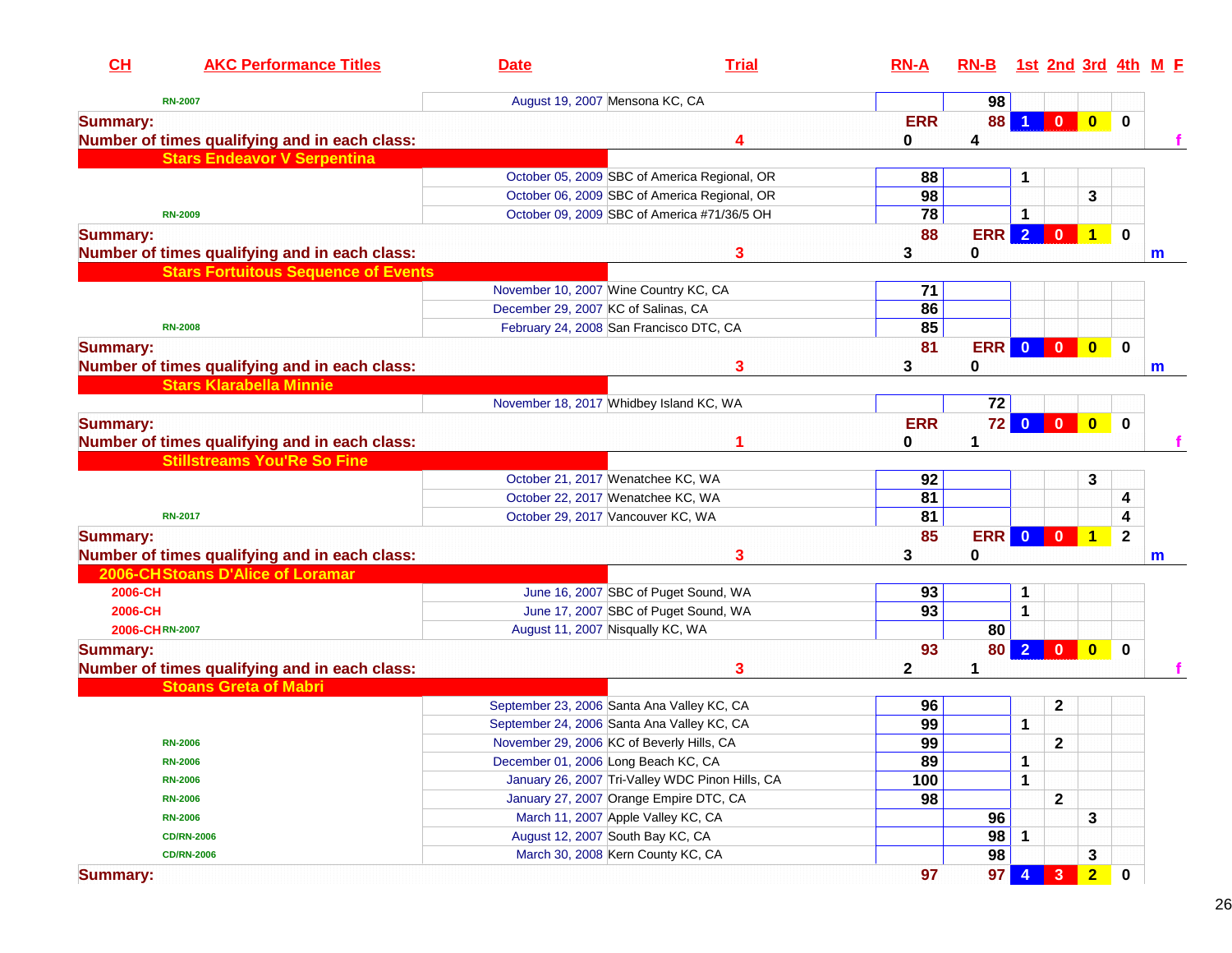| CH              | <b>AKC Performance Titles</b>                                                           | <b>Date</b>                            | <b>Trial</b>                                                                    | <b>RN-A</b>           | $RN-B$          |                         |                |                         |             | 1st 2nd 3rd 4th M E |
|-----------------|-----------------------------------------------------------------------------------------|----------------------------------------|---------------------------------------------------------------------------------|-----------------------|-----------------|-------------------------|----------------|-------------------------|-------------|---------------------|
|                 | Number of times qualifying and in each class:                                           |                                        | 9                                                                               | 6                     | 3               |                         |                |                         |             |                     |
|                 | 2009-CH Stoans Jeul of Vicdory                                                          |                                        |                                                                                 |                       |                 |                         |                |                         |             |                     |
| 2009-CH         |                                                                                         |                                        | October 05, 2009 SBC of America Regional, OR                                    | 82                    |                 |                         |                | 3                       |             |                     |
| 2009-CH         |                                                                                         |                                        | October 06, 2009 SBC of America Regional, OR                                    | 84                    |                 |                         |                |                         |             |                     |
| 2009-CHRN-2010  |                                                                                         |                                        | February 07, 2010 SBC of Puget Sound, WA                                        | 83                    |                 | 1                       |                |                         |             |                     |
| <b>Summary:</b> |                                                                                         |                                        |                                                                                 | 83                    | <b>ERR</b>      | $\vert$ 1               | $\mathbf{0}$   | $\overline{1}$          | $\mathbf 0$ |                     |
|                 | Number of times qualifying and in each class:                                           |                                        | 3                                                                               | 3                     | 0               |                         |                |                         |             |                     |
|                 | <b>Stoans Naturally Nellie of Way</b>                                                   |                                        |                                                                                 |                       |                 |                         |                |                         |             |                     |
|                 |                                                                                         |                                        | January 06, 2008 SBC of Puget Sound, WA                                         | 98                    |                 | 1                       |                |                         |             |                     |
|                 |                                                                                         |                                        | June 15, 2008 SBC of Puget Sound, WA                                            | 92                    |                 | 1                       |                |                         |             |                     |
|                 | <b>RN-2009</b>                                                                          |                                        | January 04, 2009 SBC of Puget Sound, WA                                         | 88                    |                 |                         | $\mathbf{2}$   |                         |             |                     |
| <b>Summary:</b> |                                                                                         |                                        |                                                                                 | 93                    | <b>ERR</b>      | $\overline{2}$          |                | $\overline{\mathbf{0}}$ | $\mathbf 0$ |                     |
|                 | Number of times qualifying and in each class:                                           |                                        | 3                                                                               | 3                     | 0               |                         |                |                         |             |                     |
|                 | <b>Stoans One Hit Wonder of Yixy</b>                                                    |                                        |                                                                                 |                       |                 |                         |                |                         |             |                     |
|                 |                                                                                         |                                        | October 06, 2009 SBC of America Regional, OR                                    |                       | 99              | $\mathbf 1$             |                |                         |             |                     |
|                 |                                                                                         |                                        | October 09, 2009 SBC of America #71/36/5 OH                                     |                       | 87              |                         |                | $\mathbf{3}$            |             |                     |
|                 | <b>RN-2010</b>                                                                          | February 13, 2010 SBC of San Diego, CA |                                                                                 |                       | 94              | 1                       |                |                         |             |                     |
|                 | <b>TD/RN-2010</b>                                                                       | March 26, 2010 KC of Salinas, CA       |                                                                                 |                       | 96              |                         |                |                         | 4           |                     |
|                 | <b>CD,TD/RN-2010</b>                                                                    |                                        | April 30, 2010 SBC of Pacific Coast, CA                                         |                       | $\overline{95}$ |                         |                | 3                       |             |                     |
|                 |                                                                                         |                                        |                                                                                 | <b>ERR</b>            | 94              |                         | $\bf{0}$       | $2 \nightharpoonup$     | $\mathbf 1$ |                     |
| <b>Summary:</b> |                                                                                         |                                        | 5                                                                               |                       | 5               |                         |                |                         |             |                     |
|                 | Number of times qualifying and in each class:<br><b>Stoans Pearls And Lace V Winter</b> |                                        |                                                                                 | 0                     |                 |                         |                |                         |             | m                   |
|                 |                                                                                         |                                        |                                                                                 |                       |                 |                         |                |                         |             |                     |
|                 |                                                                                         |                                        | January 06, 2008 SBC of Puget Sound, WA<br>June 15, 2008 SBC of Puget Sound, WA | 87<br>$\overline{74}$ |                 |                         | $\mathbf 2$    |                         |             |                     |
|                 |                                                                                         |                                        |                                                                                 |                       |                 |                         | $\mathbf{2}$   |                         |             |                     |
|                 | <b>RN-2009</b>                                                                          |                                        | January 04, 2009 SBC of Puget Sound, WA                                         | 94                    |                 | 1                       |                |                         |             |                     |
| <b>Summary:</b> |                                                                                         |                                        |                                                                                 | 85                    | <b>ERR</b>      | -1                      | 2 <sup>1</sup> | $\bullet$               | $\mathbf 0$ |                     |
|                 | Number of times qualifying and in each class:                                           |                                        | 3                                                                               | 3                     | 0               |                         |                |                         |             |                     |
|                 | <b>Stoans Razzle of Oz</b>                                                              |                                        |                                                                                 |                       |                 |                         |                |                         |             |                     |
|                 |                                                                                         |                                        | May 10, 2008 German Shepherd DC of WA, WA                                       |                       | 87              |                         |                |                         |             |                     |
|                 |                                                                                         |                                        | June 07, 2008 Puyallup Valley DF, WA                                            |                       | $\overline{95}$ |                         |                |                         |             |                     |
|                 | <b>RN-2008</b>                                                                          |                                        | June 15, 2008 SBC of Puget Sound, WA                                            |                       | 86              |                         |                |                         |             |                     |
| <b>Summary:</b> |                                                                                         |                                        |                                                                                 | <b>ERR</b>            | 89              |                         | $\mathbf{0}$   | $\bullet$               | $\mathbf 0$ |                     |
|                 | Number of times qualifying and in each class:                                           |                                        | 3                                                                               | 0                     | 3               |                         |                |                         |             |                     |
|                 | <b>Stoans Rowdy Buck of Oz</b>                                                          |                                        |                                                                                 |                       |                 |                         |                |                         |             |                     |
|                 |                                                                                         | January 10, 2009 Sammamish KC, WA      |                                                                                 | 75                    |                 |                         |                |                         |             |                     |
|                 |                                                                                         |                                        | June 14, 2009 SBC of Puget Sound, WA                                            | 70                    |                 |                         | $\mathbf 2$    |                         |             |                     |
|                 | <b>RN-2009</b>                                                                          | July 11, 2009 Nisqually KC, WA         |                                                                                 | 83                    |                 |                         |                |                         | 4           |                     |
| <b>Summary:</b> |                                                                                         |                                        |                                                                                 | 76                    | <b>ERR</b>      | $\overline{\mathbf{0}}$ |                | $\overline{\mathbf{0}}$ | $\mathbf 1$ |                     |
|                 | Number of times qualifying and in each class:                                           |                                        | 3                                                                               | 3                     | 0               |                         |                |                         |             | m                   |
|                 | 2010-GCH Stoans Rupert of Oz                                                            |                                        |                                                                                 |                       |                 |                         |                |                         |             |                     |
| 2010-GCH        |                                                                                         |                                        | July 26, 2008 Hurricane Ridge KC, WA                                            | 92                    |                 |                         |                |                         | 4           |                     |
| 2010-GCH        |                                                                                         | August 24, 2008 Sammamish KC, WA       |                                                                                 | 85                    |                 |                         |                |                         |             |                     |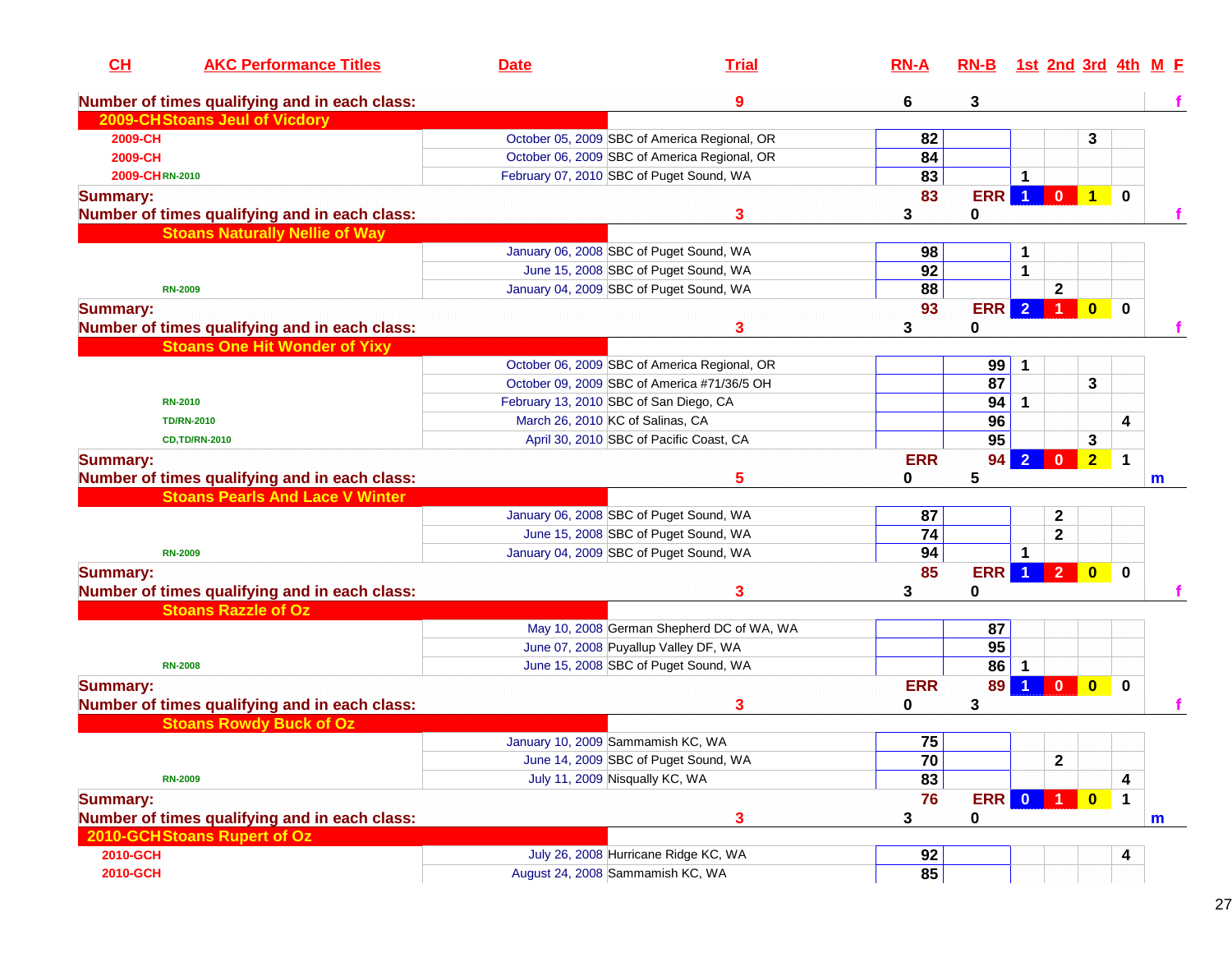| CH<br><b>AKC Performance Titles</b>           | <b>Date</b>                                   | <b>Trial</b>                                   | $RN-A$          | RN-B 1st 2nd 3rd 4th M F |                         |                         |                |             |              |
|-----------------------------------------------|-----------------------------------------------|------------------------------------------------|-----------------|--------------------------|-------------------------|-------------------------|----------------|-------------|--------------|
| 2010-GCHRN-2009                               | January 04, 2009 SBC of Puget Sound, WA       |                                                | 86              |                          |                         |                         | 3              |             |              |
| 2010-GCHRN-2009                               | January 10, 2009 Sammamish KC, WA             |                                                | 86              |                          |                         |                         |                |             |              |
| 2010-GCHRN-2009                               | January 11, 2009 Puyallup Valley DF, WA       |                                                | 94              |                          |                         |                         |                |             |              |
| <b>Summary:</b>                               |                                               |                                                | 89              | ERR                      | $\overline{\mathbf{0}}$ | $\overline{0}$          | $\overline{1}$ | $\mathbf 1$ |              |
| Number of times qualifying and in each class: |                                               | 5                                              | 5               | 0                        |                         |                         |                |             | m            |
| <b>Stoans Tea 'N Biscotti of Luma</b>         |                                               |                                                |                 |                          |                         |                         |                |             |              |
|                                               |                                               | October 09, 2009 SBC of America #71/36/5 OH    |                 | 99                       | $\mathbf{1}$            |                         |                |             |              |
|                                               | January 30, 2010 Orange Empire DTC, CA        |                                                |                 | 99                       |                         | $\mathbf{2}$            |                |             |              |
| <b>RN-2010</b>                                | January 31, 2010 Orange Empire DTC, CA        |                                                |                 | 89                       |                         |                         |                |             |              |
| <b>RN-2010</b>                                | February 13, 2010 SBC of San Diego, CA        |                                                |                 | 92                       |                         | $\mathbf{2}$            |                |             |              |
| <b>RN-2010</b>                                | December 02, 2010 Los Encinos KC, CA          |                                                |                 | 99                       |                         |                         | 3              |             |              |
| <b>RN-2010</b>                                | December 03, 2010 Long Beach KC, CA           |                                                |                 | 100                      |                         | $\mathbf{2}$            |                |             |              |
| <b>RN-2010</b>                                | August 08, 2015 South Bay KC, CA              |                                                |                 | $\overline{97}$          |                         |                         |                |             |              |
| <b>RN-2010</b>                                | August 09, 2015 South Bay KC, CA              |                                                |                 | 100                      | $\mathbf{1}$            |                         |                |             |              |
| <b>RN-2010</b>                                |                                               | October 31, 2015 San Gabriel Valley KC, CA     |                 | 100                      |                         | $\mathbf{2}$            |                |             |              |
| <b>Summary:</b>                               |                                               |                                                | <b>ERR</b>      | 97                       |                         | $\overline{4}$          | $\mathbf{1}$   | $\mathbf 0$ |              |
| Number of times qualifying and in each class: |                                               | 9                                              | 0               | 9                        |                         |                         |                |             |              |
| <b>Stoans Vivaldi O'Vicdory</b>               |                                               |                                                |                 |                          |                         |                         |                |             |              |
|                                               |                                               | October 06, 2009 SBC of America Regional, OR   | 75              |                          |                         |                         |                |             |              |
|                                               | February 07, 2010 SBC of Puget Sound, WA      |                                                | $\overline{78}$ |                          |                         |                         | 3              |             |              |
| <b>RN-2010</b>                                |                                               | August 27, 2010 Mt Rainier Working DC, WA      | 74              |                          | 1                       |                         |                |             |              |
| <b>Summary:</b>                               |                                               |                                                | 76              | <b>ERR</b>               | $\blacktriangleleft$    | $\mathbf{0}$            | $\overline{1}$ | $\mathbf 0$ |              |
| Number of times qualifying and in each class: |                                               | 3                                              | 3               | 0                        |                         |                         |                |             | $\mathsf{m}$ |
| <b>Stoans Xabrina De Peru</b>                 |                                               |                                                |                 |                          |                         |                         |                |             |              |
|                                               | August 26, 2011 Mount Rainier WDC, WA         |                                                | 76              |                          |                         |                         |                | 4           |              |
|                                               | November 19, 2011 Whidbey Island KC, WA       |                                                |                 | 81                       |                         |                         |                |             |              |
| <b>RN-2011</b>                                | November 20, 2011 Whidbey Island KC, WA       |                                                |                 | 78                       |                         |                         |                |             |              |
| <b>Summary:</b>                               |                                               |                                                | 76              | <b>80</b>                | $\bullet$               |                         | $\bullet$      | $\mathbf 1$ |              |
| Number of times qualifying and in each class: |                                               | 3                                              |                 | $\mathbf 2$              |                         |                         |                |             |              |
| 2012-GCHStoans Xena Anne De Peru              |                                               |                                                |                 |                          |                         |                         |                |             |              |
| 2012-GCH                                      |                                               | June 19, 2011 SBC of Puget Sound, WA           |                 | 92                       |                         | 2                       |                |             |              |
| 2012-GCH                                      |                                               | September 14, 2011 SBC of America Regional, NY |                 | 96                       | $\mathbf 1$             |                         |                |             |              |
| 2012-GCHRN-2011                               | September 16, 2011 SBC of America #73/38/7 NY |                                                |                 | 94                       | -1                      |                         |                |             |              |
| <b>Summary:</b>                               |                                               |                                                | <b>ERR</b>      | 94                       |                         |                         | $\bf{0}$       | $\bf{0}$    |              |
| Number of times qualifying and in each class: |                                               | 3                                              | 0               | 3                        |                         |                         |                |             |              |
| <b>Stoans Xusie Q De Peru</b>                 |                                               |                                                |                 |                          |                         |                         |                |             |              |
|                                               |                                               | June 19, 2011 SBC of Puget Sound, WA           |                 | 94                       | 1                       |                         |                |             |              |
|                                               | July 02, 2011 Bell Vernon KA, WA              |                                                |                 | 94                       |                         |                         |                |             |              |
| <b>RN-2011</b>                                | September 24, 2011 Gig Harbor KC, WA          |                                                |                 | $\overline{92}$          |                         |                         | 3              |             |              |
| <b>Summary:</b>                               |                                               |                                                | <b>ERR</b>      | 93                       | $\blacktriangleleft$    | $\overline{\mathbf{0}}$ | $\mathbf{1}$   | $\bf{0}$    |              |
| Number of times qualifying and in each class: |                                               | 3                                              | 0               | 3                        |                         |                         |                |             |              |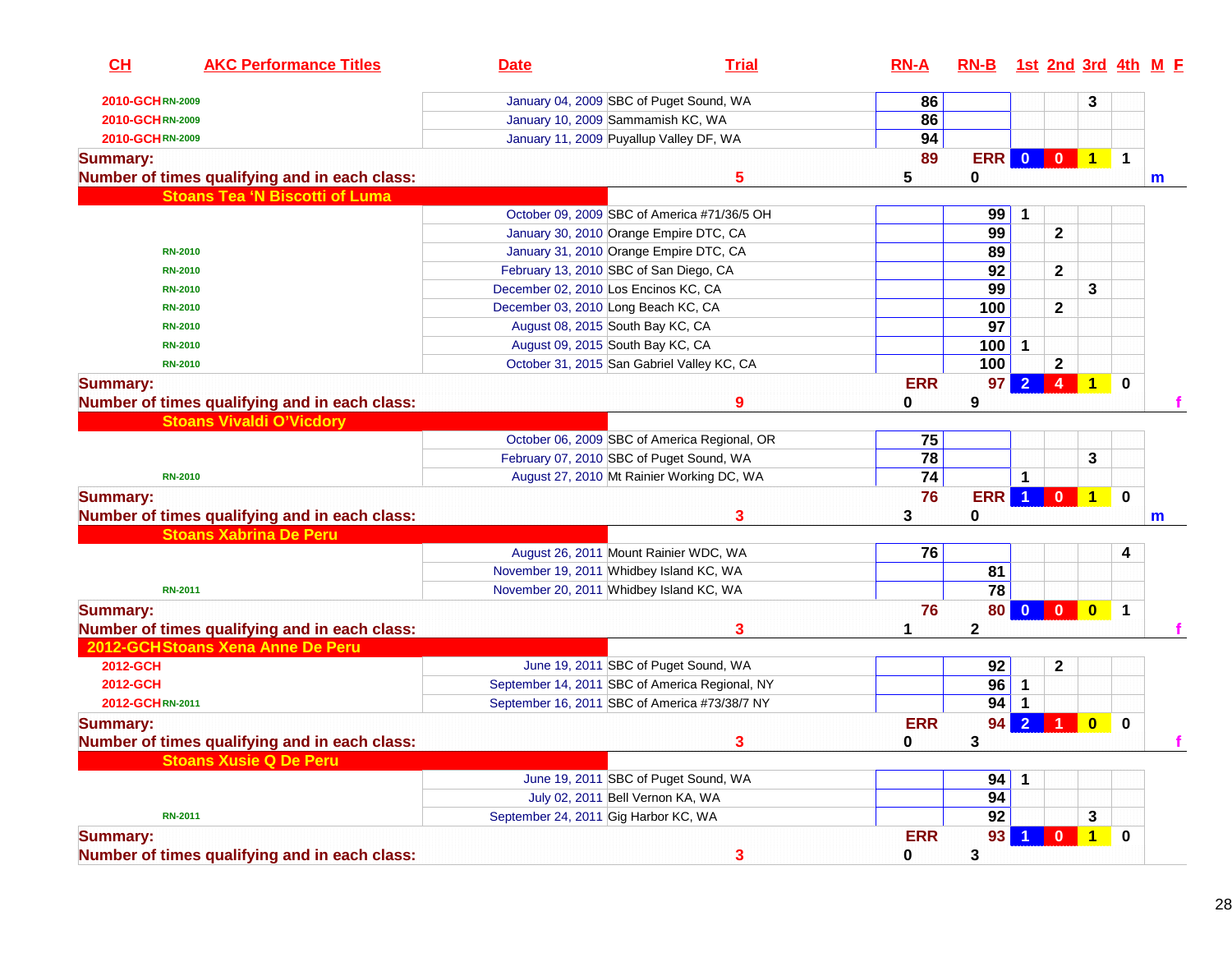| CH              | <b>AKC Performance Titles</b>                 | <b>Date</b>                   | <b>Trial</b>                                   | $RN-A$     | RN-B 1st 2nd 3rd 4th M F |                |                         |                         |             |   |
|-----------------|-----------------------------------------------|-------------------------------|------------------------------------------------|------------|--------------------------|----------------|-------------------------|-------------------------|-------------|---|
|                 | <b>Stoans Yitzhak of T'Ace</b>                |                               |                                                |            |                          |                |                         |                         |             |   |
|                 |                                               |                               | June 16, 2007 SBC of Puget Sound, WA           |            | 92                       |                |                         |                         | 4           |   |
|                 |                                               |                               | June 17, 2007 SBC of Puget Sound, WA           |            | 75                       |                |                         | 3                       |             |   |
|                 | <b>CD/RN-2007</b>                             |                               | August 11, 2007 Nisqually KC, WA               |            | $\overline{92}$          |                |                         |                         |             |   |
| <b>Summary:</b> |                                               |                               |                                                | <b>ERR</b> | 86                       | $\bf{0}$       | $\mathbf{0}$            | $\mathbf{1}$            | $\mathbf 1$ |   |
|                 | Number of times qualifying and in each class: |                               | 3                                              | 0          | 3                        |                |                         |                         |             | m |
|                 | 2005-CHStoans Yum Yum of Mistihil             |                               |                                                |            |                          |                |                         |                         |             |   |
| 2005-CH         |                                               |                               | June 16, 2007 SBC of Puget Sound, WA           |            | 94                       |                | 2                       |                         |             |   |
| 2005-CH         |                                               |                               | June 17, 2007 SBC of Puget Sound, WA           |            | 87                       |                | $\mathbf{2}$            |                         |             |   |
| 2005-CHRN-2007  |                                               |                               | August 26, 2007 Sammamish KC, WA               |            | 80                       |                |                         |                         |             |   |
| <b>Summary:</b> |                                               |                               |                                                | <b>ERR</b> | 87                       |                | $\overline{2}$          | $\mathbf{0}$            | $\mathbf 0$ |   |
|                 | Number of times qualifying and in each class: |                               | 3                                              | 0          | 3                        |                |                         |                         |             |   |
|                 | <b>Stonecreeks Baltic Amber</b>               |                               |                                                |            |                          |                |                         |                         |             |   |
|                 |                                               |                               | May 21, 2005 Mattaponi KC, VA                  |            | 96                       |                |                         |                         |             |   |
|                 |                                               |                               | October 18, 2005 Middle Atlantic SBC, PA       |            | 98                       |                |                         |                         |             |   |
|                 | <b>RN-2005</b>                                |                               | October 21, 2005 SBC of America #67/32/1 PA    |            | 96                       |                |                         |                         |             |   |
| <b>Summary:</b> |                                               |                               |                                                | <b>ERR</b> | 97                       | $2 \ 0$        |                         | $\overline{\mathbf{0}}$ | $\bf{0}$    |   |
|                 | Number of times qualifying and in each class: |                               | 3                                              | 0          | 3                        |                |                         |                         |             |   |
|                 | <b>Story Books Bear West</b>                  |                               |                                                |            |                          |                |                         |                         |             |   |
|                 | <b>CGC/</b>                                   |                               | September 19, 2021 Great Salt Lake DTC, UT     | 80         |                          |                |                         | 3                       |             |   |
|                 | <b>CGC/</b>                                   |                               | September 30, 2021 SBC of America #83/48/17 UT | 73         |                          | 1              |                         |                         |             |   |
| <b>Summary:</b> |                                               |                               |                                                | 77         | <b>ERR</b>               |                | $\mathbf{0}$            | $\mathbf{1}$            | $\bf{0}$    |   |
|                 | Number of times qualifying and in each class: |                               | $\mathbf{2}$                                   | 2          | 0                        |                |                         |                         |             | m |
|                 | <b>Story Books Oliva Twist</b>                |                               |                                                |            |                          |                |                         |                         |             |   |
|                 | CD,CGC                                        |                               | September 14, 2018 Great Salt Lake DTC, UT     |            | 97                       | 1              |                         |                         |             |   |
|                 | CD,CGC                                        |                               | September 15, 2018 Great Salt Lake DTC, UT     |            | 96                       | $\mathbf 1$    |                         |                         |             |   |
|                 | <b>CD,CGC/RN-2018</b>                         |                               | September 16, 2018 Great Salt Lake DTC, UT     |            | 86                       |                | $\mathbf{2}$            |                         |             |   |
| <b>Summary:</b> |                                               |                               |                                                | <b>ERR</b> | 93                       | $\overline{2}$ | -1                      | $\mathbf{0}$            | $\bf{0}$    |   |
|                 | Number of times qualifying and in each class: |                               | 3                                              | 0          | 3                        |                |                         |                         |             |   |
|                 | 2009-CH Subira Alucian                        |                               |                                                |            |                          |                |                         |                         |             |   |
| 2009-CH         |                                               |                               | March 26, 2010 KC of Salinas, CA               |            | 91                       |                |                         |                         |             |   |
| 2009-CH         |                                               |                               | March 27, 2010 San Mateo KC, CA                |            | 77                       |                |                         |                         |             |   |
| 2009-CHRN-2010  |                                               |                               | April 30, 2010 SBC of Pacific Coast, CA        |            | 95                       |                | $\overline{\mathbf{2}}$ |                         |             |   |
| <b>Summary:</b> |                                               |                               |                                                | <b>ERR</b> | 88                       | $\bf{0}$       | 1                       | $\mathbf{0}$            | $\bf{0}$    |   |
|                 | Number of times qualifying and in each class: |                               |                                                | $\bf{0}$   | 3                        |                |                         |                         |             | m |
|                 | 2007-CH Subira Needless To Say                |                               |                                                |            |                          |                |                         |                         |             |   |
| 2007-CH         |                                               | July 06, 2008 Coos KC, OR     |                                                |            | 83                       |                |                         | 3                       |             |   |
| 2007-CH         |                                               |                               | August 02, 2008 Umpqua KC, OR                  |            | 76                       |                |                         |                         |             |   |
| 2007-CHRN-2008  |                                               | August 03, 2008 Umpqua KC, OR |                                                |            | 83                       |                |                         |                         |             |   |
| <b>Summary:</b> |                                               |                               |                                                | <b>ERR</b> | 81                       | $\mathbf{0}$   |                         |                         | $\mathbf 0$ |   |
|                 | Number of times qualifying and in each class: |                               | 3                                              | 0          | 3                        |                |                         |                         |             | m |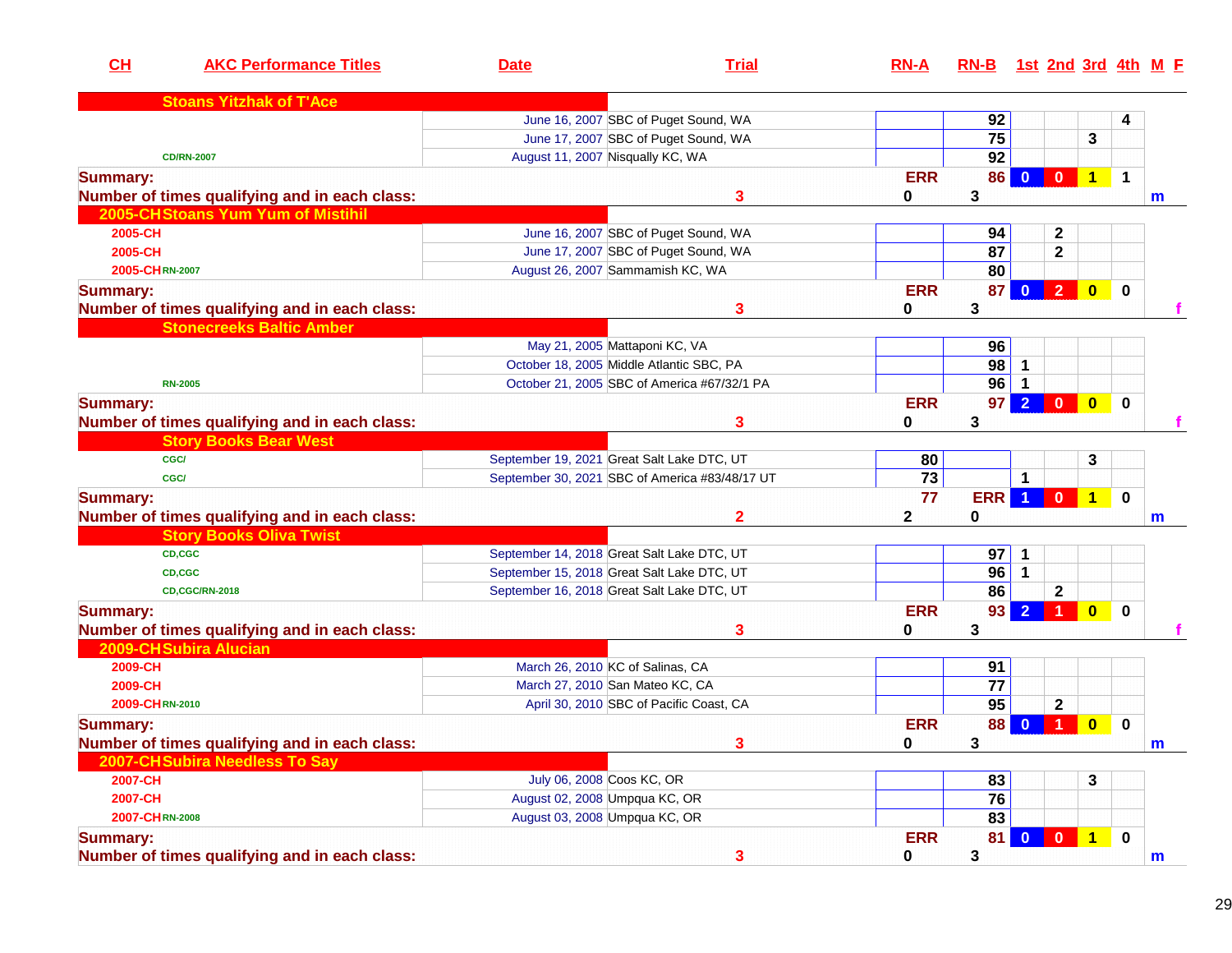| CH              | <b>AKC Performance Titles</b>                 | <b>Date</b>                                    | <b>Trial</b>                                      | $RN-A$     | RN-B 1st 2nd 3rd 4th M E |                         |                |                         |             |              |
|-----------------|-----------------------------------------------|------------------------------------------------|---------------------------------------------------|------------|--------------------------|-------------------------|----------------|-------------------------|-------------|--------------|
|                 | <b>Subzero Workin' Man</b>                    |                                                |                                                   |            |                          |                         |                |                         |             |              |
|                 |                                               | May 24, 2014 Tanana Valley KC, AK              |                                                   | 91         |                          |                         |                |                         | 4           |              |
|                 |                                               | May 25, 2014 Tanana Valley KC, AK              |                                                   | 76         |                          |                         |                |                         |             |              |
|                 | <b>RN-2014</b>                                | May 26, 2014 Tanana Valley KC, AK              |                                                   | 93         |                          |                         |                | 3                       |             |              |
| <b>Summary:</b> |                                               |                                                |                                                   | 87         | <b>ERR</b>               | $\overline{\mathbf{0}}$ | $\mathbf{0}$   | $\blacktriangleleft$    | $\mathbf 1$ |              |
|                 | Number of times qualifying and in each class: |                                                | 3                                                 | 3          | 0                        |                         |                |                         |             | $\mathbf m$  |
|                 | <b>Summerlyns U R My Keb V Showme</b>         |                                                |                                                   |            |                          |                         |                |                         |             |              |
|                 |                                               |                                                | October 04, 2014 NewfoundInd Cloub of America, MO |            | 91                       |                         |                |                         | 4           |              |
|                 |                                               | October 10, 2014 Mound City OTC, MO            |                                                   |            | 82                       |                         |                |                         |             |              |
|                 | <b>RN-2014</b>                                | October 11, 2014 Mound City OTC, MO            |                                                   |            | 95                       |                         |                | 3                       |             |              |
|                 | <b>RN-2014</b>                                | October 24, 2014 Tulsa DTC, OK                 |                                                   |            | 80                       |                         |                |                         |             |              |
| <b>Summary:</b> |                                               |                                                |                                                   | <b>ERR</b> | 87                       | $\mathbf{0}$            | $\mathbf{0}$   | $\mathbf{1}$            | $\mathbf 1$ |              |
|                 | Number of times qualifying and in each class: |                                                | 4                                                 | 0          | 4                        |                         |                |                         |             |              |
|                 | 2012-CH Sunkatanka Piute V Loramar            |                                                |                                                   |            |                          |                         |                |                         |             |              |
| 2012-CH         |                                               | April 25, 2014 SBC of Pacific Coast, CA        |                                                   |            | 95                       |                         |                |                         |             |              |
| <b>Summary:</b> |                                               |                                                |                                                   | <b>ERR</b> | 95                       | $\blacktriangleleft$    | $\mathbf{0}$   | $\bullet$               | $\mathbf 0$ |              |
|                 | Number of times qualifying and in each class: |                                                |                                                   | 0          |                          |                         |                |                         |             | m            |
|                 | <b>Swissmiss Shayna Snowflake</b>             |                                                |                                                   |            |                          |                         |                |                         |             |              |
|                 | <b>SEN,CGC,TKA</b>                            | November 03, 2018 Cleveland ABTC, OH           |                                                   |            | 100                      | 1                       |                |                         |             |              |
|                 | <b>SEN,CGC,TKA</b>                            | November 17, 2018 Toledo KC, OH                |                                                   |            | 95                       |                         |                | 3                       |             |              |
|                 | SEN,CGC,TKA/RN-2018                           | November 17, 2018 Toledo KC, OH                |                                                   |            | 94                       |                         |                | 3                       |             |              |
| <b>Summary:</b> |                                               |                                                |                                                   | <b>ERR</b> | 96                       |                         | $\mathbf{0}$   | $\overline{2}$          | $\mathbf 0$ |              |
|                 | Number of times qualifying and in each class: |                                                | 3                                                 | 0          | 3                        |                         |                |                         |             |              |
|                 | <b>Swissongs Nevada</b>                       |                                                |                                                   |            |                          |                         |                |                         |             |              |
|                 | <b>CDX</b>                                    | February 04, 2005 Sawnee Mountain KC of GA, GA |                                                   |            | 97                       |                         |                |                         |             |              |
|                 | <b>CDX</b>                                    | February 19, 2005 Hendersonville KC, SC        |                                                   |            | 93                       |                         |                |                         |             |              |
|                 | <b>CDX/RN-2005</b>                            | February 20, 2005 Greenville KC, SC            |                                                   |            | 89                       |                         |                |                         |             |              |
| <b>Summary:</b> |                                               |                                                |                                                   | <b>ERR</b> | 93                       | $\mathbf{0}$            | $\overline{0}$ | $\overline{\mathbf{0}}$ | $\mathbf 0$ |              |
|                 | Number of times qualifying and in each class: |                                                | 3                                                 | 0          | 3                        |                         |                |                         |             | $\mathbf{m}$ |
|                 | 2013-GCH Swisstars Jazz of Rhopsody           |                                                |                                                   |            |                          |                         |                |                         |             |              |
| 2013-GCH        |                                               | December 08, 2012 Trinity Valley KC, TX        |                                                   | 74         |                          |                         |                |                         |             |              |
| 2013-GCH        |                                               | December 09, 2012 Greater Collin KC, TX        |                                                   | 93         |                          |                         |                |                         | 4           |              |
| <b>Summary:</b> |                                               |                                                |                                                   | 84         | <b>ERR</b>               | $\mathbf{0}$            | $\mathbf{0}$   | $\overline{\mathbf{0}}$ | 1           |              |
|                 | Number of times qualifying and in each class: |                                                | 2                                                 | 2          | 0                        |                         |                |                         |             |              |
|                 | Szaidas True Blood Over Fasv                  |                                                |                                                   |            |                          |                         |                |                         |             |              |
|                 |                                               | July 09, 2011 Holyoke KC, MA                   |                                                   |            | 70                       |                         |                |                         |             |              |
|                 |                                               | July 10, 2011 Holyoke KC, MA                   |                                                   |            | $\overline{77}$          |                         |                |                         |             |              |
| <b>Summary:</b> |                                               |                                                |                                                   | <b>ERR</b> | 74                       | $\overline{0}$          | $\mathbf{0}$   | $\bullet$               | $\mathbf 0$ |              |
|                 | Number of times qualifying and in each class: |                                                | $\overline{2}$                                    | 0          | $\mathbf{2}$             |                         |                |                         |             |              |
|                 | Thunder Kegs Au Hubert Accolade Du Hudson     |                                                |                                                   |            |                          |                         |                |                         |             |              |
|                 | <b>TKN</b>                                    | May 25, 2020 AKC Virtual Rally                 |                                                   |            | 81                       |                         |                |                         |             |              |
|                 | <b>TKN</b>                                    | May 25, 2020 AKC Virtual Rally                 |                                                   |            | 98                       |                         |                |                         |             |              |
|                 |                                               |                                                |                                                   |            |                          |                         |                |                         |             |              |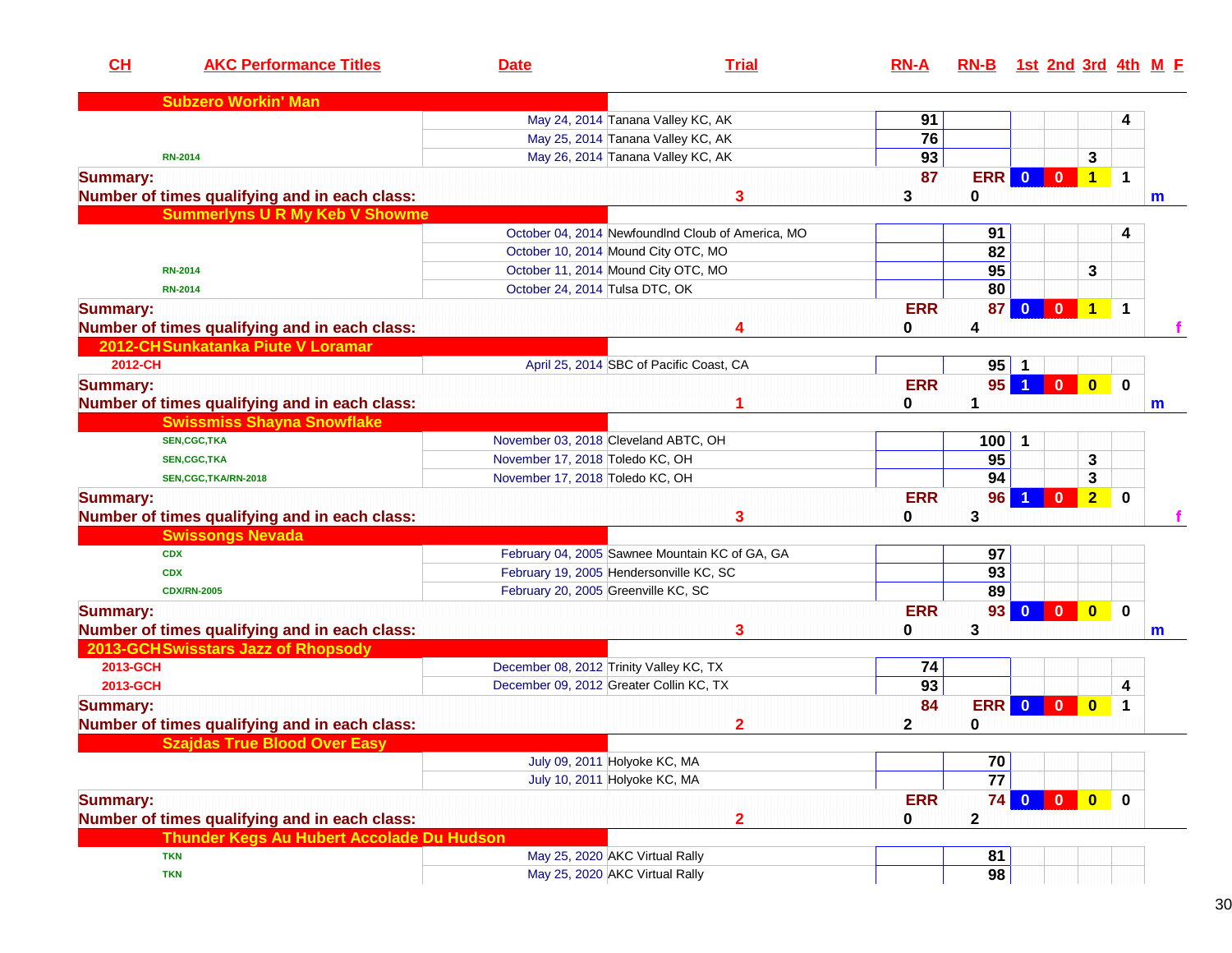| CH<br><b>AKC Performance Titles</b>           | <b>Date</b>                                   | <b>Trial</b>                                   | $RN-A$     | RN-B 1st 2nd 3rd 4th M F |                      |                         |                         |                         |             |
|-----------------------------------------------|-----------------------------------------------|------------------------------------------------|------------|--------------------------|----------------------|-------------------------|-------------------------|-------------------------|-------------|
| <b>TKN/RN-2020</b>                            | May 26, 2020 AKC Virtual Rally                |                                                |            | 84                       |                      |                         |                         |                         |             |
| <b>Summary:</b>                               |                                               |                                                | <b>ERR</b> | 88                       | $\Omega$             | $\mathbf{0}$            | $\bullet$               | $\mathbf 0$             |             |
| Number of times qualifying and in each class: |                                               | 3                                              | 0          | 3                        |                      |                         |                         |                         | m           |
| <b>Thunder Kegs Brave Journey</b>             |                                               |                                                |            |                          |                      |                         |                         |                         |             |
| <b>TKN</b>                                    | July 10, 2020 AKC Virtual Rally               |                                                |            | 90                       |                      |                         |                         |                         |             |
| <b>TKN</b>                                    | July 10, 2020 AKC Virtual Rally               |                                                |            | 84                       |                      |                         |                         |                         |             |
| <b>TKN/RN-2020</b>                            | July 10, 2020 AKC Virtual Rally               |                                                |            | 97                       |                      |                         |                         |                         |             |
| <b>Summary:</b>                               |                                               |                                                | <b>ERR</b> | 90                       | $\Omega$             | $\mathbf{0}$            | $\mathbf{0}$            | $\bf{0}$                |             |
| Number of times qualifying and in each class: |                                               | 3                                              | 0          | 3                        |                      |                         |                         |                         |             |
| 2013-GCHThunderhills Gentleman Jack           |                                               |                                                |            |                          |                      |                         |                         |                         |             |
| 2013-GCH                                      |                                               | October 05, 2009 SBC of America Regional, OR   | 84         |                          |                      |                         |                         | 4                       |             |
| 2013-GCH                                      |                                               | October 06, 2009 SBC of America Regional, OR   | 99         |                          | 1                    |                         |                         |                         |             |
| 2013-GCHRN-2009                               |                                               | October 09, 2009 SBC of America #71/36/5 OH    | 74         |                          |                      | $\mathbf 2$             |                         |                         |             |
| <b>Summary:</b>                               |                                               |                                                | 86         | <b>ERR</b>               | $\blacktriangleleft$ | $\blacktriangleleft$    | $\bullet$               | $\overline{\mathbf{1}}$ |             |
| Number of times qualifying and in each class: |                                               | 3                                              | 3          | 0                        |                      |                         |                         |                         | $\mathbf m$ |
| 2013-GCHTrademarks Aphrodite V Kashi          |                                               |                                                |            |                          |                      |                         |                         |                         |             |
| 2013-GCH                                      | March 22, 2013 CDTC of Flint, MI              |                                                |            | 94                       |                      |                         |                         |                         |             |
| <b>2013-GCHBN</b>                             | April 05, 2013 Siginaw Valley KC, MI          |                                                |            | 77                       |                      |                         |                         |                         |             |
| 2013-GCH BN, RN-2013                          | June 22, 2013 Macomb KC, MI                   |                                                |            | 82                       |                      |                         |                         |                         |             |
| <b>Summary:</b>                               |                                               |                                                | <b>ERR</b> | 84                       | $\mathbf{0}$         | $\bullet$               | $\bullet$               | $\mathbf 0$             |             |
| Number of times qualifying and in each class: |                                               | 3                                              | 0          | $\mathbf{3}$             |                      |                         |                         |                         |             |
| <b>Twin Hickorys Jokers 'R Wild</b>           |                                               |                                                |            |                          |                      |                         |                         |                         |             |
|                                               | January 16, 2021 Oshkosh KC, WI               |                                                |            | 99                       | $\mathbf 1$          |                         |                         |                         |             |
|                                               | January 17, 2021 Oshkosh KC, WI               |                                                |            | 96                       |                      | $\mathbf 2$             |                         |                         |             |
| <b>RN-2021</b>                                | February 20, 2021 Oshkosh KC, WI              |                                                |            | $\overline{87}$          |                      |                         | 3                       |                         |             |
| <b>Summary:</b>                               |                                               |                                                | <b>ERR</b> | 94                       |                      |                         | $\mathbf 1$             | $\mathbf 0$             |             |
| Number of times qualifying and in each class: |                                               | 3                                              | 0          | 3                        |                      |                         |                         |                         | m           |
| <b>Ursa Major Sebastian of Bane</b>           |                                               |                                                |            |                          |                      |                         |                         |                         |             |
|                                               | April 23, 2005 Pioneer Valley KC, MA          |                                                | 85         |                          |                      |                         |                         |                         |             |
| <b>Summary:</b>                               |                                               |                                                | 85         | ERR                      | $\bullet$            | $\overline{\mathbf{0}}$ | $\overline{\mathbf{0}}$ | $\mathbf 0$             |             |
| Number of times qualifying and in each class: |                                               |                                                |            | 0                        |                      |                         |                         |                         | m           |
| 2004-CH Vicdorys Golden Krugerrand            |                                               |                                                |            |                          |                      |                         |                         |                         |             |
| 2004-CH                                       |                                               | June 18, 2006 SBC of Puget Sound, WA           |            | 85                       | 1                    |                         |                         |                         |             |
| 2004-CH                                       |                                               | June 16, 2007 SBC of Puget Sound, WA           |            | 92                       |                      |                         | 3                       |                         |             |
| 2004-CHRN-2007                                |                                               | September 24, 2007 SBC of America Regional, OH |            | 95                       |                      | $\mathbf{2}$            |                         |                         |             |
| 2004-CHRN-2007                                |                                               | September 25, 2007 SBC of America Regional, OH |            | 91                       |                      | $\mathbf 2$             |                         |                         |             |
| 2004-CHRN-2007                                | September 28, 2007 SBC of America #69/34/3 OH |                                                |            | 97                       |                      | $\mathbf{2}$            |                         |                         |             |
| <b>Summary:</b>                               |                                               |                                                | <b>ERR</b> | 92                       |                      | 3 <sup>°</sup>          | 1 <sub>1</sub>          | $\mathbf 0$             |             |
| Number of times qualifying and in each class: |                                               | 5                                              | 0          | 5                        |                      |                         |                         |                         | f.          |
| 2006-CH Vicdorys Indiana Bones                |                                               |                                                |            |                          |                      |                         |                         |                         |             |
| 2006-CH                                       | January 15, 2006 Puyallup Valley DF, WA       |                                                | 92         |                          |                      |                         | 3                       |                         |             |
| 2006-CH                                       | March 25, 2006 Peninsula DFA, WA              |                                                | 80         |                          |                      |                         |                         |                         |             |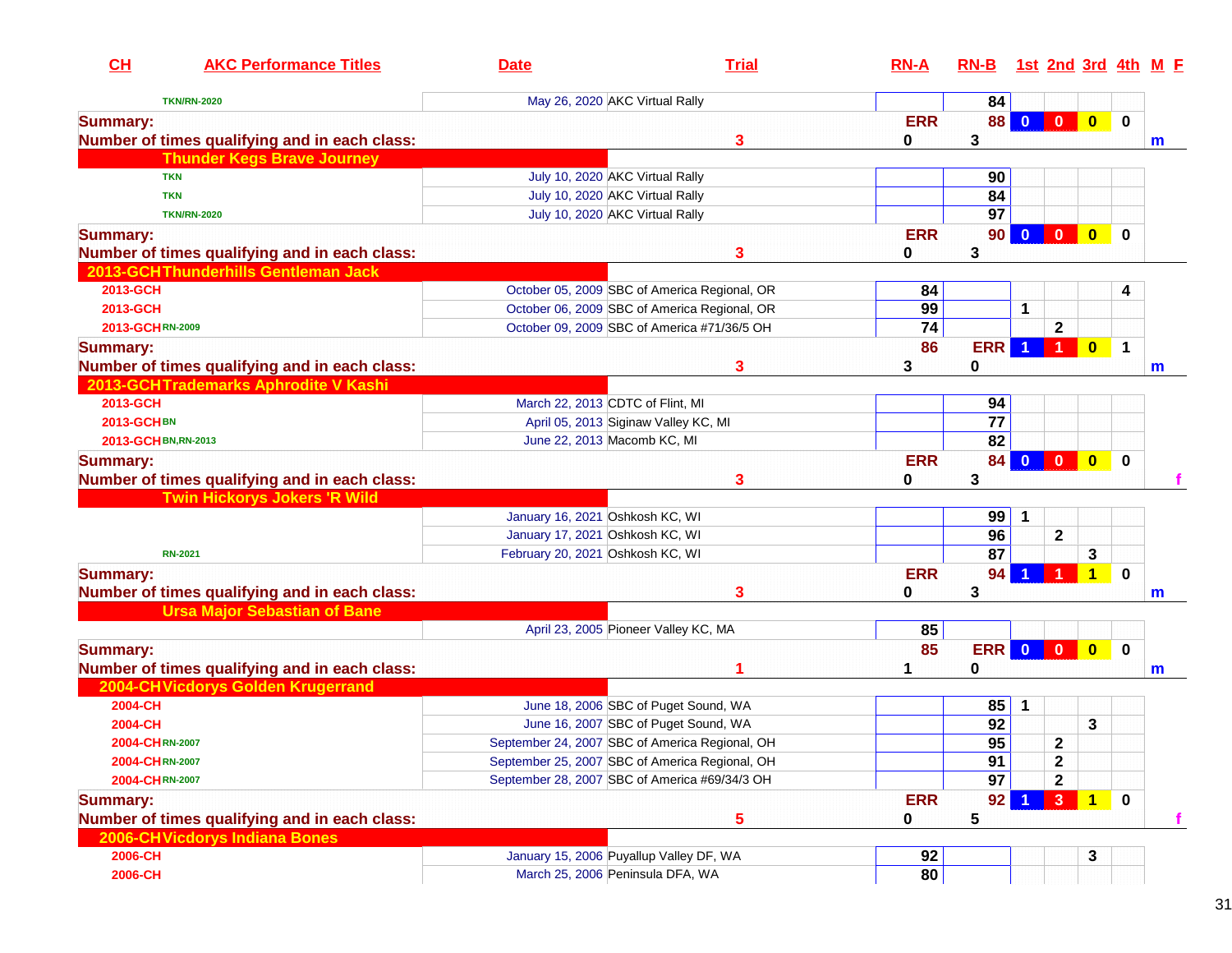| CH                  | <b>AKC Performance Titles</b>                 | <b>Date</b> | <b>Trial</b>                                   | $RN-A$     | $RN-B$          |                |                |                         |                | 1st 2nd 3rd 4th M E |
|---------------------|-----------------------------------------------|-------------|------------------------------------------------|------------|-----------------|----------------|----------------|-------------------------|----------------|---------------------|
| 2006-CHRN-2006      |                                               |             | March 26, 2006 Peninsula DFA, WA               | 93         |                 | 1              |                |                         |                |                     |
| 2006-CHRN-2006      |                                               |             | April 09, 2006 Timberland Valley DFA, WA       | 92         |                 |                | $\mathbf{2}$   |                         |                |                     |
| 2006-CHRN-2006      |                                               |             | May 20, 2006 Mt Baker KC, WA                   |            | 90              |                |                |                         |                |                     |
| 2006-CHRN-2006      |                                               |             | May 21, 2006 Mt Baker KC, WA                   |            | 94              |                |                |                         |                |                     |
| <b>Summary:</b>     |                                               |             |                                                | 89         | 92              |                | $\blacksquare$ | $\overline{1}$          | $\mathbf 0$    |                     |
|                     | Number of times qualifying and in each class: |             | 6                                              | 4          | $\mathbf{2}$    |                |                |                         |                | m                   |
|                     | 2010-GCH Vicdorys Julius Ceasar               |             |                                                |            |                 |                |                |                         |                |                     |
| 2010-GCH            |                                               |             | September 19, 2006 SBC of America Regional, WY |            | 90              |                |                |                         |                |                     |
| 2010-GCH            |                                               |             | September 22, 2006 SBC of America #68/33/2 WY  |            | 93              |                |                |                         | 4              |                     |
| 2010-GCHRN-2007     |                                               |             | June 16, 2007 SBC of Puget Sound, WA           |            | 94              | 1              |                |                         |                |                     |
| 2010-GCHCD/RN-2007  |                                               |             | October 04, 2010 SBC of America Regional, MO   |            | 94              | $\overline{1}$ |                |                         |                |                     |
| 2010-GCH CD/RN-2007 |                                               |             | October 08, 2010 SBC of America #72/37/6 MO    |            | 73              |                |                |                         | 4              |                     |
| <b>Summary:</b>     |                                               |             |                                                | <b>ERR</b> | 89              | $\mathbf{2}$   | $\mathbf 0$    | $\overline{\mathbf{0}}$ | $\overline{2}$ |                     |
|                     | Number of times qualifying and in each class: |             | 5                                              | 0          | 5               |                |                |                         |                | m                   |
|                     | 2011-GCH Vicdorys Lump O'Coal                 |             |                                                |            |                 |                |                |                         |                |                     |
| 2011-GCH            |                                               |             | September 24, 2007 SBC of America Regional, OH |            | 96              | -1             |                |                         |                |                     |
| 2011-GCH            |                                               |             | September 25, 2007 SBC of America Regional, OH |            | 97              | $\mathbf{1}$   |                |                         |                |                     |
| 2011-GCHRN-2007     |                                               |             | September 28, 2007 SBC of America #69/34/3 OH  |            | 97              |                |                |                         |                |                     |
| <b>Summary:</b>     |                                               |             |                                                | <b>ERR</b> | 97              | 3 <sup>5</sup> | $\bullet$      | $\bullet$               | $\mathbf 0$    |                     |
|                     | Number of times qualifying and in each class: |             | 3                                              | 0          | 3               |                |                |                         |                | $\mathsf{m}$        |
|                     | 2008-CH Vicdorys Manhattan Transfer           |             |                                                |            |                 |                |                |                         |                |                     |
| 2008-CH             |                                               |             | June 16, 2007 SBC of Puget Sound, WA           | 90         |                 |                | $\mathbf{2}$   |                         |                |                     |
| 2008-CH             |                                               |             | July 21, 2007 Portland Dog OC, OR              | 76         |                 |                |                |                         |                |                     |
| 2008-CHRN-2007      |                                               |             | July 22, 2007 Portland KC, OR                  | 89         |                 |                |                |                         |                |                     |
| <b>Summary:</b>     |                                               |             |                                                | 85         | <b>ERR</b>      | $\mathbf{0}$   | $\blacksquare$ | $\bullet$               | $\mathbf 0$    |                     |
|                     | Number of times qualifying and in each class: |             | 3                                              | 3          | 0               |                |                |                         |                | m                   |
|                     | 2011-GCH Vicdorys Pretty In Pink Diamonds     |             |                                                |            |                 |                |                |                         |                |                     |
| 2011-GCH            |                                               |             | October 05, 2010 SBC of America Regional, MO   |            | 92              |                | $\mathbf 2$    |                         |                |                     |
| 2011-GCH            |                                               |             | October 08, 2010 SBC of America #72/37/6 MO    |            | $\overline{73}$ |                |                | 3                       |                |                     |
| 2011-GCHRN-2011     |                                               |             | February 06, 2011 SBC of Puget Sound, WA       |            | $\overline{71}$ | $\mathbf{1}$   |                |                         |                |                     |
| <b>Summary:</b>     |                                               |             |                                                | <b>ERR</b> | 79              |                |                | $\mathbf{1}$            | $\mathbf 0$    |                     |
|                     | Number of times qualifying and in each class: |             | 3                                              | 0          | 3               |                |                |                         |                |                     |
|                     | 2012-CH Vicdorys Santa Baby For Vonnaken      |             |                                                |            |                 |                |                |                         |                |                     |
| 2012-CH             |                                               |             | February 10, 2013 SBC of Puget Sound, WA       |            | 90              |                | $\mathbf{2}$   |                         |                |                     |
| <b>Summary:</b>     |                                               |             |                                                | <b>ERR</b> |                 |                | 90 0 1         | $\bullet$               | $\mathbf 0$    |                     |
|                     | Number of times qualifying and in each class: |             |                                                | 0          | 1               |                |                |                         |                |                     |
|                     | 2013-GCH Vicdorys Sparkling Pixie Dust        |             |                                                |            |                 |                |                |                         |                |                     |
| 2013-GCH            |                                               |             | June 17, 2012 SBC of Puget Sound, WA           |            | 70              | -1             |                |                         |                |                     |
| 2013-GCH            |                                               |             | February 10, 2013 SBC of Puget Sound, WA       | 71         |                 | 1              |                |                         |                |                     |
| 2013-GCHRN-2013     |                                               |             | May 18, 2013 SBC of Southern Oregon, OR        |            | 77              | -1             |                |                         | 4              |                     |
| <b>Summary:</b>     |                                               |             |                                                | 71         | 74              | 3 <sup>2</sup> | $\mathbf{0}$   | $\bullet$               | $\mathbf 1$    |                     |
|                     | Number of times qualifying and in each class: |             | 3                                              | 1          | $\mathbf{2}$    |                |                |                         |                |                     |
|                     |                                               |             |                                                |            |                 |                |                |                         |                |                     |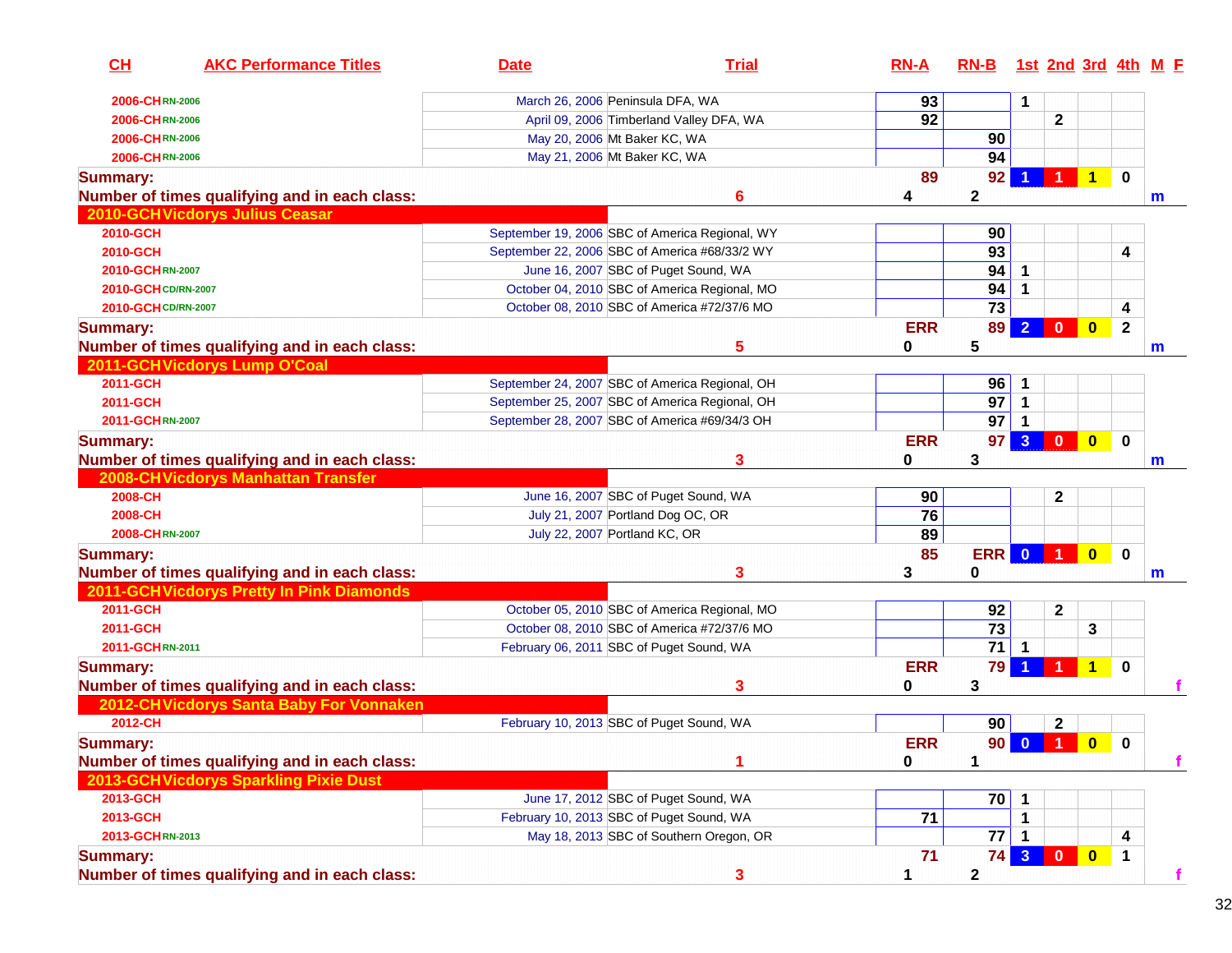| CL                           | <b>AKC Performance Titles</b>                 | <b>Date</b>                              | <b>Trial</b>                                        | $RN-A$          | <u>RN-B</u> |                         |                         |                         |             | <u>1st 2nd 3rd 4th M F</u> |
|------------------------------|-----------------------------------------------|------------------------------------------|-----------------------------------------------------|-----------------|-------------|-------------------------|-------------------------|-------------------------|-------------|----------------------------|
|                              | 2014-GCH Vicdorys Unleash The Dark Knight     |                                          |                                                     |                 |             |                         |                         |                         |             |                            |
| 2014-GCHCGCA                 |                                               | February 12, 2017 SBC of Puget Sound, WA |                                                     |                 | 86          | $\mathbf{1}$            |                         |                         |             |                            |
| 2014-GCHCGCA                 |                                               | August 11, 2017 SBC of Puget Sound, WA   |                                                     |                 | 80          |                         | $\mathbf 2$             |                         |             |                            |
| <b>2014-GCH CGCA/RN-2018</b> |                                               | February 11, 2018 SBC of Puget Sound, WA |                                                     |                 | 83          | $\mathbf{1}$            |                         |                         |             |                            |
| <b>Summary:</b>              |                                               |                                          |                                                     | <b>ERR</b>      | 83          | $\overline{2}$          |                         | $\overline{\mathbf{0}}$ | $\mathbf 0$ |                            |
|                              | Number of times qualifying and in each class: |                                          | 3                                                   | 0               | 3           |                         |                         |                         |             | $\mathbf m$                |
|                              | <b>Vicdorys Vixon</b>                         |                                          |                                                     |                 |             |                         |                         |                         |             |                            |
|                              |                                               | February 12, 2017 SBC of Puget Sound, WA |                                                     | 73              |             | 1                       |                         |                         |             |                            |
|                              |                                               | July 09, 2017 Tacoma KC, WA              |                                                     | $\overline{97}$ |             |                         |                         |                         |             |                            |
|                              | <b>RN-2017</b>                                | July 10, 2017 Puyallup Valley DF, WA     |                                                     | $\overline{78}$ |             |                         |                         |                         |             |                            |
| <b>Summary:</b>              |                                               |                                          |                                                     | 83              | <b>ERR</b>  | $\blacktriangleleft$    | $\overline{\mathbf{0}}$ | $\bullet$               | $\mathbf 0$ |                            |
|                              | Number of times qualifying and in each class: |                                          | 3                                                   | 3               | 0           |                         |                         |                         |             |                            |
|                              | 2021-CH Vicdorys You Will Rise Jeul Kreek     |                                          |                                                     |                 |             |                         |                         |                         |             |                            |
| 2021-CHTKN/2020-RN           |                                               | February 22, 2020 Linn County KC, OR     |                                                     |                 | 97          |                         |                         |                         |             |                            |
| 2021-CHTKN/2020-RN           |                                               | February 22, 2020 Linn County KC, OR     |                                                     |                 | 75          |                         |                         |                         |             |                            |
| 2021-CHTKN/2020-RN           |                                               | February 23, 2020 Linn County KC, OR     |                                                     |                 | 85          |                         |                         |                         |             |                            |
| <b>Summary:</b>              |                                               |                                          |                                                     | <b>ERR</b>      | 86          | $\mathbf{0}$            | $\overline{\mathbf{0}}$ | $\bullet$               | $\bf{0}$    |                            |
|                              | Number of times qualifying and in each class: |                                          | 3                                                   | 0               | 3           |                         |                         |                         |             |                            |
|                              | 2022-GCHVicdorys You'Re So Cold               |                                          |                                                     |                 |             |                         |                         |                         |             |                            |
| <b>2022-GCHTKN/</b>          |                                               | January 29, 2021 AKC Virtual Rally       |                                                     |                 | 89          |                         |                         |                         |             |                            |
| <b>2022-GCH TKN/</b>         |                                               | February 05, 2021 AKC Virtual Rally      |                                                     |                 | 96          |                         |                         |                         |             |                            |
| 2022-GCH TKN/2021-RN         |                                               | February 21, 2021 SBC of Puget Sound, WA |                                                     |                 | 94          |                         | $\mathbf{2}$            |                         |             |                            |
| <b>Summary:</b>              |                                               |                                          |                                                     | <b>ERR</b>      | 93          | $\overline{\mathbf{0}}$ | $\blacksquare$          | $\overline{\mathbf{0}}$ | $\mathbf 0$ |                            |
|                              | Number of times qualifying and in each class: |                                          | 3                                                   | 0               | 3           |                         |                         |                         |             |                            |
|                              | <b>Von Sundys Little Miss LuLu</b>            |                                          |                                                     |                 |             |                         |                         |                         |             |                            |
|                              |                                               | May 01, 2010 Wilmington KC, DE           |                                                     | 71              |             |                         |                         |                         |             |                            |
|                              |                                               | May 08, 2011 Trenton KC, NJ              |                                                     | 89              |             | 1                       |                         |                         |             |                            |
| <b>Summary:</b>              |                                               |                                          |                                                     | 80              | <b>ERR</b>  | $\blacktriangleleft$    | $\mathbf{0}$            | $\mathbf{0}$            | $\bf{0}$    |                            |
|                              | Number of times qualifying and in each class: |                                          | 2                                                   | $\mathbf{2}$    | 0           |                         |                         |                         |             |                            |
|                              | <b>2018-CHVonnakens Apollo</b>                |                                          |                                                     |                 |             |                         |                         |                         |             |                            |
| 2018-CH                      |                                               | February 21, 2021 SBC of Puget Sound, WA |                                                     |                 | 97          | 1                       |                         |                         |             |                            |
| 2018-CH                      |                                               | June 12, 2021 SBC of Puget Sound, WA     |                                                     |                 | 94          | $\mathbf{1}$            |                         |                         |             |                            |
| 2018-CHRN-2021               |                                               |                                          | August 19, 2021 Mount Rainier Workding Dog Club, WA |                 | 97          | $\mathbf 1$             |                         |                         |             |                            |
| <b>Summary:</b>              |                                               |                                          |                                                     | <b>ERR</b>      | 96          | $\overline{3}$          | $\bf{0}$                | $\overline{\mathbf{0}}$ | $\bf{0}$    |                            |
|                              | Number of times qualifying and in each class: |                                          | 3                                                   | 0               | 3           |                         |                         |                         |             | $\mathbf{m}$               |
|                              | <b>Walter Buckles Berkley</b>                 |                                          |                                                     |                 |             |                         |                         |                         |             |                            |
|                              |                                               | June 27, 2008 Susque Nango KC, NY        |                                                     | 90              |             |                         | $\mathbf 2$             |                         |             |                            |
|                              |                                               | June 28, 2008 Chenango Valley KC, NY     |                                                     | 92              |             |                         |                         | 3                       |             |                            |
|                              | <b>RN-2008</b>                                | August 16, 2008 Tioga County KC, NY      |                                                     | 97              |             | 1                       |                         |                         |             |                            |
| <b>Summary:</b>              |                                               |                                          |                                                     | 93              | <b>ERR</b>  | $\bullet$               |                         | $\overline{1}$          | $\mathbf 0$ |                            |
|                              | Number of times qualifying and in each class: |                                          | $\mathbf{3}$                                        | 3               | 0           |                         |                         |                         |             | $\mathbf{m}$               |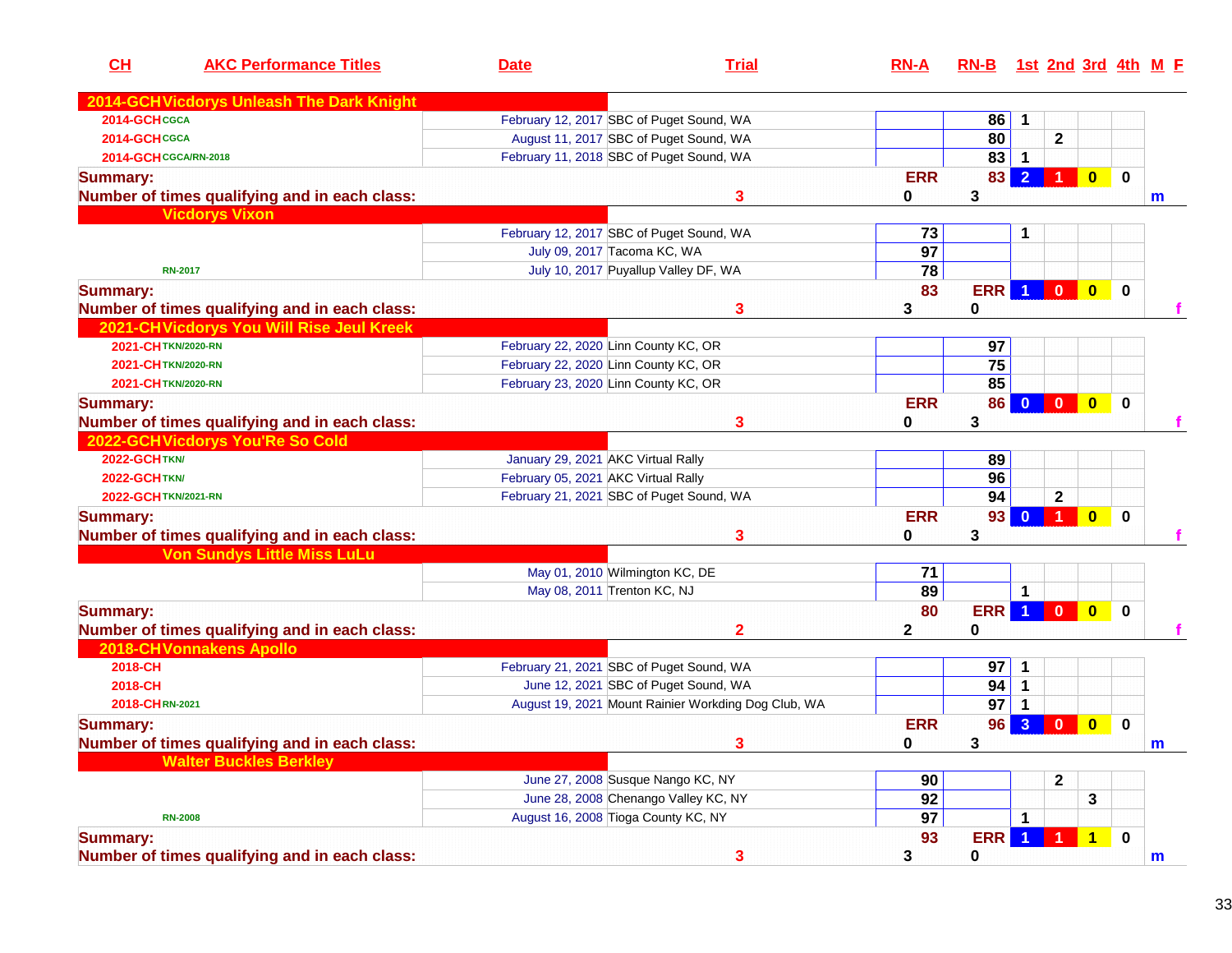| CL              | <b>AKC Performance Titles</b>                      | <b>Date</b> | <b>Trial</b>                                           | $RN-A$      | RN-B 1st 2nd 3rd 4th M F |                         |                         |                 |              |   |
|-----------------|----------------------------------------------------|-------------|--------------------------------------------------------|-------------|--------------------------|-------------------------|-------------------------|-----------------|--------------|---|
|                 | <b>West Winds Eyes On Stargazing Molly</b>         |             |                                                        |             |                          |                         |                         |                 |              |   |
|                 |                                                    |             | October 19, 2013 Marshbanks Banks Golden Retreiver, MI | 82          |                          |                         |                         | 3               |              |   |
|                 |                                                    |             | March 22, 2014 Ann Arbor DTC, MI                       | 98          |                          | 1                       |                         |                 |              |   |
|                 | <b>RN-2014</b>                                     |             | May 31, 2014 Toledo KC, OH                             | 88          |                          |                         | $\mathbf 2$             |                 |              |   |
| <b>Summary:</b> |                                                    |             |                                                        | 89          | <b>ERR</b>               |                         |                         | $\blacklozenge$ | $\bf{0}$     |   |
|                 | Number of times qualifying and in each class:      |             | 3                                                      | 3           | 0                        |                         |                         |                 |              |   |
|                 | 2017-GCHWesthavens When You Wish Upon A Star Heidi |             |                                                        |             |                          |                         |                         |                 |              |   |
|                 | 2017-GCH FDC, CGC, TKN                             |             | April 20, 2019 Western Carolina DFA, NC                | 99          |                          | 1                       |                         |                 |              |   |
|                 | 2017-GCH FDC,CGC, TKN                              |             | April 21, 2019 Western Carolina DFA, NC                | 96          |                          |                         |                         | 3               |              |   |
|                 | 2017-GCH FDC, CGC, TKN/RN-2019                     |             | May 10, 2019 Columbus KC, OH                           |             | 95                       |                         |                         | 3               |              |   |
|                 | 2017-GCH FDC, CGC, TKN/RN-2019                     |             | May 10, 2019 Columbus KC, OH                           |             | 98                       |                         |                         |                 | 4            |   |
| <b>Summary:</b> |                                                    |             |                                                        | 98          | 97 <sub>l</sub>          |                         | $\mathbf{0}$            | $\overline{2}$  | $\mathbf 1$  |   |
|                 | Number of times qualifying and in each class:      |             | 4                                                      | $\mathbf 2$ | $\mathbf{2}$             |                         |                         |                 |              |   |
|                 | <b>Who Da Knews Biggie Red</b>                     |             |                                                        |             |                          |                         |                         |                 |              |   |
|                 |                                                    |             | September 19, 2006 SBC of America Regional, WY         |             | 93                       |                         |                         |                 | 4            |   |
|                 |                                                    |             | September 22, 2006 SBC of America #68/33/2 WY          |             | 93                       |                         |                         |                 |              |   |
|                 | <b>RN-2006</b>                                     |             | November 18, 2006 Council Bluffs KC, NE                |             | 83                       |                         |                         |                 |              |   |
| <b>Summary:</b> |                                                    |             |                                                        | <b>ERR</b>  | 90 <sub>1</sub>          | $\overline{\mathbf{0}}$ | $\overline{\mathbf{0}}$ | $\bf{0}$        | 1            |   |
|                 | Number of times qualifying and in each class:      |             | 3                                                      | 0           | 3                        |                         |                         |                 |              |   |
|                 | <b>Who Dats Big Easy V Noble Creek</b>             |             |                                                        |             |                          |                         |                         |                 |              |   |
|                 |                                                    |             | March 12, 2016 Wilmington KC, DE                       |             |                          |                         |                         | 3               |              |   |
|                 |                                                    |             | March 12, 2016 Wilmington KC, DE                       |             |                          |                         |                         |                 | 4            |   |
|                 | <b>RN-2016</b>                                     |             | March 13, 2016 Wilmington KC, DE                       |             |                          |                         | $\mathbf{2}$            |                 |              |   |
|                 | <b>RN-2016</b>                                     |             | March 13, 2016 Wilmington KC, DE                       |             |                          |                         |                         |                 | 4            |   |
| <b>Summary:</b> |                                                    |             |                                                        | <b>ERR</b>  | <b>ERR</b>               | $\mathbf{0}$            |                         | 1               | $\mathbf{2}$ |   |
|                 | Number of times qualifying and in each class:      |             |                                                        | 0           | $\bf{0}$                 |                         |                         |                 |              |   |
|                 | <b>Wild Turkey American Legend</b>                 |             |                                                        |             |                          |                         |                         |                 |              |   |
|                 |                                                    |             | August 28, 2020 St. Clairsville Ohio KC, OH            |             | 97                       |                         | $\mathbf 2$             |                 |              |   |
|                 | <b>BN</b>                                          |             | August 28, 2020 St. Clairsville Ohio KC, OH            |             | 97                       |                         |                         |                 | 4            |   |
|                 | <b>BN/RN-2020</b>                                  |             | August 30, 2020 Fort Steuben KA, OH                    |             | 96                       |                         | $\mathbf 2$             |                 |              |   |
| <b>Summary:</b> |                                                    |             |                                                        | <b>ERR</b>  | 97                       | $\bf{0}$                | $\overline{2}$          | $\bf{0}$        | 1            |   |
|                 | Number of times qualifying and in each class:      |             | 3                                                      | 0           | 3                        |                         |                         |                 |              |   |
|                 | <b>Wild Turkey American Pie</b>                    |             |                                                        |             |                          |                         |                         |                 |              | m |
|                 |                                                    |             | August 07, 2021 DTC of Salinas Valley, CA              |             | 96                       |                         | $\boldsymbol{2}$        |                 |              |   |
|                 |                                                    |             | September 27, 2021 SBC of America Regional, UT         |             | $99$ 1                   |                         |                         |                 |              |   |
|                 | <b>RN-2021</b>                                     |             | September 30, 2021 SBC of America #83/48/17 UT         |             | 98                       | $\mathbf 1$             |                         |                 |              |   |
|                 | <b>RN-2021</b>                                     |             | October 23, 2021 Mt Diablo DTC, CA                     |             | $99$ 1                   |                         |                         |                 |              |   |
|                 |                                                    |             |                                                        |             |                          |                         |                         |                 |              |   |
| <b>Summary:</b> |                                                    |             |                                                        | <b>ERR</b>  | 98 l                     | 3 <sup>1</sup>          |                         | $\bullet$       | $\mathbf 0$  |   |
|                 | Number of times qualifying and in each class:      |             | 4                                                      | 0           | 4                        |                         |                         |                 |              |   |
|                 | 2011-GCHWinters Brooks & Dunn V Vicdory            |             |                                                        |             |                          |                         |                         |                 |              |   |
| 2011-GCH        |                                                    |             | June 11, 2011 Puyallup Valley DF, WA                   | 85          |                          |                         |                         |                 |              |   |
| 2011-GCH        |                                                    |             | June 19, 2011 SBC of Puget Sound, WA                   | 91          |                          | $\mathbf 1$             |                         |                 |              |   |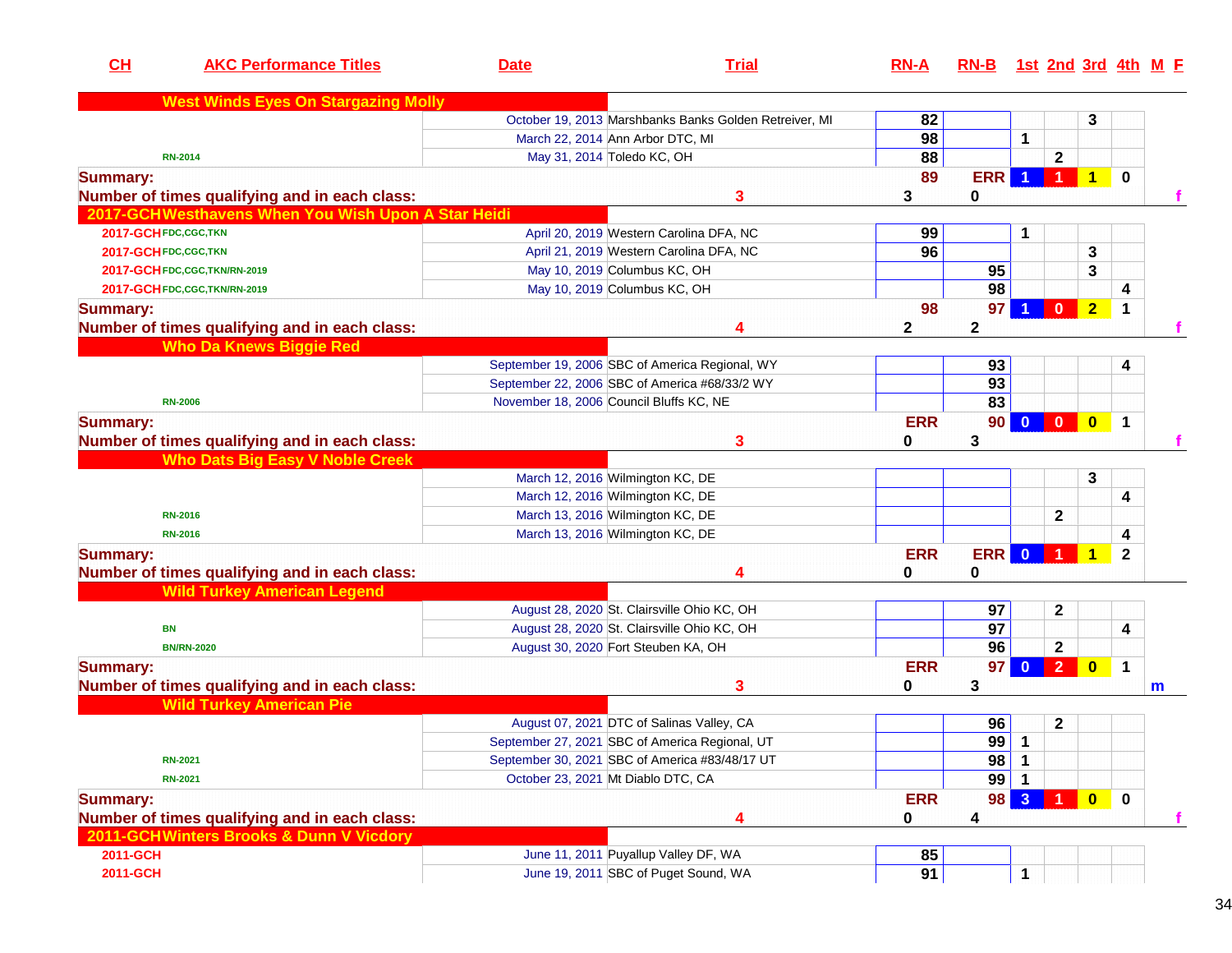| CL<br><b>AKC Performance Titles</b>             | <b>Date</b>                                 | <b>Trial</b>                                   | $RN-A$       | RN-B 1st 2nd 3rd 4th M F |                         |                      |                         |             |   |
|-------------------------------------------------|---------------------------------------------|------------------------------------------------|--------------|--------------------------|-------------------------|----------------------|-------------------------|-------------|---|
| 2011-GCHRN-2011                                 | August 14, 2011 Nisqually KC, WA            |                                                | 82           |                          |                         |                      | 3                       |             |   |
| <b>Summary:</b>                                 |                                             |                                                | 86           | <b>ERR</b>               | 1 <sup>1</sup>          | $\bullet$            | 1                       | $\mathbf 0$ |   |
| Number of times qualifying and in each class:   |                                             | 3                                              | 3            | 0                        |                         |                      |                         |             |   |
| <b>Woodcrest On A Slippery Slope Aspen</b>      |                                             |                                                |              |                          |                         |                      |                         |             |   |
|                                                 |                                             | October 02, 2015 SBC of America #77/42/11 NM   | 81           |                          | 1                       |                      |                         |             |   |
|                                                 | January 09, 2016 KC of Palm Springs, CA     |                                                | 80           |                          |                         |                      |                         |             |   |
| <b>RN-2016</b>                                  | April 08, 2016 Apple Valley KC, CA          |                                                |              | 96                       |                         | $\mathbf{2}$         |                         |             |   |
| <b>Summary:</b>                                 |                                             |                                                | 81           | 96                       |                         |                      | $\overline{\mathbf{0}}$ | $\mathbf 0$ |   |
| Number of times qualifying and in each class:   |                                             | 3                                              | $\mathbf{2}$ | $\mathbf 1$              |                         |                      |                         |             |   |
| <b>Woodcrest Shout Out To Brooklyn New York</b> |                                             |                                                |              |                          |                         |                      |                         |             |   |
|                                                 |                                             | November 18, 2016 Poodle Club of Las Vegas, NV |              | 94                       |                         |                      |                         |             |   |
|                                                 |                                             | November 19, 2016 Poodle Club of Las Vegas, NV |              | 93                       |                         |                      |                         |             |   |
| <b>RN</b>                                       |                                             | November 19, 2016 Poodle Club of Las Vegas, NV |              | $\overline{97}$          |                         | $\mathbf 2$          |                         |             |   |
| <b>RN</b>                                       |                                             | November 20, 2016 Poodle Club of Las Vegas, NV |              | 92                       |                         |                      |                         |             |   |
| <b>Summary:</b>                                 |                                             |                                                | <b>ERR</b>   | 94 <sub>1</sub>          |                         |                      | $\mathbf{0}$            | $\bf{0}$    |   |
| Number of times qualifying and in each class:   |                                             | 4                                              | 0            | 4                        |                         |                      |                         |             |   |
| 2008-CHWoodhavn Dare You Go Indo                |                                             |                                                |              |                          |                         |                      |                         |             |   |
| 2008-CH                                         | May 22, 2009 Langley KC, VA                 |                                                | 93           |                          |                         |                      |                         |             |   |
| 2008-CH                                         | May 23, 2009 Langley KC, VA                 |                                                | 82           |                          |                         |                      |                         |             |   |
| 2008-CHRN-2009                                  |                                             | May 24, 2009 Glouchester KC of Virginia, VA    | 83           |                          |                         |                      |                         |             |   |
| 2008-CHRN-2009                                  |                                             | May 25, 2009 Glouchester KC of Virginia, VA    | 87           |                          |                         |                      |                         |             |   |
| <b>Summary:</b>                                 |                                             |                                                | 86           | <b>ERR</b>               | $\overline{\mathbf{0}}$ | $\mathbf{0}$         | $\mathbf{0}$            | $\mathbf 0$ |   |
| Number of times qualifying and in each class:   |                                             | 4                                              | 4            | 0                        |                         |                      |                         |             | m |
| 2001-CHXmaxkris Van 'T Hof Ten Eynder           |                                             |                                                |              |                          |                         |                      |                         |             |   |
| 2001-CH VCD2, UDX, MXP3, MJP2                   | August 28, 2005 Sammamish KC, WA            |                                                |              | 96                       |                         |                      |                         |             |   |
| 2001-CH VCD2, UDX, MXP3, MJP2                   | October 01, 2005 Columbia Basin DTC, WA     |                                                |              | 94                       |                         |                      |                         |             |   |
| 2001-CH VCD2, UDX, MXP3, MJP2/RN-2005           | October 02, 2005 Richland KC, WA            |                                                |              | $\overline{99}$          |                         | $\mathbf{2}$         |                         |             |   |
| <b>Summary:</b>                                 |                                             |                                                | <b>ERR</b>   | 96                       | $\mathbf{0}$            | $\blacktriangleleft$ | $\overline{\mathbf{0}}$ | $\bf{0}$    |   |
| Number of times qualifying and in each class:   |                                             | 3                                              | 0            | 3                        |                         |                      |                         |             | m |
| <b>2010-GCHYukons Easy Trooper</b>              |                                             |                                                |              |                          |                         |                      |                         |             |   |
| 2010-GCH                                        | February 13, 2010 SBC of San Diego, CA      |                                                | 82           |                          | 1                       |                      |                         |             |   |
| 2010-GCH                                        | February 20, 2010 Santa Clara Valley KC, CA |                                                | 70           |                          |                         |                      |                         |             |   |
| 2010-GCHRN-2010                                 |                                             | April 30, 2010 SBC of Pacific Coast, CA        | 76           |                          | 1                       |                      |                         |             |   |
| Summary:                                        |                                             |                                                | 76           | <b>ERR</b>               | $\overline{2}$          | $\mathbf{0}$         | $\mathbf{0}$            | $\mathbf 0$ |   |
| Number of times qualifying and in each class:   |                                             |                                                | 3            | $\Omega$                 |                         |                      |                         |             | m |
| <b>Yukons Hogens Bernard</b>                    |                                             |                                                |              |                          |                         |                      |                         |             |   |
|                                                 |                                             | July 20, 2013 Truckee Meadows DTC, CA          | 77           |                          | 1                       |                      |                         |             |   |
|                                                 |                                             | July 21, 2013 Truckee Meadows DTC, CA          | 84           |                          |                         | $\mathbf 2$          |                         |             |   |
| 2013-CHRN-2014                                  |                                             | July 18, 2014 Truckee Meadows DTC, CA          | 80           |                          |                         |                      |                         |             |   |
| <b>Summary:</b>                                 |                                             |                                                | 80           | ERR                      |                         |                      | $\overline{\mathbf{0}}$ | $\mathbf 0$ |   |
| Number of times qualifying and in each class:   |                                             | 3                                              | 3            | $\mathbf 0$              |                         |                      |                         |             | m |